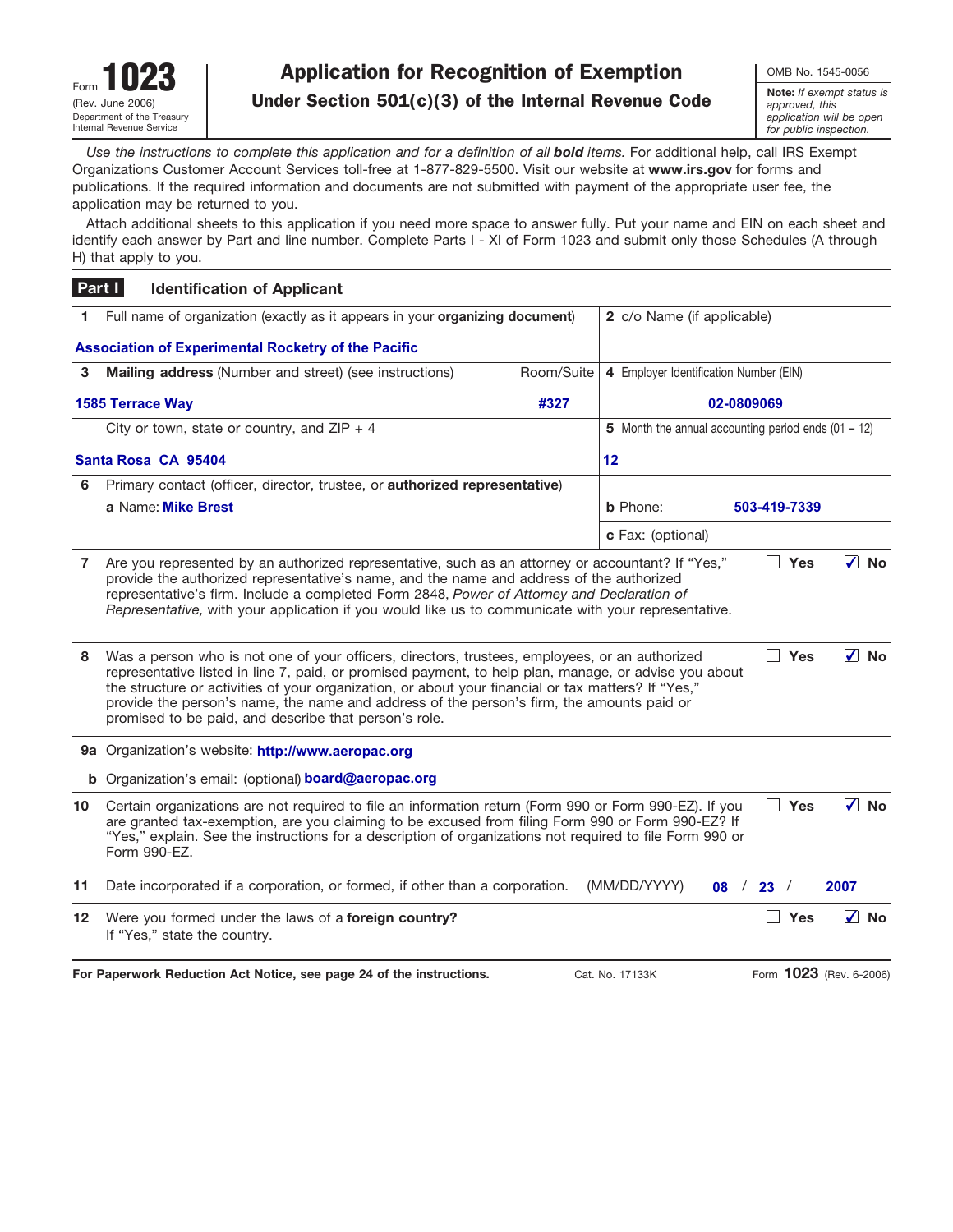|              | Form 1023 (Rev. 6-2006) |                                                    | Name: | EIN:                                                                                                                                                                                                                                                                                                                                                                                                                                                                                                                                                                                                                                                                                                                                               | $02 - 0809069$ |                |                      | Page 2        |
|--------------|-------------------------|----------------------------------------------------|-------|----------------------------------------------------------------------------------------------------------------------------------------------------------------------------------------------------------------------------------------------------------------------------------------------------------------------------------------------------------------------------------------------------------------------------------------------------------------------------------------------------------------------------------------------------------------------------------------------------------------------------------------------------------------------------------------------------------------------------------------------------|----------------|----------------|----------------------|---------------|
|              | Part II                 | <b>Organizational Structure</b>                    |       |                                                                                                                                                                                                                                                                                                                                                                                                                                                                                                                                                                                                                                                                                                                                                    |                |                |                      |               |
|              |                         |                                                    |       | You must be a corporation (including a limited liability company), an unincorporated association, or a trust to be tax exempt.<br>(See instructions.) DO NOT file this form unless you can check "Yes" on lines 1, 2, 3, or 4.                                                                                                                                                                                                                                                                                                                                                                                                                                                                                                                     |                |                |                      |               |
| 1            |                         | be sure they also show state filing certification. |       | Are you a corporation? If "Yes," attach a copy of your articles of incorporation showing certification<br>of filing with the appropriate state agency. Include copies of any amendments to your articles and                                                                                                                                                                                                                                                                                                                                                                                                                                                                                                                                       |                | $\sqrt{ }$ Yes |                      | $\Box$ No     |
| $\mathbf{2}$ |                         |                                                    |       | Are you a limited liability company (LLC)? If "Yes," attach a copy of your articles of organization showing<br>certification of filing with the appropriate state agency. Also, if you adopted an operating agreement, attach<br>a copy. Include copies of any amendments to your articles and be sure they show state filing certification.<br>Refer to the instructions for circumstances when an LLC should not file its own exemption application.                                                                                                                                                                                                                                                                                             |                | $\square$ Yes  |                      | $\sqrt{ }$ No |
| 3            |                         |                                                    |       | Are you an <i>unincorporated association</i> ? If "Yes," attach a copy of your articles of association,<br>constitution, or other similar organizing document that is dated and includes at least two signatures.<br>Include signed and dated copies of any amendments.                                                                                                                                                                                                                                                                                                                                                                                                                                                                            |                | $\Box$ Yes     |                      | $\sqrt{ }$ No |
|              |                         | and dated copies of any amendments.                |       | 4a Are you a trust? If "Yes," attach a signed and dated copy of your trust agreement. Include signed                                                                                                                                                                                                                                                                                                                                                                                                                                                                                                                                                                                                                                               |                | $\Box$ Yes     |                      | $\sqrt{ }$ No |
|              |                         |                                                    |       | <b>b</b> Have you been funded? If "No," explain how you are formed without anything of value placed in trust.                                                                                                                                                                                                                                                                                                                                                                                                                                                                                                                                                                                                                                      |                | Yes            |                      | No            |
| 5            |                         |                                                    |       | Have you adopted bylaws? If "Yes," attach a current copy showing date of adoption. If "No," explain<br>how your officers, directors, or trustees are selected.                                                                                                                                                                                                                                                                                                                                                                                                                                                                                                                                                                                     |                | $\sqrt{ }$ Yes |                      | No            |
|              | Part III                |                                                    |       | <b>Required Provisions in Your Organizing Document</b>                                                                                                                                                                                                                                                                                                                                                                                                                                                                                                                                                                                                                                                                                             |                |                |                      |               |
| 1.           |                         |                                                    |       | does not meet the organizational test. DO NOT file this application until you have amended your organizing document. Submit your<br>original and amended organizing documents (showing state filing certification if you are a corporation or an LLC) with your application.<br>Section 501(c)(3) requires that your organizing document state your exempt purpose(s), such as charitable,<br>religious, educational, and/or scientific purposes. Check the box to confirm that your organizing document<br>meets this requirement. Describe specifically where your organizing document meets this requirement, such as<br>a reference to a particular article or section in your organizing document. Refer to the instructions for exempt       |                |                | $\blacktriangledown$ |               |
|              |                         |                                                    |       | purpose language. Location of Purpose Clause (Page, Article, and Paragraph): Page 2, Article 2, Section 1                                                                                                                                                                                                                                                                                                                                                                                                                                                                                                                                                                                                                                          |                |                |                      |               |
|              |                         |                                                    |       | 2a Section 501(c)(3) requires that upon dissolution of your organization, your remaining assets must be used exclusively<br>for exempt purposes, such as charitable, religious, educational, and/or scientific purposes. Check the box on line 2a to<br>confirm that your organizing document meets this requirement by express provision for the distribution of assets upon<br>dissolution. If you rely on state law for your dissolution provision, do not check the box on line 2a and go to line 2c.                                                                                                                                                                                                                                          |                |                | $\blacktriangledown$ |               |
|              |                         |                                                    |       | 2b If you checked the box on line 2a, specify the location of your dissolution clause (Page, Article, and Paragraph).<br>Do not complete line 2c if you checked box 2a. Page 3, Article 2, Section 4                                                                                                                                                                                                                                                                                                                                                                                                                                                                                                                                               |                |                |                      |               |
|              |                         |                                                    |       | 2c See the instructions for information about the operation of state law in your particular state. Check this box if<br>you rely on operation of state law for your dissolution provision and indicate the state:                                                                                                                                                                                                                                                                                                                                                                                                                                                                                                                                  |                |                |                      |               |
|              | <b>Part IV</b>          |                                                    |       | <b>Narrative Description of Your Activities</b>                                                                                                                                                                                                                                                                                                                                                                                                                                                                                                                                                                                                                                                                                                    |                |                |                      |               |
|              |                         |                                                    |       | Using an attachment, describe your past, present, and planned activities in a narrative. If you believe that you have already provided some of<br>this information in response to other parts of this application, you may summarize that information here and refer to the specific parts of the<br>application for supporting details. You may also attach representative copies of newsletters, brochures, or similar documents for supporting<br>details to this narrative. Remember that if this application is approved, it will be open for public inspection. Therefore, your narrative<br>description of activities should be thorough and accurate. Refer to the instructions for information that must be included in your description. |                |                |                      |               |
|              | Part V                  |                                                    |       | Compensation and Other Financial Arrangements With Your Officers, Directors, Trustees,<br><b>Employees, and Independent Contractors</b>                                                                                                                                                                                                                                                                                                                                                                                                                                                                                                                                                                                                            |                |                |                      |               |
|              |                         |                                                    |       | 1a List the names, titles, and mailing addresses of all of your officers, directors, and trustees. For each person listed, state their<br>total annual compensation, or proposed compensation, for all services to the organization, whether as an officer, employee, or<br>other position. Use actual figures, if available. Enter "none" if no compensation is or will be paid. If additional space is needed,<br>attach a separate sheet. Refer to the instructions for information on what to include as compensation.                                                                                                                                                                                                                         |                |                |                      |               |

| Name                | Title                       | Mailing address                                       | Compensation amount<br>(annual actual or estimated) |
|---------------------|-----------------------------|-------------------------------------------------------|-----------------------------------------------------|
| <b>Tony Alcocer</b> | <b>Director / President</b> | <b>1117 Monroe Ct</b><br>Santa Rosa, CA 95404         | <b>None</b>                                         |
| <b>Becky Green</b>  | <b>Director</b>             | 680 Knocknaboul Way<br>San Rafael, CA 94903           | <b>None</b>                                         |
| <b>Paul Hopkins</b> | <b>Director / Secretary</b> | 4242 Brentwood Cr<br>Concord, CA 94521                | <b>None</b>                                         |
| <b>Peter Clay</b>   | <b>Director</b>             | <b>1191 Leafwood Heights</b><br>Novato, CA 94947      | <b>None</b>                                         |
| <b>Mike Brest</b>   | <b>Director</b>             | 41245 SE Wildcat Mountain Dr<br>Eagle Creek, OR 97022 | <b>None</b>                                         |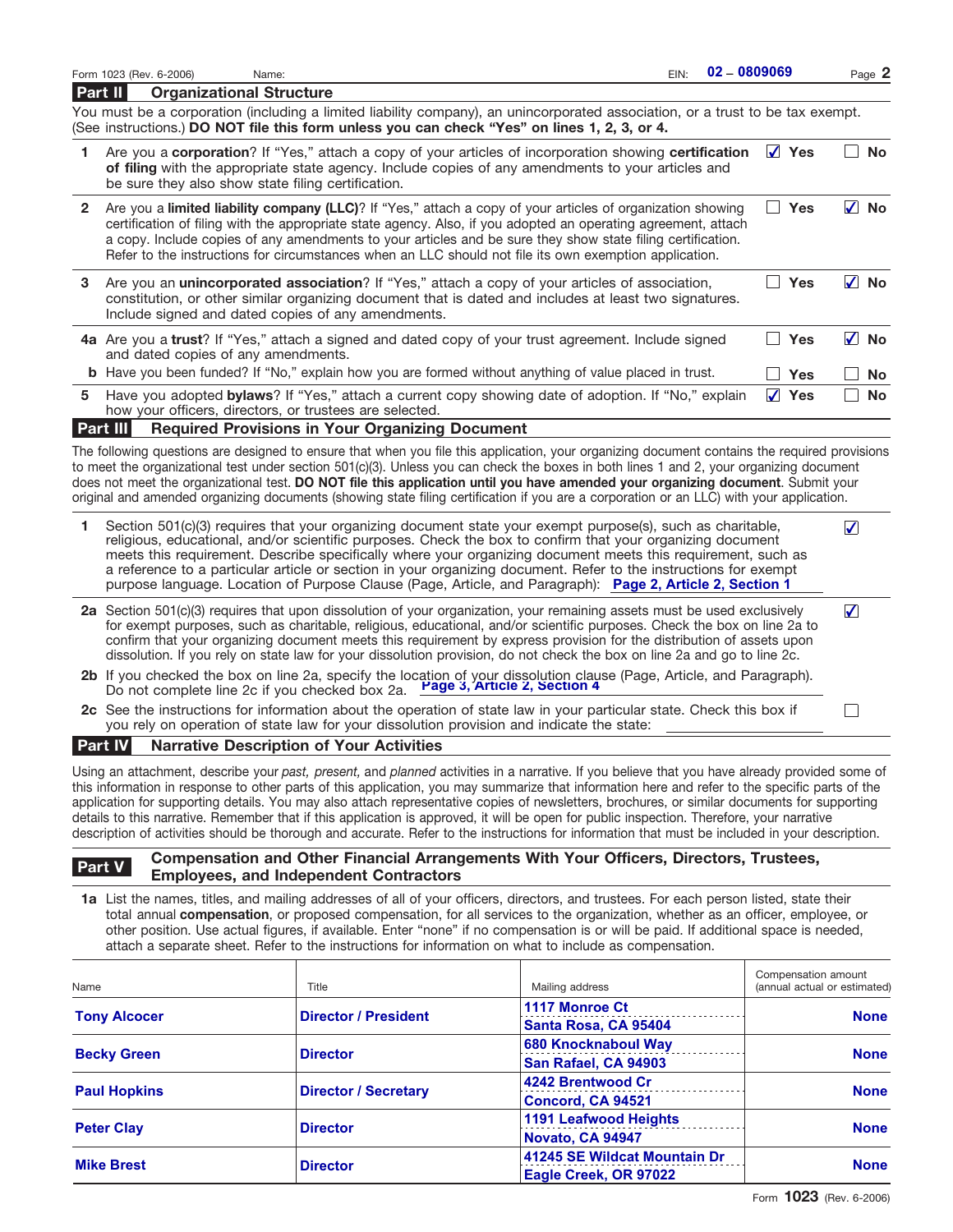| Form 1023 (Rev. 6-2006) | $02 - 0809069$ | n                     |
|-------------------------|----------------|-----------------------|
| Name:                   | EIN:           | <b>P</b> age <b>ک</b> |

**02 0809069**

#### **Compensation and Other Financial Arrangements With Your Officers, Directors, Trustees, Employees, and Independent Contractors** *(Continued)* **Part V**

**b** List the names, titles, and mailing addresses of each of your five highest compensated employees who receive or will receive compensation of more than \$50,000 per year. Use the actual figure, if available. Refer to the instructions for information on what to include as compensation. Do not include officers, directors, or trustees listed in line 1a.

| Name                     | Title                  | Mailing address                            | Compensation amount<br>(annual actual or estimated) |
|--------------------------|------------------------|--------------------------------------------|-----------------------------------------------------|
| <b>Ken Biba</b>          | <b>Director</b>        | 1157 Stanyan St<br>San Francisco, CA 94117 | <b>None</b>                                         |
| <b>Eric Kleinschmidt</b> | <b>CFO / Treasurer</b> | <b>1589 Elm St</b><br>Livermore, CA 94551  | <b>None</b>                                         |
|                          |                        | 6919 Snake Rd                              |                                                     |
| <b>Richard Hagen</b>     | <b>Vice President</b>  | Oakland, CA 94611                          | <b>None</b>                                         |
|                          |                        |                                            |                                                     |
|                          |                        |                                            |                                                     |

List the names, names of businesses, and mailing addresses of your five highest compensated **independent contractors c** that receive or will receive compensation of more than \$50,000 per year. Use the actual figure, if available. Refer to the instructions for information on what to include as compensation.

| Name | Title | Mailing address | Compensation amount<br>(annual actual or estimated) |
|------|-------|-----------------|-----------------------------------------------------|
|      |       |                 |                                                     |
|      |       |                 |                                                     |
|      |       |                 |                                                     |
|      |       |                 |                                                     |
|      |       | .               |                                                     |

The following "Yes" or "No" questions relate to *past, present, or planned* relationships, transactions, or agreements with your officers, directors, trustees, highest compensated employees, and highest compensated independent contractors listed in lines 1a, 1b, and 1c.

|   | 2a Are any of your officers, directors, or trustees related to each other through family or business<br>relationships? If "Yes," identify the individuals and explain the relationship.                                                                                                                                                                                                                                                                                   |              | Yes                                                | $\sqrt{ }$ No |                              |
|---|---------------------------------------------------------------------------------------------------------------------------------------------------------------------------------------------------------------------------------------------------------------------------------------------------------------------------------------------------------------------------------------------------------------------------------------------------------------------------|--------------|----------------------------------------------------|---------------|------------------------------|
|   | <b>b</b> Do you have a business relationship with any of your officers, directors, or trustees other than<br>through their position as an officer, director, or trustee? If "Yes," identify the individuals and describe<br>the business relationship with each of your officers, directors, or trustees.                                                                                                                                                                 | $\mathsf{L}$ | Yes                                                | $\sqrt{ }$ No |                              |
|   | c Are any of your officers, directors, or trustees related to your highest compensated employees or<br>highest compensated independent contractors listed on lines 1b or 1c through family or business<br>relationships? If "Yes," identify the individuals and explain the relationship.                                                                                                                                                                                 |              | $\vert$ Yes                                        | $\sqrt{ }$ No |                              |
|   | 3a For each of your officers, directors, trustees, highest compensated employees, and highest<br>compensated independent contractors listed on lines 1a, 1b, or 1c, attach a list showing their name,<br>qualifications, average hours worked, and duties.                                                                                                                                                                                                                |              |                                                    |               |                              |
|   | <b>b</b> Do any of your officers, directors, trustees, highest compensated employees, and highest<br>compensated independent contractors listed on lines 1a, 1b, or 1c receive compensation from any<br>other organizations, whether tax exempt or taxable, that are related to you through common<br><b>control</b> ? If "Yes," identify the individuals, explain the relationship between you and the other<br>organization, and describe the compensation arrangement. |              | <b>Yes</b>                                         | $\sqrt{ }$ No |                              |
| 4 | In establishing the compensation for your officers, directors, trustees, highest compensated<br>employees, and highest compensated independent contractors listed on lines 1a, 1b, and 1c, the<br>following practices are recommended, although they are not required to obtain exemption. Answer<br>"Yes" to all the practices you use.                                                                                                                                  |              |                                                    |               |                              |
|   | a Do you or will the individuals that approve compensation arrangements follow a conflict of interest policy?<br><b>b</b> Do you or will you approve compensation arrangements in advance of paying compensation?<br>c Do you or will you document in writing the date and terms of approved compensation arrangements?                                                                                                                                                   |              | $\sqrt{ }$ Yes<br>$\sqrt{ }$ Yes<br>$\sqrt{ }$ Yes |               | <b>No</b><br><b>No</b><br>No |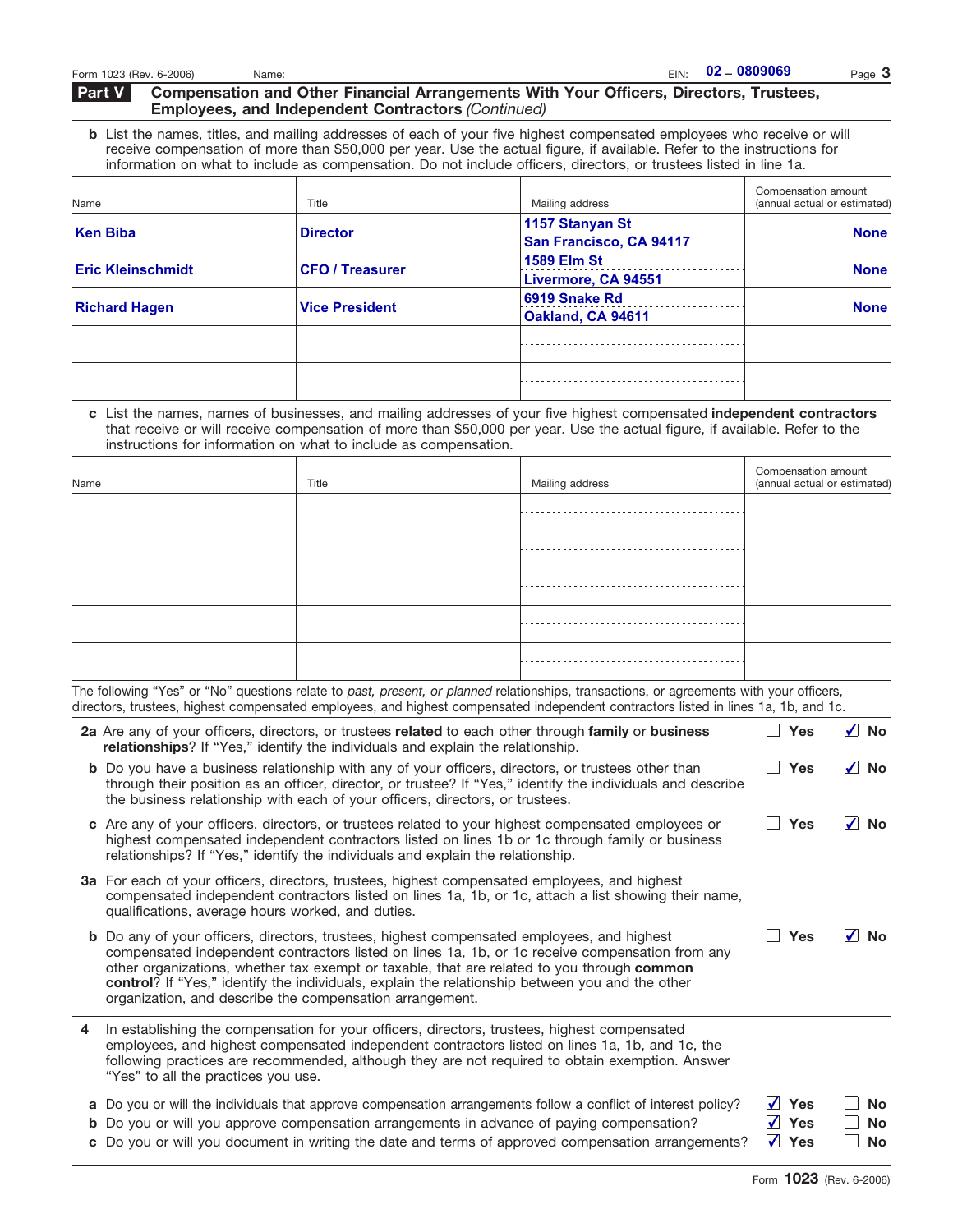|        | $02 - 0809069$<br>EIN:<br>Form 1023 (Rev. 6-2006)<br>Name:                                                                                                                                                                                                                                                                                                                                                                                                                                                                                                                                                                                                                                                                                                                                       |        |                |                   | Page 4        |
|--------|--------------------------------------------------------------------------------------------------------------------------------------------------------------------------------------------------------------------------------------------------------------------------------------------------------------------------------------------------------------------------------------------------------------------------------------------------------------------------------------------------------------------------------------------------------------------------------------------------------------------------------------------------------------------------------------------------------------------------------------------------------------------------------------------------|--------|----------------|-------------------|---------------|
| Part V | Compensation and Other Financial Arrangements With Your Officers, Directors, Trustees,<br>Employees, and Independent Contractors (Continued)                                                                                                                                                                                                                                                                                                                                                                                                                                                                                                                                                                                                                                                     |        |                |                   |               |
|        | d Do you or will you record in writing the decision made by each individual who decided or voted on<br>compensation arrangements?                                                                                                                                                                                                                                                                                                                                                                                                                                                                                                                                                                                                                                                                |        | $\sqrt{ }$ Yes |                   | <b>No</b>     |
|        | e Do you or will you approve compensation arrangements based on information about compensation paid by<br>similarly situated taxable or tax-exempt organizations for similar services, current compensation surveys<br>compiled by independent firms, or actual written offers from similarly situated organizations? Refer to the<br>instructions for Part V, lines 1a, 1b, and 1c, for information on what to include as compensation.                                                                                                                                                                                                                                                                                                                                                         |        | $\sqrt{ }$ Yes |                   | <b>No</b>     |
|        | f Do you or will you record in writing both the information on which you relied to base your decision<br>and its source?                                                                                                                                                                                                                                                                                                                                                                                                                                                                                                                                                                                                                                                                         |        | $\sqrt{ }$ Yes | $\vert \ \ \vert$ | <b>No</b>     |
|        | g If you answered "No" to any item on lines 4a through 4f, describe how you set compensation that is<br>reasonable for your officers, directors, trustees, highest compensated employees, and highest<br>compensated independent contractors listed in Part V, lines 1a, 1b, and 1c.                                                                                                                                                                                                                                                                                                                                                                                                                                                                                                             |        |                |                   |               |
|        | 5a Have you adopted a conflict of interest policy consistent with the sample conflict of interest policy<br>in Appendix A to the instructions? If "Yes," provide a copy of the policy and explain how the policy<br>has been adopted, such as by resolution of your governing board. If "No," answer lines 5b and 5c.                                                                                                                                                                                                                                                                                                                                                                                                                                                                            |        | $\sqrt{ }$ Yes | $\vert \ \ \vert$ | No            |
|        | <b>b</b> What procedures will you follow to assure that persons who have a conflict of interest will not have<br>influence over you for setting their own compensation?                                                                                                                                                                                                                                                                                                                                                                                                                                                                                                                                                                                                                          |        |                |                   |               |
|        | c What procedures will you follow to assure that persons who have a conflict of interest will not have<br>influence over you regarding business deals with themselves?                                                                                                                                                                                                                                                                                                                                                                                                                                                                                                                                                                                                                           |        |                |                   |               |
|        | <b>Note:</b> A conflict of interest policy is recommended though it is not required to obtain exemption.<br>Hospitals, see Schedule C, Section I, line 14.                                                                                                                                                                                                                                                                                                                                                                                                                                                                                                                                                                                                                                       |        |                |                   |               |
| 6a     | Do you or will you compensate any of your officers, directors, trustees, highest compensated employees,<br>and highest compensated independent contractors listed in lines 1a, 1b, or 1c through non-fixed<br>payments, such as discretionary bonuses or revenue-based payments? If "Yes," describe all non-fixed<br>compensation arrangements, including how the amounts are determined, who is eligible for such<br>arrangements, whether you place a limitation on total compensation, and how you determine or will<br>determine that you pay no more than reasonable compensation for services. Refer to the instructions for<br>Part V, lines 1a, 1b, and 1c, for information on what to include as compensation.                                                                          |        | Yes            |                   | $\sqrt{ }$ No |
| b      | Do you or will you compensate any of your employees, other than your officers, directors, trustees,<br>or your five highest compensated employees who receive or will receive compensation of more than<br>\$50,000 per year, through non-fixed payments, such as discretionary bonuses or revenue-based<br>payments? If "Yes," describe all non-fixed compensation arrangements, including how the amounts<br>are or will be determined, who is or will be eligible for such arrangements, whether you place or will<br>place a limitation on total compensation, and how you determine or will determine that you pay no<br>more than reasonable compensation for services. Refer to the instructions for Part V, lines 1a, 1b,<br>and 1c, for information on what to include as compensation. |        | Yes            | $\sqrt{ }$ No     |               |
|        | 7a Do you or will you purchase any goods, services, or assets from any of your officers, directors,<br>trustees, highest compensated employees, or highest compensated independent contractors listed in<br>lines 1a, 1b, or 1c? If "Yes," describe any such purchase that you made or intend to make, from<br>whom you make or will make such purchases, how the terms are or will be negotiated at arm's<br>length, and explain how you determine or will determine that you pay no more than fair market<br>value. Attach copies of any written contracts or other agreements relating to such purchases.                                                                                                                                                                                     |        | Yes            |                   | $\sqrt{ }$ No |
|        | b Do you or will you sell any goods, services, or assets to any of your officers, directors, trustees,<br>highest compensated employees, or highest compensated independent contractors listed in lines 1a,<br>1b, or 1c? If "Yes," describe any such sales that you made or intend to make, to whom you make or<br>will make such sales, how the terms are or will be negotiated at arm's length, and explain how you<br>determine or will determine you are or will be paid at least fair market value. Attach copies of any<br>written contracts or other agreements relating to such sales.                                                                                                                                                                                                  | $\Box$ | Yes            |                   | $\sqrt{ }$ No |
|        | 8a Do you or will you have any leases, contracts, loans, or other agreements with your officers, directors,<br>trustees, highest compensated employees, or highest compensated independent contractors listed in<br>lines 1a, 1b, or 1c? If "Yes," provide the information requested in lines 8b through 8f.                                                                                                                                                                                                                                                                                                                                                                                                                                                                                     |        | $\Box$ Yes     |                   | $\sqrt{ }$ No |
| С<br>d | <b>b</b> Describe any written or oral arrangements that you made or intend to make.<br>Identify with whom you have or will have such arrangements.<br>Explain how the terms are or will be negotiated at arm's length.<br>e Explain how you determine you pay no more than fair market value or you are paid at least fair market value.<br>f Attach copies of any signed leases, contracts, loans, or other agreements relating to such arrangements.                                                                                                                                                                                                                                                                                                                                           |        |                |                   |               |
|        | 9a Do you or will you have any leases, contracts, loans, or other agreements with any organization in<br>which any of your officers, directors, or trustees are also officers, directors, or trustees, or in which<br>any individual officer, director, or trustee owns more than a 35% interest? If "Yes," provide the<br>information requested in lines 9b through 9f.                                                                                                                                                                                                                                                                                                                                                                                                                         |        | $\Box$ Yes     |                   | $\sqrt{ }$ No |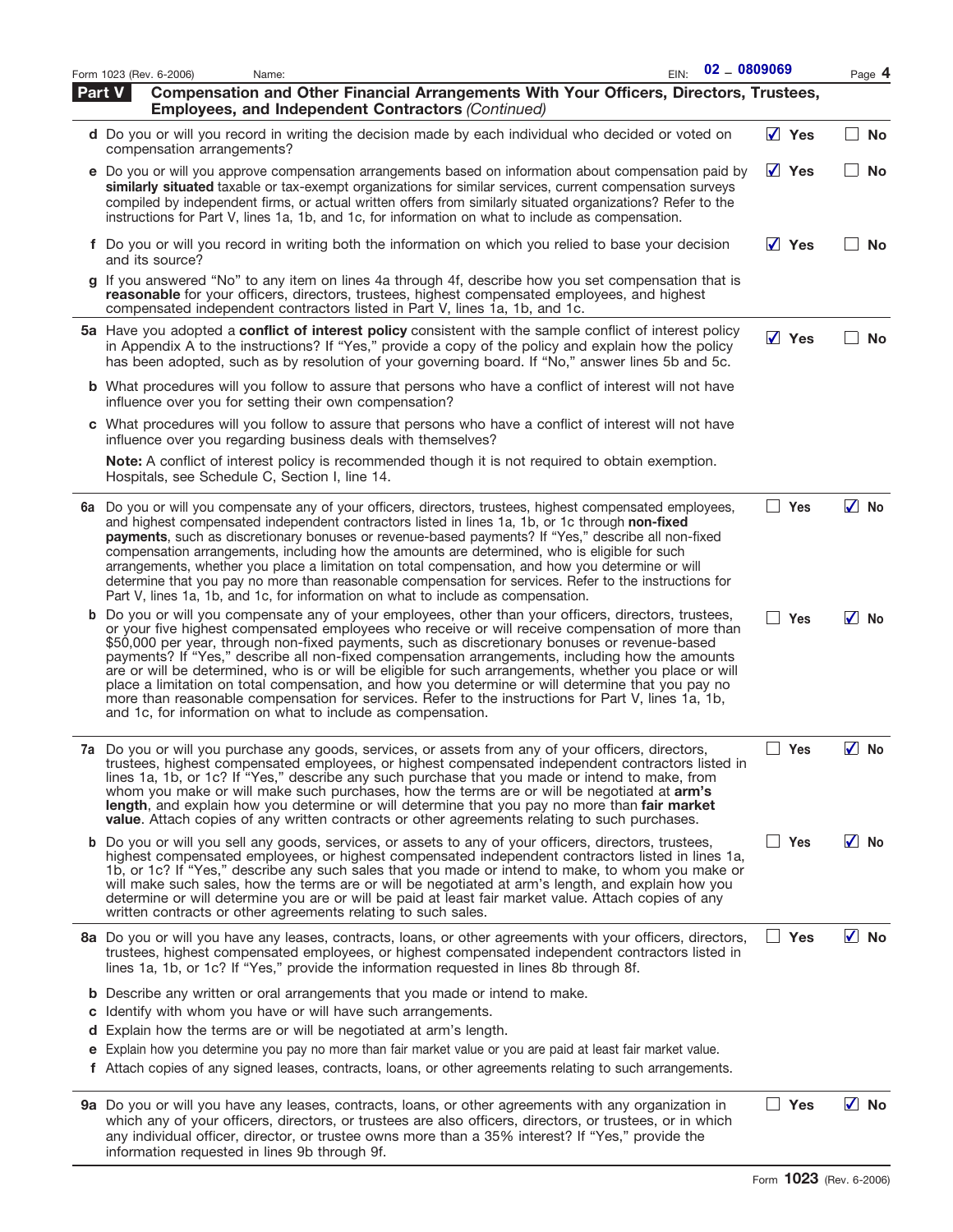|              | $02 - 0809069$<br>Form 1023 (Rev. 6-2006)<br>EIN:<br>Name:                                                                                                                                                                                                                                                                                                                                                                                                                                                                                                                                                   |                |            |        | Page 5        |
|--------------|--------------------------------------------------------------------------------------------------------------------------------------------------------------------------------------------------------------------------------------------------------------------------------------------------------------------------------------------------------------------------------------------------------------------------------------------------------------------------------------------------------------------------------------------------------------------------------------------------------------|----------------|------------|--------|---------------|
|              | Part V<br>Compensation and Other Financial Arrangements With Your Officers, Directors, Trustees,<br>Employees, and Independent Contractors (Continued)                                                                                                                                                                                                                                                                                                                                                                                                                                                       |                |            |        |               |
|              | <b>b</b> Describe any written or oral arrangements you made or intend to make.<br>c Identify with whom you have or will have such arrangements.                                                                                                                                                                                                                                                                                                                                                                                                                                                              |                |            |        |               |
|              | <b>d</b> Explain how the terms are or will be negotiated at arm's length.                                                                                                                                                                                                                                                                                                                                                                                                                                                                                                                                    |                |            |        |               |
|              | e Explain how you determine or will determine you pay no more than fair market value or that you are<br>paid at least fair market value.                                                                                                                                                                                                                                                                                                                                                                                                                                                                     |                |            |        |               |
|              | f Attach a copy of any signed leases, contracts, loans, or other agreements relating to such arrangements.                                                                                                                                                                                                                                                                                                                                                                                                                                                                                                   |                |            |        |               |
|              | Part VI<br>Your Members and Other Individuals and Organizations That Receive Benefits From You                                                                                                                                                                                                                                                                                                                                                                                                                                                                                                               |                |            |        |               |
|              | The following "Yes" or "No" questions relate to goods, services, and funds you provide to individuals and organizations as part<br>of your activities. Your answers should pertain to past, present, and planned activities. (See instructions.)                                                                                                                                                                                                                                                                                                                                                             |                |            |        |               |
|              | 1a In carrying out your exempt purposes, do you provide goods, services, or funds to individuals? If<br>"Yes," describe each program that provides goods, services, or funds to individuals.                                                                                                                                                                                                                                                                                                                                                                                                                 |                | $\Box$ Yes |        | $\sqrt{ }$ No |
|              | b In carrying out your exempt purposes, do you provide goods, services, or funds to organizations? If<br>"Yes," describe each program that provides goods, services, or funds to organizations.                                                                                                                                                                                                                                                                                                                                                                                                              | $\sqrt{ }$ Yes |            | $\Box$ | No            |
| $\mathbf{2}$ | Do any of your programs limit the provision of goods, services, or funds to a specific individual or<br>group of specific individuals? For example, answer "Yes," if goods, services, or funds are provided<br>only for a particular individual, your members, individuals who work for a particular employer, or<br>graduates of a particular school. If "Yes," explain the limitation and how recipients are selected for<br>each program.                                                                                                                                                                 |                | $\Box$ Yes |        | $\sqrt{ }$ No |
| 3.           | Do any individuals who receive goods, services, or funds through your programs have a family or<br>business relationship with any officer, director, trustee, or with any of your highest compensated<br>employees or highest compensated independent contractors listed in Part V, lines 1a, 1b, and 1c? If<br>"Yes," explain how these related individuals are eligible for goods, services, or funds.                                                                                                                                                                                                     |                | Yes        |        | $\sqrt{ }$ No |
|              | <b>Part VII</b><br><b>Your History</b>                                                                                                                                                                                                                                                                                                                                                                                                                                                                                                                                                                       |                |            |        |               |
|              | The following "Yes" or "No" questions relate to your history. (See instructions.)                                                                                                                                                                                                                                                                                                                                                                                                                                                                                                                            |                |            |        |               |
| 1            | Are you a successor to another organization? Answer "Yes," if you have taken or will take over the<br>activities of another organization; you took over 25% or more of the fair market value of the net<br>assets of another organization; or you were established upon the conversion of an organization from<br>for-profit to non-profit status. If "Yes," complete Schedule G.                                                                                                                                                                                                                            | $\sqrt{}$ Yes  |            |        | <b>No</b>     |
|              | 2 Are you submitting this application more than 27 months after the end of the month in which you<br>were legally formed? If "Yes," complete Schedule E.                                                                                                                                                                                                                                                                                                                                                                                                                                                     |                | $\Box$ Yes |        | $\sqrt{ }$ No |
|              | <b>Part VIII Your Specific Activities</b>                                                                                                                                                                                                                                                                                                                                                                                                                                                                                                                                                                    |                |            |        |               |
|              | The following "Yes" or "No" questions relate to specific activities that you may conduct. Check the appropriate box. Your<br>answers should pertain to past, present, and planned activities. (See instructions.)                                                                                                                                                                                                                                                                                                                                                                                            |                |            |        |               |
| 1            | Do you support or oppose candidates in <b>political campaigns</b> in any way? If "Yes," explain.                                                                                                                                                                                                                                                                                                                                                                                                                                                                                                             |                | Yes        |        | $\sqrt{ }$ No |
|              | 2a Do you attempt to influence legislation? If "Yes," explain how you attempt to influence legislation<br>and complete line 2b. If "No," go to line 3a.                                                                                                                                                                                                                                                                                                                                                                                                                                                      |                | Yes        |        | $\sqrt{ }$ No |
|              | <b>b</b> Have you made or are you making an election to have your legislative activities measured by<br>expenditures by filing Form 5768? If "Yes," attach a copy of the Form 5768 that was already filed or<br>attach a completed Form 5768 that you are filing with this application. If "No," describe whether your<br>attempts to influence legislation are a substantial part of your activities. Include the time and money<br>spent on your attempts to influence legislation as compared to your total activities.                                                                                   |                | <b>Nes</b> |        | No            |
|              | 3a Do you or will you operate bingo or gaming activities? If "Yes," describe who conducts them, and<br>list all revenue received or expected to be received and expenses paid or expected to be paid in<br>operating these activities. Revenue and expenses should be provided for the time periods specified<br>in Part IX, Financial Data.                                                                                                                                                                                                                                                                 |                | $\Box$ Yes |        | $\sqrt{ }$ No |
|              | <b>b</b> Do you or will you enter into contracts or other agreements with individuals or organizations to<br>conduct bingo or gaming for you? If "Yes," describe any written or oral arrangements that you made<br>or intend to make, identify with whom you have or will have such arrangements, explain how the<br>terms are or will be negotiated at arm's length, and explain how you determine or will determine you<br>pay no more than fair market value or you will be paid at least fair market value. Attach copies or<br>any written contracts or other agreements relating to such arrangements. |                | Yes        |        | $\sqrt{ }$ No |

List the states and local jurisdictions, including Indian Reservations, in which you conduct or will conduct gaming or bingo. **c**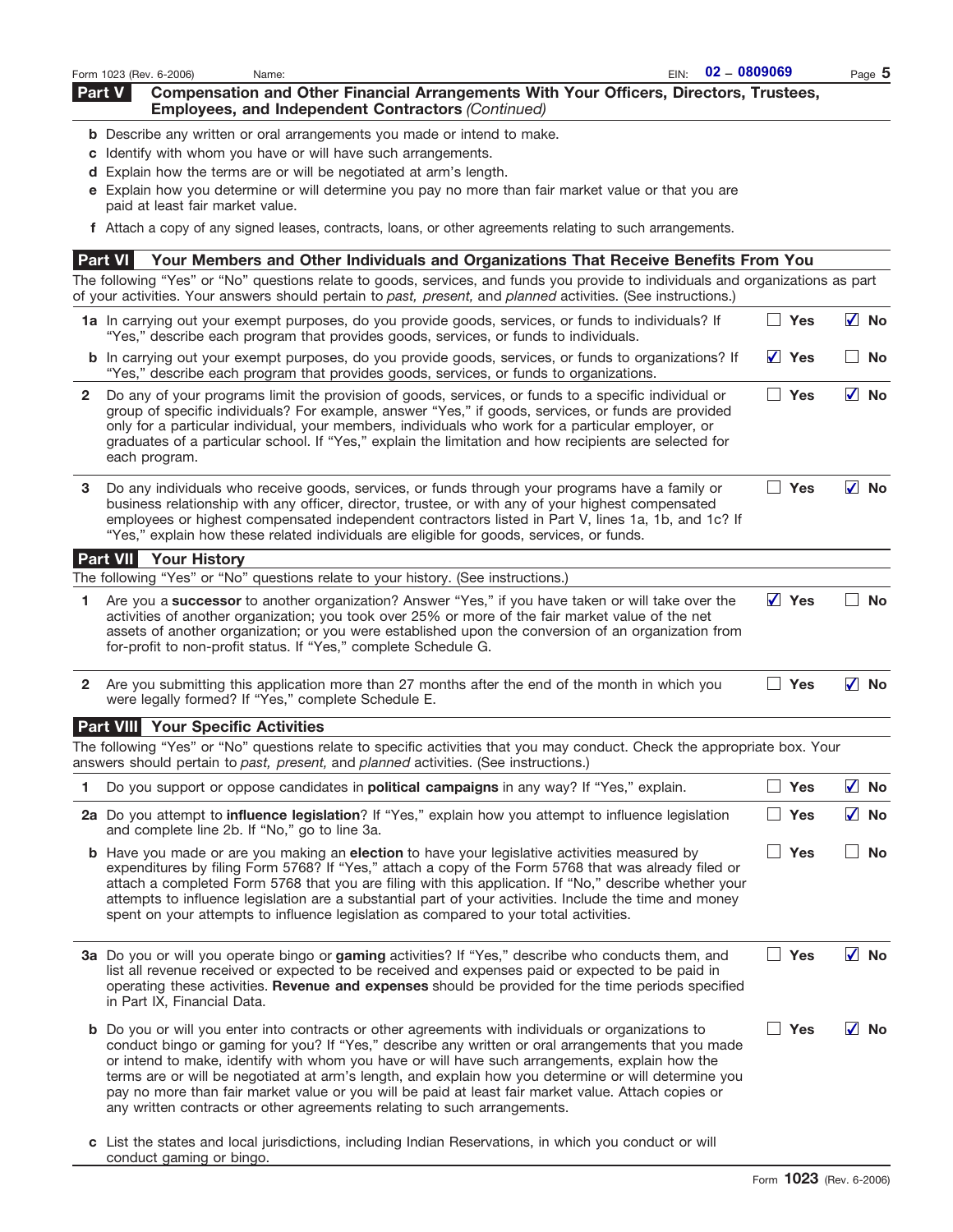|    | Form 1023 (Rev. 6-2006)<br>Name:                                                                                                                                                                                                                                                                                                                                                                       | $02 - 0809069$<br>EIN:                                                                               |                |                      | Page $6$      |
|----|--------------------------------------------------------------------------------------------------------------------------------------------------------------------------------------------------------------------------------------------------------------------------------------------------------------------------------------------------------------------------------------------------------|------------------------------------------------------------------------------------------------------|----------------|----------------------|---------------|
|    | <b>Part VIII Your Specific Activities (Continued)</b>                                                                                                                                                                                                                                                                                                                                                  |                                                                                                      |                |                      |               |
|    | 4a Do you or will you undertake fundraising? If "Yes," check all the fundraising programs you do or will<br>conduct. (See instructions.)                                                                                                                                                                                                                                                               |                                                                                                      | $\sqrt{ }$ Yes |                      | <b>No</b>     |
|    | $\sqrt{ }$<br>mail solicitations                                                                                                                                                                                                                                                                                                                                                                       | phone solicitations<br>$\sqrt{}$                                                                     |                |                      |               |
|    | $\blacktriangle$<br>email solicitations                                                                                                                                                                                                                                                                                                                                                                | accept donations on your website                                                                     |                |                      |               |
|    | $\blacktriangledown$<br>personal solicitations<br>vehicle, boat, plane, or similar donations                                                                                                                                                                                                                                                                                                           | receive donations from another organization's website<br>$\sqrt{}$<br>government grant solicitations |                |                      |               |
|    | $\sqrt{\ }$ foundation grant solicitations                                                                                                                                                                                                                                                                                                                                                             | $\blacktriangleright$<br>Other                                                                       |                |                      |               |
|    | Attach a description of each fundraising program.                                                                                                                                                                                                                                                                                                                                                      |                                                                                                      |                |                      |               |
|    | <b>b</b> Do you or will you have written or oral contracts with any individuals or organizations to raise funds                                                                                                                                                                                                                                                                                        |                                                                                                      | Yes            | $\sqrt{ }$ No        |               |
|    | for you? If "Yes," describe these activities. Include all revenue and expenses from these activities<br>and state who conducts them. Revenue and expenses should be provided for the time periods<br>specified in Part IX, Financial Data. Also, attach a copy of any contracts or agreements.                                                                                                         |                                                                                                      |                |                      |               |
|    | c Do you or will you engage in fundraising activities for other organizations? If "Yes," describe these<br>arrangements. Include a description of the organizations for which you raise funds and attach copies<br>of all contracts or agreements.                                                                                                                                                     |                                                                                                      | Yes            | $\sqrt{ }$ No        |               |
|    | d List all states and local jurisdictions in which you conduct fundraising. For each state or local<br>jurisdiction listed, specify whether you fundraise for your own organization, you fundraise for another<br>organization, or another organization fundraises for you.                                                                                                                            |                                                                                                      |                |                      |               |
|    | e Do you or will you maintain separate accounts for any contributor under which the contributor has<br>the right to advise on the use or distribution of funds? Answer "Yes" if the donor may provide advice                                                                                                                                                                                           |                                                                                                      | $\Box$ Yes     | $\blacktriangledown$ | No            |
|    | on the types of investments, distributions from the types of investments, or the distribution from the<br>donor's contribution account. If "Yes," describe this program, including the type of advice that may<br>be provided and submit copies of any written materials provided to donors.                                                                                                           |                                                                                                      |                |                      |               |
| 5  | Are you affiliated with a governmental unit? If "Yes," explain.                                                                                                                                                                                                                                                                                                                                        |                                                                                                      | <b>Yes</b>     | $\checkmark$         | No            |
|    | 6a Do you or will you engage in economic development? If "Yes," describe your program.                                                                                                                                                                                                                                                                                                                 |                                                                                                      | <b>Yes</b>     | $\sqrt{ }$ No        |               |
| b  | Describe in full who benefits from your economic development activities and how the activities<br>promote exempt purposes.                                                                                                                                                                                                                                                                             |                                                                                                      |                |                      |               |
|    | 7a Do or will persons other than your employees or volunteers develop your facilities? If "Yes," describe<br>each facility, the role of the developer, and any business or family relationship(s) between the<br>developer and your officers, directors, or trustees.                                                                                                                                  |                                                                                                      | <b>Yes</b>     | $\sqrt{ }$ No        |               |
|    | <b>b</b> Do or will persons other than your employees or volunteers manage your activities or facilities? If<br>"Yes," describe each activity and facility, the role of the manager, and any business or family<br>relationship(s) between the manager and your officers, directors, or trustees.                                                                                                      |                                                                                                      | <b>Yes</b>     | $\sqrt{ }$ No        |               |
|    | c If there is a business or family relationship between any manager or developer and your officers,<br>directors, or trustees, identify the individuals, explain the relationship, describe how contracts are<br>negotiated at arm's length so that you pay no more than fair market value, and submit a copy of any<br>contracts or other agreements.                                                 |                                                                                                      |                |                      |               |
| 8  | Do you or will you enter into joint ventures, including partnerships or limited liability companies<br>treated as partnerships, in which you share profits and losses with partners other than section<br>501(c)(3) organizations? If "Yes," describe the activities of these joint ventures in which you<br>participate.                                                                              |                                                                                                      | $\Box$ Yes     |                      | $\sqrt{ }$ No |
|    | 9a Are you applying for exemption as a childcare organization under section 501(k)? If "Yes," answer<br>lines 9b through 9d. If "No," go to line 10.                                                                                                                                                                                                                                                   |                                                                                                      | $\Box$ Yes     | $\sqrt{ }$ No        |               |
|    | <b>b</b> Do you provide child care so that parents or caretakers of children you care for can be gainfully<br>employed (see instructions)? If "No," explain how you qualify as a childcare organization described<br>in section 501(k).                                                                                                                                                                |                                                                                                      | Yes            |                      | No            |
|    | c Of the children for whom you provide child care, are 85% or more of them cared for by you to<br>enable their parents or caretakers to be gainfully employed (see instructions)? If "No," explain how<br>you qualify as a childcare organization described in section 501(k).                                                                                                                         |                                                                                                      | Yes            |                      | <b>No</b>     |
|    | d Are your services available to the general public? If "No," describe the specific group of people for<br>whom your activities are available. Also, see the instructions and explain how you qualify as a<br>childcare organization described in section 501(k).                                                                                                                                      |                                                                                                      | Yes            |                      | <b>No</b>     |
| 10 | Do you or will you publish, own, or have rights in music, literature, tapes, artworks, choreography,<br>scientific discoveries, or other intellectual property? If "Yes," explain. Describe who owns or will<br>own any copyrights, patents, or trademarks, whether fees are or will be charged, how the fees are<br>determined, and how any items are or will be produced, distributed, and marketed. |                                                                                                      | Yes            |                      | $\sqrt{ }$ No |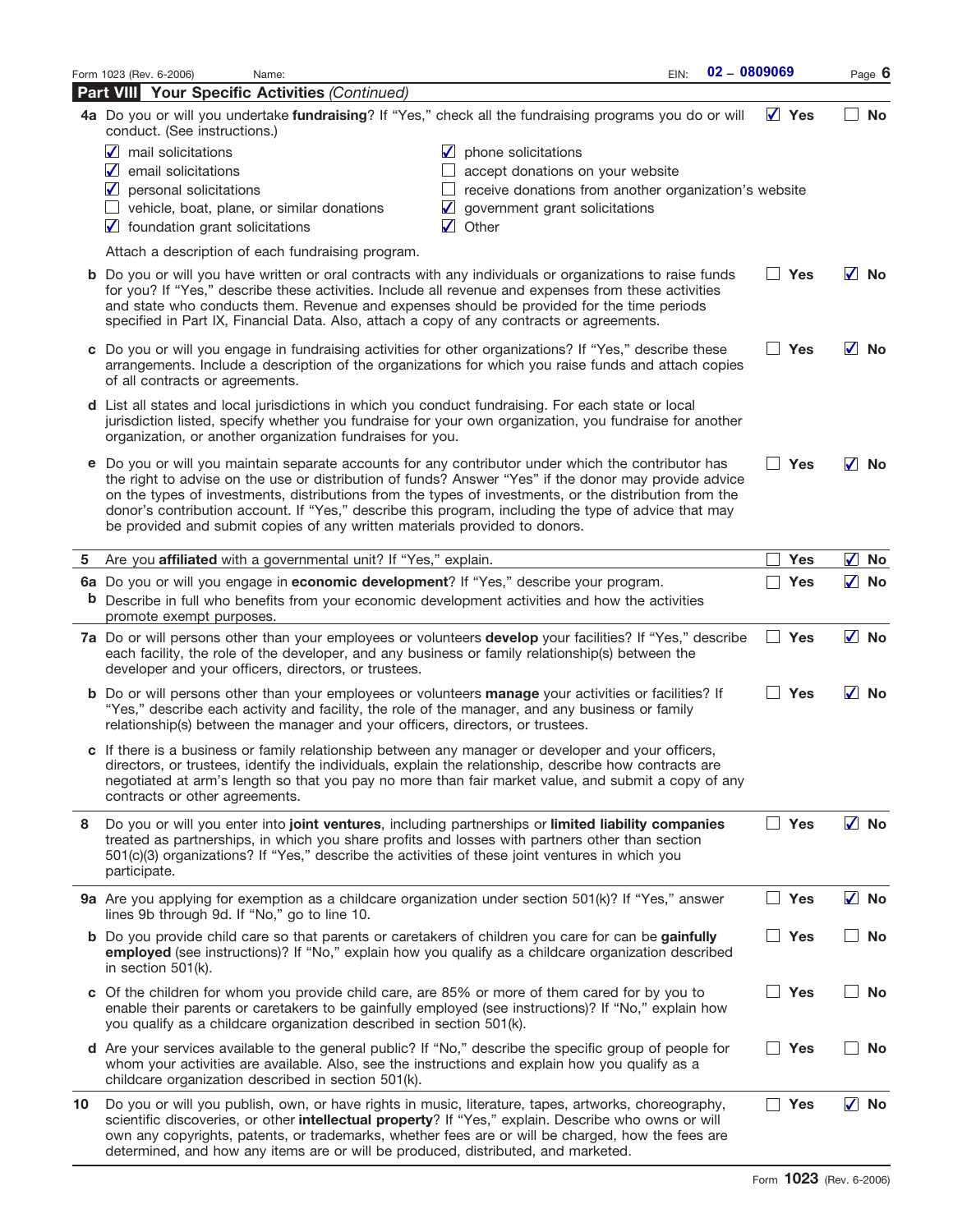|    | Form 1023 (Rev. 6-2006)<br>EIN:<br>Name:                                                                                                                                                                                                                                                                                                                                                                                                                                                                                                        | $02 - 0809069$ |                | Page 7        |
|----|-------------------------------------------------------------------------------------------------------------------------------------------------------------------------------------------------------------------------------------------------------------------------------------------------------------------------------------------------------------------------------------------------------------------------------------------------------------------------------------------------------------------------------------------------|----------------|----------------|---------------|
|    | <b>Part VIII Your Specific Activities (Continued)</b>                                                                                                                                                                                                                                                                                                                                                                                                                                                                                           |                |                |               |
| 11 | Do you or will you accept contributions of: real property; conservation easements; closely held<br>securities; intellectual property such as patents, trademarks, and copyrights; works of music or art;<br>licenses; royalties; automobiles, boats, planes, or other vehicles; or collectibles of any type? If "Yes,"<br>describe each type of contribution, any conditions imposed by the donor on the contribution, and<br>any agreements with the donor regarding the contribution.                                                         |                | $\sqrt{ }$ Yes | No            |
|    | 12a Do you or will you operate in a foreign country or countries? If "Yes," answer lines 12b through<br>12d. If "No," go to line 13a.                                                                                                                                                                                                                                                                                                                                                                                                           |                | $\Box$ Yes     | $\sqrt{ }$ No |
|    | <b>b</b> Name the foreign countries and regions within the countries in which you operate.                                                                                                                                                                                                                                                                                                                                                                                                                                                      |                |                |               |
|    | Describe your operations in each country and region in which you operate.                                                                                                                                                                                                                                                                                                                                                                                                                                                                       |                |                |               |
|    | d Describe how your operations in each country and region further your exempt purposes.                                                                                                                                                                                                                                                                                                                                                                                                                                                         |                |                |               |
|    | 13a Do you or will you make grants, loans, or other distributions to organization(s)? If "Yes," answer lines<br>13b through 13g. If "No," go to line 14a.                                                                                                                                                                                                                                                                                                                                                                                       |                | $\Box$ Yes     | $\sqrt{ }$ No |
|    | <b>b</b> Describe how your grants, loans, or other distributions to organizations further your exempt purposes.                                                                                                                                                                                                                                                                                                                                                                                                                                 |                |                |               |
|    | c Do you have written contracts with each of these organizations? If "Yes," attach a copy of each contract.                                                                                                                                                                                                                                                                                                                                                                                                                                     |                | $\Box$ Yes     | <b>No</b>     |
|    | d Identify each recipient organization and any relationship between you and the recipient organization.                                                                                                                                                                                                                                                                                                                                                                                                                                         |                |                |               |
| е  | Describe the records you keep with respect to the grants, loans, or other distributions you make.                                                                                                                                                                                                                                                                                                                                                                                                                                               |                |                |               |
| f  | Describe your selection process, including whether you do any of the following:                                                                                                                                                                                                                                                                                                                                                                                                                                                                 |                |                |               |
|    | (i) Do you require an application form? If "Yes," attach a copy of the form.                                                                                                                                                                                                                                                                                                                                                                                                                                                                    |                | <b>Yes</b>     | <b>No</b>     |
|    | (ii) Do you require a grant proposal? If "Yes," describe whether the grant proposal specifies your<br>responsibilities and those of the grantee, obligates the grantee to use the grant funds only for the<br>purposes for which the grant was made, provides for periodic written reports concerning the use<br>of grant funds, requires a final written report and an accounting of how grant funds were used,<br>and acknowledges your authority to withhold and/or recover grant funds in case such funds are,<br>or appear to be, misused. |                | $\Box$ Yes     | <b>No</b>     |
|    | g Describe your procedures for oversight of distributions that assure you the resources are used to<br>further your exempt purposes, including whether you require periodic and final reports on the use of<br>resources.                                                                                                                                                                                                                                                                                                                       |                |                |               |
|    | 14a Do you or will you make grants, loans, or other distributions to foreign organizations? If "Yes,"<br>answer lines 14b through 14f. If "No," go to line 15.                                                                                                                                                                                                                                                                                                                                                                                  |                | $\Box$ Yes     | $\sqrt{ }$ No |
|    | <b>b</b> Provide the name of each foreign organization, the country and regions within a country in which<br>each foreign organization operates, and describe any relationship you have with each foreign<br>organization.                                                                                                                                                                                                                                                                                                                      |                |                |               |
|    | c Does any foreign organization listed in line 14b accept contributions earmarked for a specific country<br>or specific organization? If "Yes," list all earmarked organizations or countries.                                                                                                                                                                                                                                                                                                                                                  |                | $\Box$ Yes     | <b>No</b>     |
|    | d Do your contributors know that you have ultimate authority to use contributions made to you at your<br>discretion for purposes consistent with your exempt purposes? If "Yes," describe how you relay this<br>information to contributors.                                                                                                                                                                                                                                                                                                    |                | $\Box$ Yes     | <b>No</b>     |
|    | e Do you or will you make pre-grant inquiries about the recipient organization? If "Yes," describe these<br>inquiries, including whether you inquire about the recipient's financial status, its tax-exempt status<br>under the Internal Revenue Code, its ability to accomplish the purpose for which the resources are<br>provided, and other relevant information.                                                                                                                                                                           |                | $\Box$ Yes     | <b>No</b>     |
| f. | Do you or will you use any additional procedures to ensure that your distributions to foreign<br>organizations are used in furtherance of your exempt purposes? If "Yes," describe these procedures,<br>including site visits by your employees or compliance checks by impartial experts, to verify that grant<br>funds are being used appropriately.                                                                                                                                                                                          |                | $\Box$ Yes     | <b>No</b>     |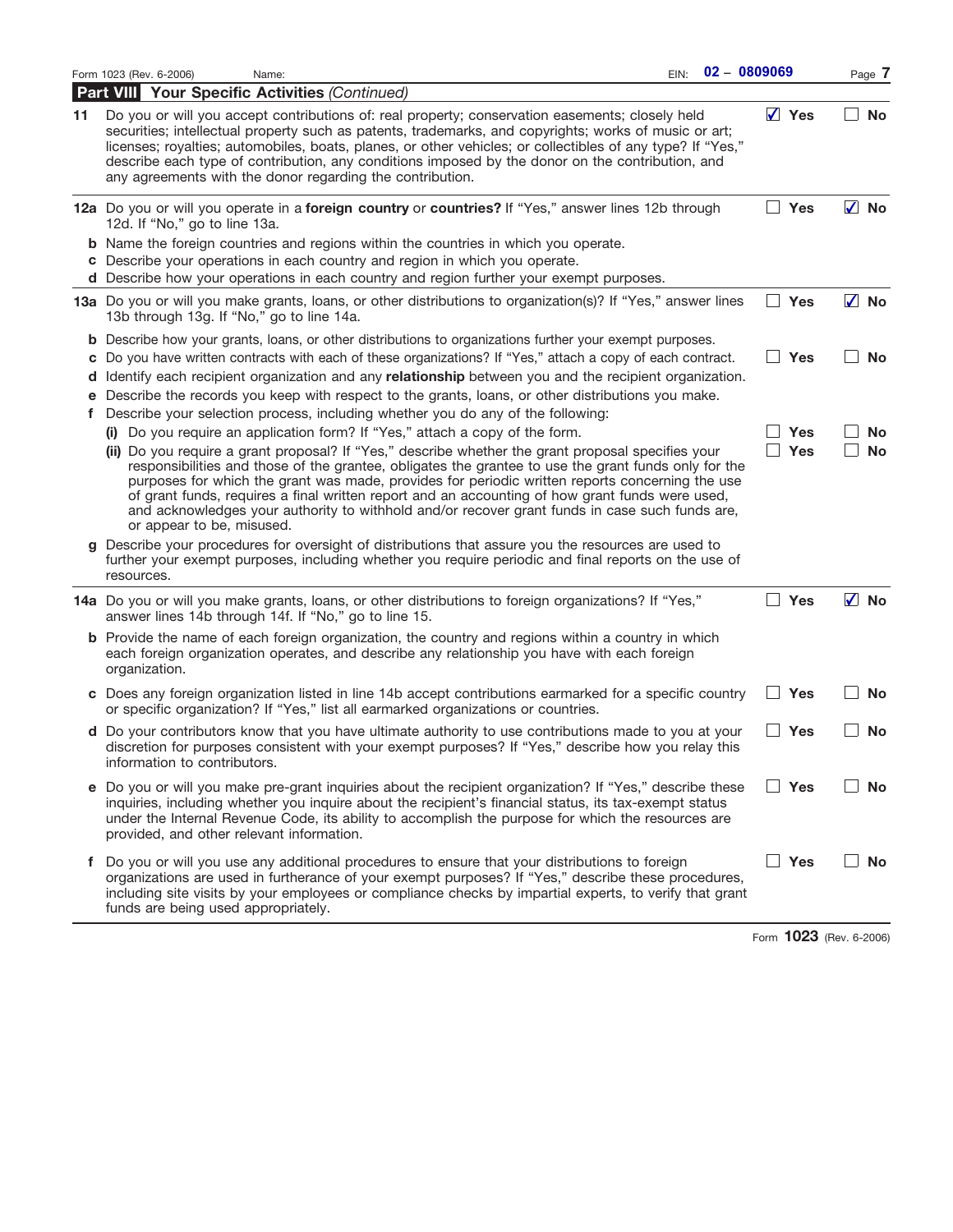|         | Form 1023 (Rev. 6-2006) | Name:                                                                                                                                                                                                     | $EIN: 02 - 0809069$ |                | Page 8          |
|---------|-------------------------|-----------------------------------------------------------------------------------------------------------------------------------------------------------------------------------------------------------|---------------------|----------------|-----------------|
|         |                         | <b>Part VIII Your Specific Activities (Continued)</b>                                                                                                                                                     |                     |                |                 |
| 15      |                         | Do you have a <b>close connection</b> with any organizations? If "Yes," explain.                                                                                                                          |                     | $\sqrt{ }$ Yes | <b>No</b>       |
| 16      |                         | Are you applying for exemption as a <b>cooperative hospital service organization</b> under section<br>501(e)? If "Yes," explain.                                                                          |                     | <b>Yes</b>     | $\sqrt{ }$ No   |
| 17      |                         | Are you applying for exemption as a <b>cooperative service organization of operating educational</b><br>organizations under section 501(f)? If "Yes," explain.                                            |                     | <b>Yes</b>     | $\sqrt{ }$ No   |
| 18      |                         | Are you applying for exemption as a charitable risk pool under section 501(n)? If "Yes," explain.                                                                                                         |                     | <b>Yes</b>     | $\sqrt{ }$ No   |
| 19      |                         | Do you or will you operate a <b>school</b> ? If "Yes," complete Schedule B. Answer "Yes," whether you<br>operate a school as your main function or as a secondary activity.                               |                     | <b>Yes</b>     | $\sqrt{ }$ No   |
| 20      |                         | Is your main function to provide <b>hospital</b> or <b>medical care</b> ? If "Yes," complete Schedule C.                                                                                                  |                     | <b>Yes</b>     | $\sqrt{ }$ No   |
| 21      |                         | Do you or will you provide low-income housing or housing for the elderly or handicapped? If<br>"Yes," complete Schedule F.                                                                                |                     | <b>Yes</b>     | $\sqrt{ }$ No   |
| $22 \,$ | Schedule H.             | Do you or will you provide scholarships, fellowships, educational loans, or other educational grants to<br>individuals, including grants for travel, study, or other similar purposes? If "Yes," complete |                     | <b>Yes</b>     | $\sqrt{}$<br>No |

**Note: Private foundations** may use Schedule H to request advance approval of individual grant procedures.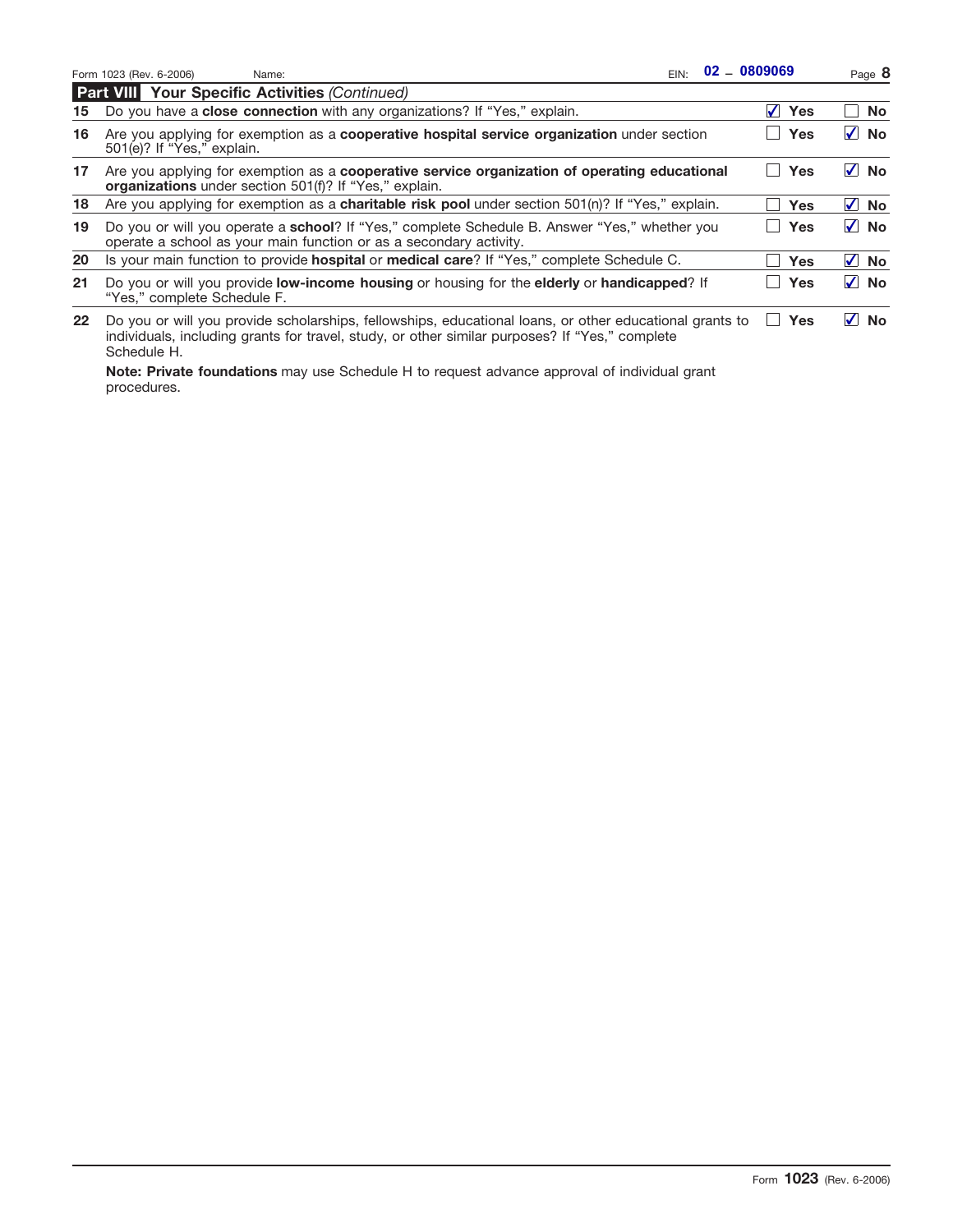#### **Financial Data Part IX**

For purposes of this schedule, years in existence refer to completed tax years. If in existence 4 or more years, complete the schedule for the most recent 4 tax years. If in existence more than 1 year but less than 4 years, complete the statements for each year in existence and provide projections of your likely revenues and expenses based on a reasonable and good faith estimate of your future finances for a total of 3 years of financial information. If in existence less than 1 year, provide projections of your likely revenues and expenses for the current year and the 2 following years, based on a reasonable and good faith estimate of your future finances for a total of 3 years of financial information. (See instructions.)

|          |                 |                                                                                                                                                                                                   |                         | A. Statement of Revenues and Expenses |                                             |                  |                                          |
|----------|-----------------|---------------------------------------------------------------------------------------------------------------------------------------------------------------------------------------------------|-------------------------|---------------------------------------|---------------------------------------------|------------------|------------------------------------------|
|          |                 | Type of revenue or expense                                                                                                                                                                        | <b>Current tax year</b> |                                       | 3 prior tax years or 2 succeeding tax years |                  |                                          |
|          |                 |                                                                                                                                                                                                   | (a) From<br>2007<br>To  | (b) $From$<br>2008<br>To              | $(c)$ From $\ldots$<br>To<br>.              | (d) $From$<br>To | (e) Provide Total for<br>(a) through (d) |
|          | 1.              | Gifts, grants, and<br>contributions received (do not<br>include unusual grants)                                                                                                                   | \$1000                  | \$2000                                | \$2500                                      | \$3000           | \$8500                                   |
|          | 2               | Membership fees received                                                                                                                                                                          | \$4000                  | \$4200                                | \$4400                                      | \$4600           | \$17200                                  |
|          | 3               | Gross investment income                                                                                                                                                                           | $\bf{0}$                | O                                     | 0                                           | O                | $\mathbf{0}$                             |
|          | 4               | Net unrelated business<br>income                                                                                                                                                                  | 0                       | 0                                     | 0                                           | 0                | 0                                        |
|          | 5.              | Taxes levied for your benefit                                                                                                                                                                     | $\mathbf{0}$            | Ō                                     | $\mathbf{0}$                                | <sup>0</sup>     | $\mathbf{0}$                             |
| Revenues | 6               | Value of services or facilities<br>furnished by a governmental<br>unit without charge (not<br>including the value of services<br>generally furnished to the<br>public without charge)             | 0                       | 0                                     | 0                                           | 0                | $\bf{0}$                                 |
|          | $\mathbf{7}$    | Any revenue not otherwise<br>listed above or in lines 9-12<br>below (attach an itemized list)                                                                                                     |                         |                                       | 0                                           | Ω                |                                          |
|          | 8               | Total of lines 1 through 7                                                                                                                                                                        | \$5,000                 | \$6200                                | \$6900                                      | \$7600           | \$25700                                  |
|          | 9               | Gross receipts from admissions,<br>merchandise sold or services<br>performed, or furnishing of<br>facilities in any activity that is<br>related to your exempt<br>purposes (attach itemized list) |                         |                                       |                                             | \$31000          | \$112000                                 |
|          |                 |                                                                                                                                                                                                   | \$25,000<br>\$30,000    | \$27000<br>\$39400                    | \$29000<br>\$42800                          | \$46200          | \$163400                                 |
|          | 10              | Total of lines 8 and 9                                                                                                                                                                            |                         |                                       |                                             |                  |                                          |
|          | 11              | Net gain or loss on sale of<br>capital assets (attach<br>schedule and see instructions)                                                                                                           | 0                       | 0                                     | 0                                           | 0                | 0                                        |
|          | 12 <sup>°</sup> | <b>Unusual grants</b>                                                                                                                                                                             | Ō                       | Ō                                     | $\mathbf{0}$                                | O                | $\bf{0}$                                 |
|          | 13              | <b>Total Revenue</b><br>Add lines 10 through 12                                                                                                                                                   | \$30,000                | \$39400                               | \$42800                                     | \$46200          | \$163400                                 |
|          | 14              | Fundraising expenses                                                                                                                                                                              |                         |                                       |                                             |                  |                                          |
|          | 15              | Contributions, gifts, grants,<br>and similar amounts paid out<br>(attach an itemized list)                                                                                                        | 0                       | 0                                     | 0                                           | 0                |                                          |
|          | 16              | Disbursements to or for the<br>benefit of members (attach an<br>itemized list)                                                                                                                    | \$27,000                | \$35000                               | \$40000                                     | \$44000          |                                          |
| Expenses | 17              | Compensation of officers,<br>directors, and trustees                                                                                                                                              | 0                       |                                       |                                             |                  |                                          |
|          | 18              | Other salaries and wages                                                                                                                                                                          | $\mathbf{0}$            |                                       |                                             |                  |                                          |
|          | 19              | Interest expense                                                                                                                                                                                  | $\mathbf{0}$            |                                       |                                             |                  |                                          |
|          | 20              | Occupancy (rent, utilities, etc.)                                                                                                                                                                 | \$1000                  | \$1100                                | \$1200                                      | \$1300           |                                          |
|          | 21              | Depreciation and depletion                                                                                                                                                                        | 0                       |                                       |                                             |                  |                                          |
|          | 22              | Professional fees                                                                                                                                                                                 | $\mathbf 0$             |                                       |                                             |                  |                                          |
|          | 23              | Any expense not otherwise<br>classified, such as program<br>services (attach itemized list)                                                                                                       | 0                       |                                       |                                             |                  |                                          |
|          |                 | 24 Total Expenses<br>Add lines 14 through 23                                                                                                                                                      | \$28,000                | \$36100                               | \$41200                                     | \$45300          |                                          |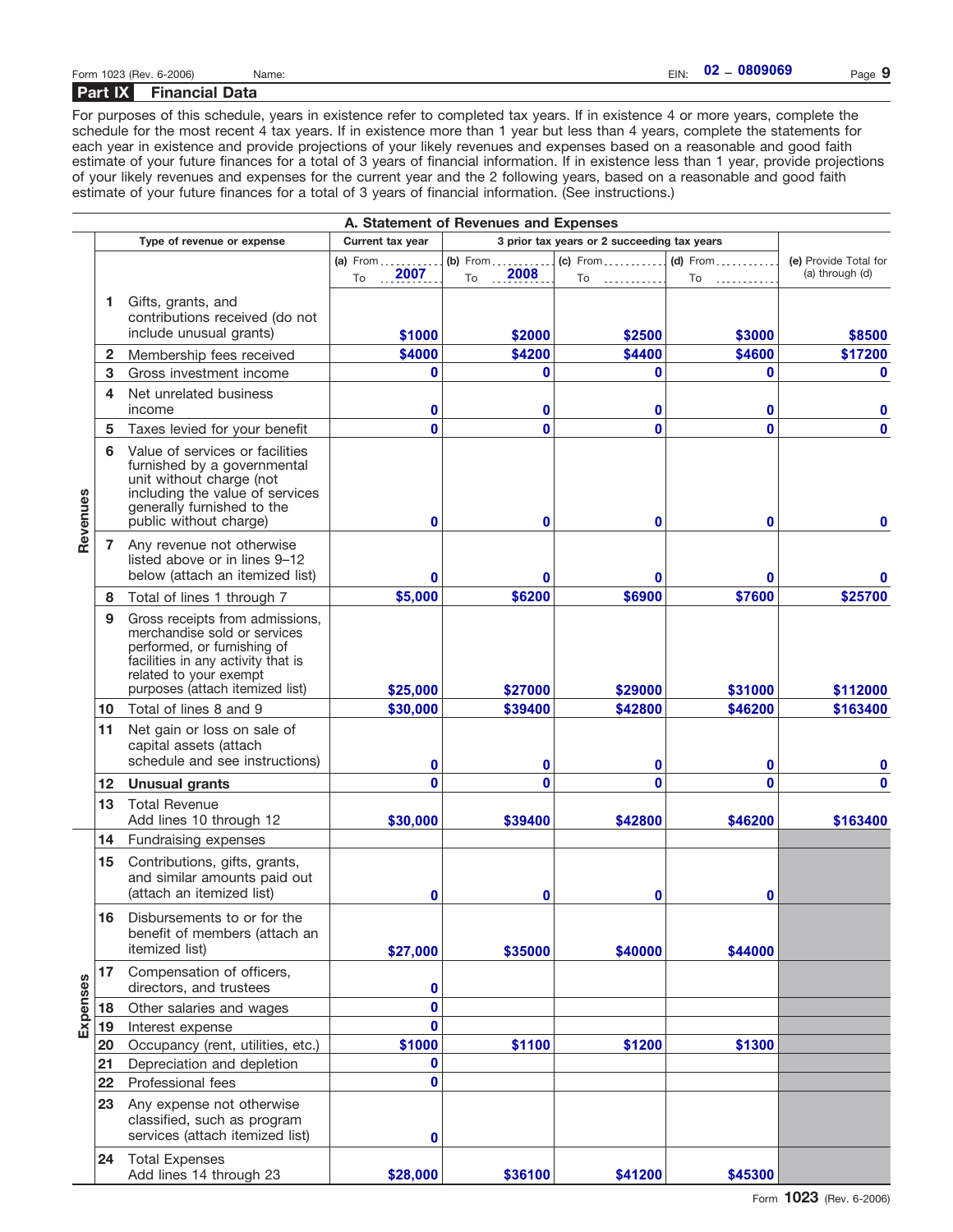|              | Form 1023 (Rev. 6-2006)<br>Name:                                                                                                                                                                                                                                                                                                                                                                                                                                                                                                                                                                                                               | EIN: | $02 - 0809069$ |                |            | Page 10                     |
|--------------|------------------------------------------------------------------------------------------------------------------------------------------------------------------------------------------------------------------------------------------------------------------------------------------------------------------------------------------------------------------------------------------------------------------------------------------------------------------------------------------------------------------------------------------------------------------------------------------------------------------------------------------------|------|----------------|----------------|------------|-----------------------------|
|              | Part IX<br><b>Financial Data (Continued)</b>                                                                                                                                                                                                                                                                                                                                                                                                                                                                                                                                                                                                   |      |                |                |            |                             |
|              | B. Balance Sheet (for your most recently completed tax year)                                                                                                                                                                                                                                                                                                                                                                                                                                                                                                                                                                                   |      |                |                | Year End:  |                             |
|              | <b>Assets</b>                                                                                                                                                                                                                                                                                                                                                                                                                                                                                                                                                                                                                                  |      |                |                |            | (Whole dollars)             |
| 1            |                                                                                                                                                                                                                                                                                                                                                                                                                                                                                                                                                                                                                                                |      |                | 1.             |            | \$3800                      |
| 2            | Accounts receivable, net referred and referred and referred and referred and referred and referred and referred and referred and referred and referred and referred and referred and referred and referred and referred and re                                                                                                                                                                                                                                                                                                                                                                                                                 |      |                | $\overline{2}$ |            | $\mathbf 0$                 |
| 3            |                                                                                                                                                                                                                                                                                                                                                                                                                                                                                                                                                                                                                                                |      |                | 3              |            | $\mathbf 0$                 |
| 4            |                                                                                                                                                                                                                                                                                                                                                                                                                                                                                                                                                                                                                                                |      |                | $\overline{4}$ |            | $\mathbf 0$                 |
| 5            |                                                                                                                                                                                                                                                                                                                                                                                                                                                                                                                                                                                                                                                |      |                | 5              |            | $\mathbf{0}$                |
| 6            |                                                                                                                                                                                                                                                                                                                                                                                                                                                                                                                                                                                                                                                |      |                | $6\phantom{a}$ |            | $\mathbf{0}$                |
| 7            | Other investments (attach an itemized list) and a subset of the contract of the state of the contract of the contract of the contract of the contract of the contract of the contract of the contract of the contract of the c                                                                                                                                                                                                                                                                                                                                                                                                                 |      |                | $\overline{7}$ |            | $\mathbf{0}$                |
| 8            | Depreciable and depletable assets (attach an itemized list)                                                                                                                                                                                                                                                                                                                                                                                                                                                                                                                                                                                    |      |                | 8              |            | $\mathbf 0$                 |
| 9            |                                                                                                                                                                                                                                                                                                                                                                                                                                                                                                                                                                                                                                                |      |                | 9              |            | $\mathbf 0$                 |
| 10           |                                                                                                                                                                                                                                                                                                                                                                                                                                                                                                                                                                                                                                                |      |                | 10             |            | \$500                       |
| 11           |                                                                                                                                                                                                                                                                                                                                                                                                                                                                                                                                                                                                                                                |      |                | 11             |            |                             |
|              | <b>Liabilities</b>                                                                                                                                                                                                                                                                                                                                                                                                                                                                                                                                                                                                                             |      |                |                |            | \$4300                      |
| 12           | Accounts payable<br>and the contract of the contract of the contract of the contract of the contract of the contract of                                                                                                                                                                                                                                                                                                                                                                                                                                                                                                                        |      |                | 12             |            | $\bf{0}$                    |
| 13           |                                                                                                                                                                                                                                                                                                                                                                                                                                                                                                                                                                                                                                                |      |                | 13<br>14       |            | $\mathbf 0$<br>$\mathbf{0}$ |
| 14           | Mortgages and notes payable (attach an itemized list)                                                                                                                                                                                                                                                                                                                                                                                                                                                                                                                                                                                          |      |                | 15             |            |                             |
| 15           | Other liabilities (attach an itemized list) and a subset of the subset of the line of the line of the line of the line of the line of the line of the line of the line of the line of the line of the line of the line of the                                                                                                                                                                                                                                                                                                                                                                                                                  |      |                | 16             |            | $\bf{0}$<br>$\mathbf{0}$    |
| 16           | Total Liabilities (add lines 12 through 15)                                                                                                                                                                                                                                                                                                                                                                                                                                                                                                                                                                                                    |      |                |                |            |                             |
|              | <b>Fund Balances or Net Assets</b>                                                                                                                                                                                                                                                                                                                                                                                                                                                                                                                                                                                                             |      |                | 17             |            | 0                           |
| 17<br>18     | Total fund balances or net assets<br>and the company of the company of<br>.<br>Total Liabilities and Fund Balances or Net Assets (add lines 16 and 17)                                                                                                                                                                                                                                                                                                                                                                                                                                                                                         |      |                | 18             |            | $\bf{0}$                    |
| 19           | Have there been any substantial changes in your assets or liabilities since the end of the period                                                                                                                                                                                                                                                                                                                                                                                                                                                                                                                                              |      |                |                | $\Box$ Yes | $\sqrt{ }$ No               |
|              | shown above? If "Yes," explain.                                                                                                                                                                                                                                                                                                                                                                                                                                                                                                                                                                                                                |      |                |                |            |                             |
|              | <b>Public Charity Status</b><br>Part X                                                                                                                                                                                                                                                                                                                                                                                                                                                                                                                                                                                                         |      |                |                |            |                             |
|              | determine whether you are a <b>private operating foundation</b> . (See instructions.)<br>1a Are you a private foundation? If "Yes," go to line 1b. If "No," go to line 5 and proceed as instructed.<br>If you are unsure, see the instructions.<br><b>b</b> As a private foundation, section 508(e) requires special provisions in your organizing document in                                                                                                                                                                                                                                                                                 |      |                |                | $\Box$ Yes | $\sqrt{ }$ No               |
|              | addition to those that apply to all organizations described in section 501(c)(3). Check the box to<br>confirm that your organizing document meets this requirement, whether by express provision or by<br>reliance on operation of state law. Attach a statement that describes specifically where your<br>organizing document meets this requirement, such as a reference to a particular article or section in<br>your organizing document or by operation of state law. See the instructions, including Appendix B,<br>for information about the special provisions that need to be contained in your organizing document.<br>Go to line 2. |      |                |                |            |                             |
| $\mathbf{2}$ | Are you a private operating foundation? To be a private operating foundation you must engage<br>directly in the active conduct of charitable, religious, educational, and similar activities, as opposed<br>to indirectly carrying out these activities by providing grants to individuals or other organizations. If<br>"Yes," go to line 3. If "No," go to the signature section of Part XI.                                                                                                                                                                                                                                                 |      |                |                | $\Box$ Yes | No                          |
| 3            | Have you existed for one or more years? If "Yes," attach financial information showing that you are a private<br>operating foundation; go to the signature section of Part XI. If "No," continue to line 4.                                                                                                                                                                                                                                                                                                                                                                                                                                    |      |                |                | $\Box$ Yes | <b>No</b>                   |
| 4            | Have you attached either (1) an affidavit or opinion of counsel, (including a written affidavit or opinion<br>from a certified public accountant or accounting firm with expertise regarding this tax law matter),<br>that sets forth facts concerning your operations and support to demonstrate that you are likely to<br>satisfy the requirements to be classified as a private operating foundation; or (2) a statement<br>describing your proposed operations as a private operating foundation?                                                                                                                                          |      |                |                | $\Box$ Yes | <b>No</b><br>$\Box$         |
| 5            | If you answered "No" to line 1a, indicate the type of public charity status you are requesting by checking one of the choices below.<br>You may check only one box.                                                                                                                                                                                                                                                                                                                                                                                                                                                                            |      |                |                |            |                             |
|              | The organization is not a private foundation because it is:                                                                                                                                                                                                                                                                                                                                                                                                                                                                                                                                                                                    |      |                |                |            |                             |
| а            | 509(a)(1) and 170(b)(1)(A)(i)—a church or a convention or association of churches. Complete and attach Schedule A.                                                                                                                                                                                                                                                                                                                                                                                                                                                                                                                             |      |                |                |            |                             |
| b            | 509(a)(1) and 170(b)(1)(A)(ii)-a school. Complete and attach Schedule B.                                                                                                                                                                                                                                                                                                                                                                                                                                                                                                                                                                       |      |                |                |            |                             |
| С            | 509(a)(1) and 170(b)(1)(A)(iii)—a <b>hospital</b> , a cooperative hospital service organization, or a medical research<br>organization operated in conjunction with a hospital. Complete and attach Schedule C.                                                                                                                                                                                                                                                                                                                                                                                                                                |      |                |                |            | $\Box$                      |
|              | $d$ 509(a)(3)—an organization supporting either one or more organizations described in line 5a through c, f, g, or h<br>or a publicly supported section 501(c)(4), (5), or (6) organization. Complete and attach Schedule D.                                                                                                                                                                                                                                                                                                                                                                                                                   |      |                |                |            |                             |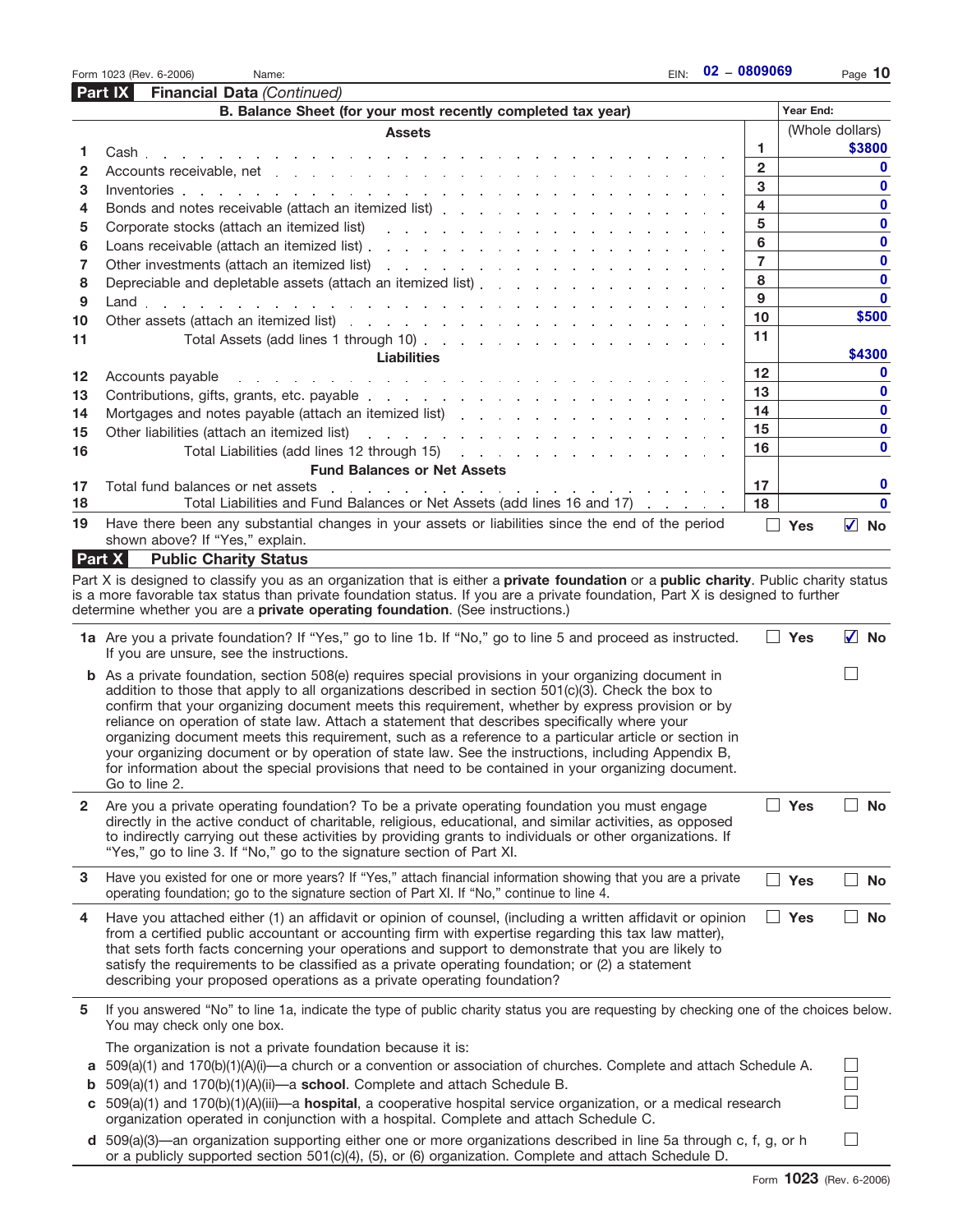|   | <b>Public Charity Status (Continued)</b><br>Part X                                                                                                                                                                                                                                         |                                                                                                                                                                                                                                                                                                                                                                                                                                                                                                                                                                                                                                                                                                                                                                                                                                                                                                                                                                                                                                                                                                                                                                  |                      |  |  |  |  |  |  |  |
|---|--------------------------------------------------------------------------------------------------------------------------------------------------------------------------------------------------------------------------------------------------------------------------------------------|------------------------------------------------------------------------------------------------------------------------------------------------------------------------------------------------------------------------------------------------------------------------------------------------------------------------------------------------------------------------------------------------------------------------------------------------------------------------------------------------------------------------------------------------------------------------------------------------------------------------------------------------------------------------------------------------------------------------------------------------------------------------------------------------------------------------------------------------------------------------------------------------------------------------------------------------------------------------------------------------------------------------------------------------------------------------------------------------------------------------------------------------------------------|----------------------|--|--|--|--|--|--|--|
|   | e 509(a)(4)—an organization organized and operated exclusively for testing for public safety.                                                                                                                                                                                              |                                                                                                                                                                                                                                                                                                                                                                                                                                                                                                                                                                                                                                                                                                                                                                                                                                                                                                                                                                                                                                                                                                                                                                  |                      |  |  |  |  |  |  |  |
|   | operated by a governmental unit.                                                                                                                                                                                                                                                           | f $509(a)(1)$ and $170(b)(1)(A)(iv)$ —an organization operated for the benefit of a college or university that is owned or                                                                                                                                                                                                                                                                                                                                                                                                                                                                                                                                                                                                                                                                                                                                                                                                                                                                                                                                                                                                                                       | П                    |  |  |  |  |  |  |  |
|   |                                                                                                                                                                                                                                                                                            | 509(a)(1) and 170(b)(1)(A)(vi)—an organization that receives a substantial part of its financial support in the form<br>of contributions from publicly supported organizations, from a governmental unit, or from the general public.                                                                                                                                                                                                                                                                                                                                                                                                                                                                                                                                                                                                                                                                                                                                                                                                                                                                                                                            | $\vert \ \ \vert$    |  |  |  |  |  |  |  |
|   | fees, and gross receipts from activities related to its exempt functions (subject to certain exceptions).                                                                                                                                                                                  | $h$ 509(a)(2)—an organization that normally receives not more than one-third of its financial support from gross<br>investment income and receives more than one-third of its financial support from contributions, membership                                                                                                                                                                                                                                                                                                                                                                                                                                                                                                                                                                                                                                                                                                                                                                                                                                                                                                                                   | $\checkmark$         |  |  |  |  |  |  |  |
|   | decide the correct status.                                                                                                                                                                                                                                                                 | i A publicly supported organization, but unsure if it is described in 5g or 5h. The organization would like the IRS to                                                                                                                                                                                                                                                                                                                                                                                                                                                                                                                                                                                                                                                                                                                                                                                                                                                                                                                                                                                                                                           | $\vert \ \ \vert$    |  |  |  |  |  |  |  |
| 6 |                                                                                                                                                                                                                                                                                            | If you checked box g, h, or i in question 5 above, you must request either an advance or a definitive ruling by<br>selecting one of the boxes below. Refer to the instructions to determine which type of ruling you are eligible to receive.                                                                                                                                                                                                                                                                                                                                                                                                                                                                                                                                                                                                                                                                                                                                                                                                                                                                                                                    |                      |  |  |  |  |  |  |  |
|   | ruling.                                                                                                                                                                                                                                                                                    | Request for Advance Ruling: By checking this box and signing the consent, pursuant to section 6501(c)(4) of<br>the Code you request an advance ruling and agree to extend the statute of limitations on the assessment of<br>excise tax under section 4940 of the Code. The tax will apply only if you do not establish public support status<br>at the end of the 5-year advance ruling period. The assessment period will be extended for the 5 advance ruling<br>years to 8 years, 4 months, and 15 days beyond the end of the first year. You have the right to refuse or limit<br>the extension to a mutually agreed-upon period of time or issue(s). Publication 1035, Extending the Tax<br>Assessment Period, provides a more detailed explanation of your rights and the consequences of the choices<br>you make. You may obtain Publication 1035 free of charge from the IRS web site at www.irs.gov or by calling<br>toll-free 1-800-829-3676. Signing this consent will not deprive you of any appeal rights to which you would<br>otherwise be entitled. If you decide not to extend the statute of limitations, you are not eligible for an advance | $\blacktriangledown$ |  |  |  |  |  |  |  |
|   | Consent Fixing Period of Limitations Upon Assessment of Tax Under Section 4940 of the Internal Revenue Code                                                                                                                                                                                |                                                                                                                                                                                                                                                                                                                                                                                                                                                                                                                                                                                                                                                                                                                                                                                                                                                                                                                                                                                                                                                                                                                                                                  |                      |  |  |  |  |  |  |  |
|   | For Organization                                                                                                                                                                                                                                                                           | <b>Mike Brest</b>                                                                                                                                                                                                                                                                                                                                                                                                                                                                                                                                                                                                                                                                                                                                                                                                                                                                                                                                                                                                                                                                                                                                                |                      |  |  |  |  |  |  |  |
|   | (Signature of Officer, Director, Trustee, or other<br>authorized official)                                                                                                                                                                                                                 | (Type or print name of signer)<br>(Date)<br><b>Director, Incorporator</b><br>(Type or print title or authority of signer)                                                                                                                                                                                                                                                                                                                                                                                                                                                                                                                                                                                                                                                                                                                                                                                                                                                                                                                                                                                                                                        |                      |  |  |  |  |  |  |  |
|   | For IRS Use Only                                                                                                                                                                                                                                                                           |                                                                                                                                                                                                                                                                                                                                                                                                                                                                                                                                                                                                                                                                                                                                                                                                                                                                                                                                                                                                                                                                                                                                                                  |                      |  |  |  |  |  |  |  |
|   | IRS Director, Exempt Organizations                                                                                                                                                                                                                                                         | .<br>(Date)                                                                                                                                                                                                                                                                                                                                                                                                                                                                                                                                                                                                                                                                                                                                                                                                                                                                                                                                                                                                                                                                                                                                                      |                      |  |  |  |  |  |  |  |
|   | answer both lines 6b(i) and (ii).                                                                                                                                                                                                                                                          | <b>b</b> Request for Definitive Ruling: Check this box if you have completed one tax year of at least 8 full months and<br>you are requesting a definitive ruling. To confirm your public support status, answer line 6b(i) if you checked box<br>g in line 5 above. Answer line 6b(ii) if you checked box h in line 5 above. If you checked box i in line 5 above,                                                                                                                                                                                                                                                                                                                                                                                                                                                                                                                                                                                                                                                                                                                                                                                              |                      |  |  |  |  |  |  |  |
|   | (i) (a) Enter 2% of line 8, column (e) on Part IX-A. Statement of Revenues and Expenses.<br>gifts totaled more than the 2% amount. If the answer is "None," check this box.                                                                                                                | (b) Attach a list showing the name and amount contributed by each person, company, or organization whose                                                                                                                                                                                                                                                                                                                                                                                                                                                                                                                                                                                                                                                                                                                                                                                                                                                                                                                                                                                                                                                         |                      |  |  |  |  |  |  |  |
|   | answer is "None," check this box.                                                                                                                                                                                                                                                          | (ii) (a) For each year amounts are included on lines 1, 2, and 9 of Part IX-A. Statement of Revenues and<br>Expenses, attach a list showing the name of and amount received from each disqualified person. If the                                                                                                                                                                                                                                                                                                                                                                                                                                                                                                                                                                                                                                                                                                                                                                                                                                                                                                                                                | $\blacktriangledown$ |  |  |  |  |  |  |  |
|   |                                                                                                                                                                                                                                                                                            | (b) For each year amounts are included on line 9 of Part IX-A. Statement of Revenues and Expenses, attach<br>a list showing the name of and amount received from each payer, other than a disqualified person, whose<br>payments were more than the larger of (1) 1% of line 10, Part IX-A. Statement of Revenues and                                                                                                                                                                                                                                                                                                                                                                                                                                                                                                                                                                                                                                                                                                                                                                                                                                            |                      |  |  |  |  |  |  |  |
|   | Expenses, or (2) \$5,000. If the answer is "None," check this box.                                                                                                                                                                                                                         |                                                                                                                                                                                                                                                                                                                                                                                                                                                                                                                                                                                                                                                                                                                                                                                                                                                                                                                                                                                                                                                                                                                                                                  |                      |  |  |  |  |  |  |  |
| 7 | Did you receive any unusual grants during any of the years shown on Part IX-A. Statement of<br>Revenues and Expenses? If "Yes," attach a list including the name of the contributor, the date and<br>amount of the grant, a brief description of the grant, and explain why it is unusual. | $\Box$ Yes                                                                                                                                                                                                                                                                                                                                                                                                                                                                                                                                                                                                                                                                                                                                                                                                                                                                                                                                                                                                                                                                                                                                                       | $\sqrt{ }$ No        |  |  |  |  |  |  |  |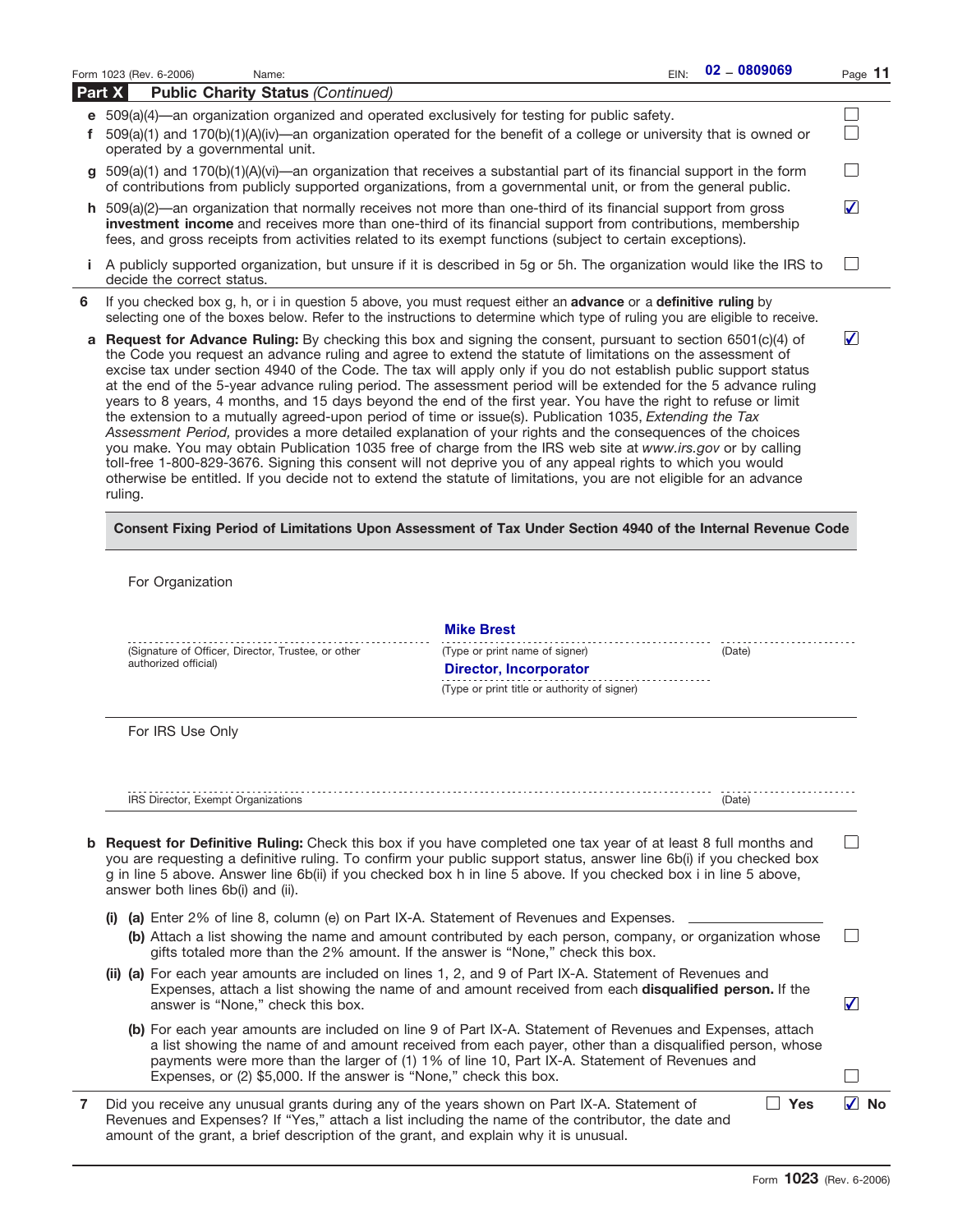| Form 1023 (Rev. 6-2006) |                             | Name:                                              |                                                                                                                                                                                                                                                                                                                                                                                                                                                                                                                                                                                                                                                                                                                                                                                     | EIN: |  | $02 - 0809069$ | Page 12   |
|-------------------------|-----------------------------|----------------------------------------------------|-------------------------------------------------------------------------------------------------------------------------------------------------------------------------------------------------------------------------------------------------------------------------------------------------------------------------------------------------------------------------------------------------------------------------------------------------------------------------------------------------------------------------------------------------------------------------------------------------------------------------------------------------------------------------------------------------------------------------------------------------------------------------------------|------|--|----------------|-----------|
| <b>Part XI</b>          | <b>User Fee Information</b> |                                                    |                                                                                                                                                                                                                                                                                                                                                                                                                                                                                                                                                                                                                                                                                                                                                                                     |      |  |                |           |
|                         |                             |                                                    | You must include a user fee payment with this application. It will not be processed without your paid user fee. If your average<br>annual gross receipts have exceeded or will exceed \$10,000 annually over a 4-year period, you must submit payment of \$750. If<br>your gross receipts have not exceeded or will not exceed \$10,000 annually over a 4-year period, the required user fee payment<br>is \$300. See instructions for Part XI, for a definition of gross receipts over a 4-year period. Your check or money order must be<br>made payable to the United States Treasury. User fees are subject to change. Check our website at www.irs.gov and type "User<br>Fee" in the keyword box, or call Customer Account Services at 1-877-829-5500 for current information. |      |  |                |           |
| 1                       |                             |                                                    | Have your annual gross receipts averaged or are they expected to average not more than \$10,000?<br>If "Yes," check the box on line 2 and enclose a user fee payment of \$300 (Subject to change—see above).<br>If "No," check the box on line 3 and enclose a user fee payment of \$750 (Subject to change—see above).                                                                                                                                                                                                                                                                                                                                                                                                                                                             |      |  | $\sqrt{ }$ Yes | <b>No</b> |
| $\overline{2}$          |                             |                                                    | Check the box if you have enclosed the reduced user fee payment of \$300 (Subject to change).                                                                                                                                                                                                                                                                                                                                                                                                                                                                                                                                                                                                                                                                                       |      |  |                |           |
| 3                       |                             |                                                    | Check the box if you have enclosed the user fee payment of \$750 (Subject to change).                                                                                                                                                                                                                                                                                                                                                                                                                                                                                                                                                                                                                                                                                               |      |  |                |           |
| <b>Please</b>           |                             |                                                    | I declare under the penalties of perjury that I am authorized to sign this application on behalf of the above organization and that I have examined this<br>application, including the accompanying schedules and attachments, and to the best of my knowledge it is true, correct, and complete.<br><b>Mike Brest</b>                                                                                                                                                                                                                                                                                                                                                                                                                                                              |      |  |                |           |
| Sign<br>Here            | authorized official)        | (Signature of Officer, Director, Trustee, or other | (Type or print name of signer)<br>(Date)<br>Director, Incorporator<br>(Type or print title or authority of signer)                                                                                                                                                                                                                                                                                                                                                                                                                                                                                                                                                                                                                                                                  |      |  |                |           |

Reminder: Send the completed Form 1023 Checklist with your filled-in-application. Form 1023 (Rev. 6-2006)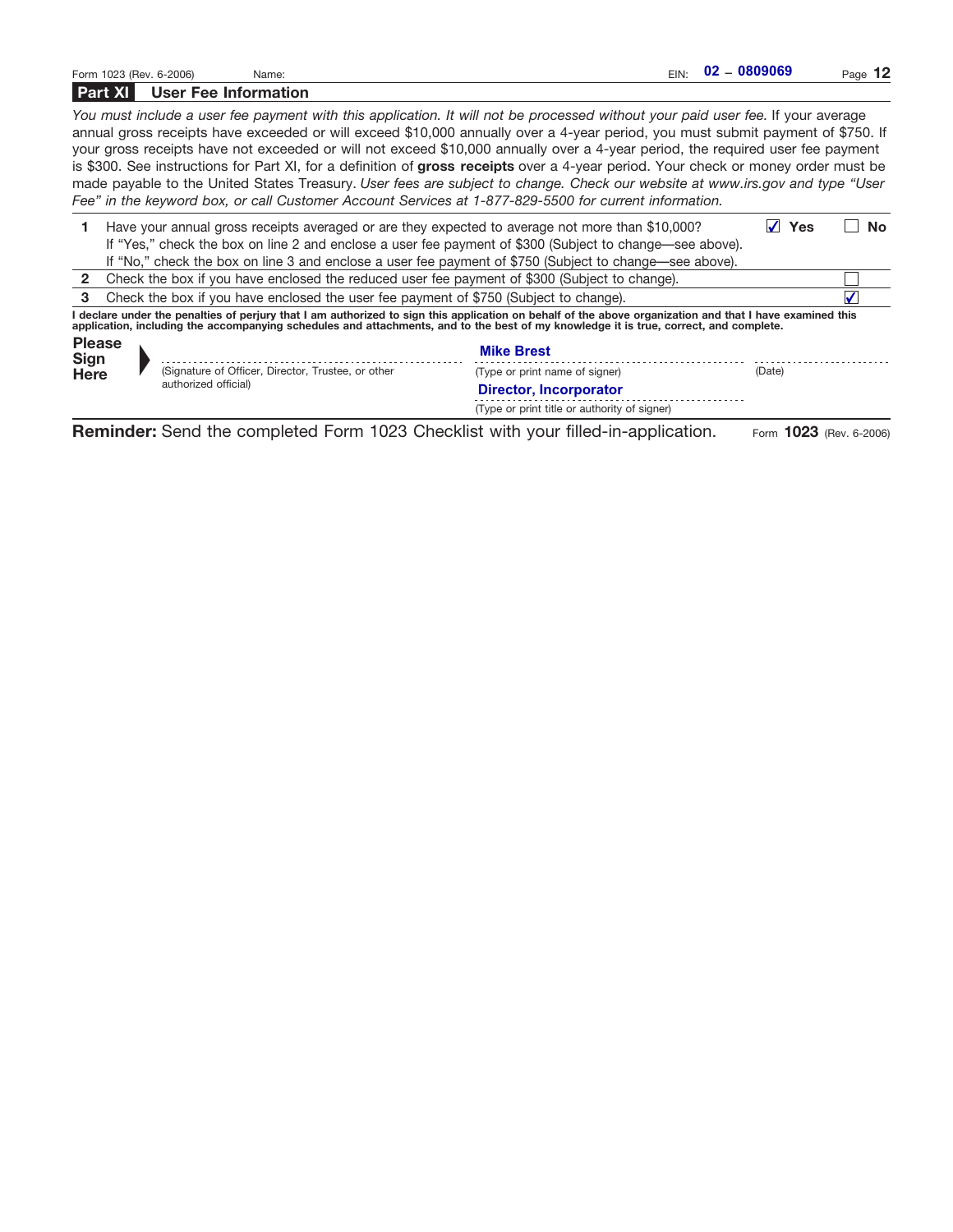|    | $02 - 0809069$<br>EIN:<br>Form 1023 (Rev. 6-2006)<br>Name:                                                                                                                                                                   |                      | Page 13   |
|----|------------------------------------------------------------------------------------------------------------------------------------------------------------------------------------------------------------------------------|----------------------|-----------|
|    | <b>Schedule A. Churches</b>                                                                                                                                                                                                  |                      |           |
|    | 1a Do you have a written creed, statement of faith, or summary of beliefs? If "Yes," attach copies of<br>relevant documents.                                                                                                 | <b>Yes</b>           | <b>No</b> |
|    | <b>b</b> Do you have a form of worship? If "Yes," describe your form of worship.                                                                                                                                             | <b>Yes</b>           | <b>No</b> |
|    | 2a Do you have a formal code of doctrine and discipline? If "Yes," describe your code of doctrine and<br>discipline.                                                                                                         | <b>Yes</b>           | <b>No</b> |
|    | <b>b</b> Do you have a distinct religious history? If "Yes," describe your religious history.                                                                                                                                | Yes                  | <b>No</b> |
|    | c Do you have a literature of your own? If "Yes," describe your literature.                                                                                                                                                  | <b>Yes</b>           | <b>No</b> |
| 3  | Describe the organization's religious hierarchy or ecclesiastical government.                                                                                                                                                |                      |           |
|    | 4a Do you have regularly scheduled religious services? If "Yes," describe the nature of the services and<br>provide representative copies of relevant literature such as church bulletins.                                   | $\blacksquare$ Yes   | <b>No</b> |
|    | <b>b</b> What is the average attendance at your regularly scheduled religious services?                                                                                                                                      |                      |           |
|    | 5a Do you have an established place of worship? If "Yes," refer to the instructions for the information<br>required.                                                                                                         | $\Box$ Yes           | <b>No</b> |
|    | <b>b</b> Do you own the property where you have an established place of worship?                                                                                                                                             | <b>Yes</b>           | No        |
| 6  | Do you have an established congregation or other regular membership group? If "No," refer to the<br>instructions.                                                                                                            | <b>Yes</b>           | <b>No</b> |
|    |                                                                                                                                                                                                                              |                      |           |
| 7  | How many members do you have?<br>8a Do you have a process by which an individual becomes a member? If "Yes," describe the process                                                                                            | $\Box$ Yes           | <b>No</b> |
|    | and complete lines 8b-8d, below.                                                                                                                                                                                             |                      |           |
|    | <b>b</b> If you have members, do your members have voting rights, rights to participate in religious functions,<br>or other rights? If "Yes," describe the rights your members have.                                         | Yes                  | <b>No</b> |
|    | c May your members be associated with another denomination or church?                                                                                                                                                        | Yes                  | <b>No</b> |
|    | d Are all of your members part of the same family?                                                                                                                                                                           | Yes                  | No        |
|    | Do you conduct baptisms, weddings, funerals, etc.?                                                                                                                                                                           | Yes                  | <b>No</b> |
| טו | Do you have a school for the religious instruction of the young?                                                                                                                                                             | $\Box$ Yes           | $\Box$ No |
|    | 11a Do you have a minister or religious leader? If "Yes," describe this person's role and explain whether<br>the minister or religious leader was ordained, commissioned, or licensed after a prescribed course of<br>study. | $\Box$<br><b>Yes</b> | No        |
|    | <b>b</b> Do you have schools for the preparation of your ordained ministers or religious leaders?                                                                                                                            | Yes                  | No        |
| 12 | Is your minister or religious leader also one of your officers, directors, or trustees?                                                                                                                                      | Yes                  | <b>No</b> |
| 13 | Do you ordain, commission, or license ministers or religious leaders? If "Yes," describe the<br>requirements for ordination, commission, or licensure.                                                                       | Yes                  | <b>No</b> |
| 14 | Are you part of a group of churches with similar beliefs and structures? If "Yes," explain. Include the<br>name of the group of churches.                                                                                    | <b>Yes</b><br>$\Box$ | No        |
| 15 | Do you issue church charters? If "Yes," describe the requirements for issuing a charter.                                                                                                                                     | Yes                  | No        |
| 16 | Did you pay a fee for a church charter? If "Yes," attach a copy of the charter.                                                                                                                                              | <b>Yes</b>           | <b>No</b> |
| 17 | Do you have other information you believe should be considered regarding your status as a church?<br>If "Yes," explain.                                                                                                      | <b>Yes</b>           | <b>No</b> |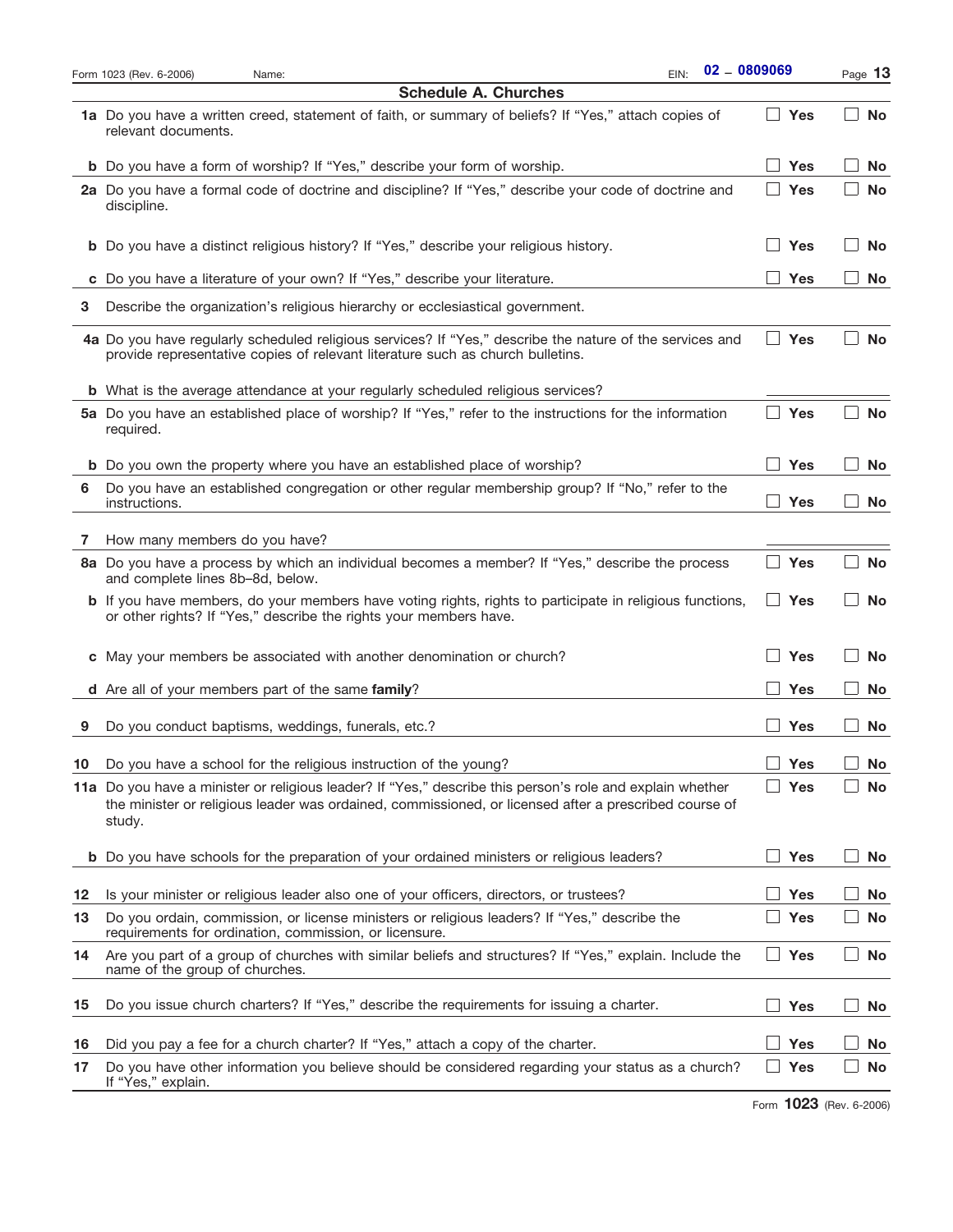|              | Form 1023 (Rev. 6-2006)                                                                                                                                                                                                                                                                                                                                                                                                                                                                                                                                                                                                                                                                                                                                                                                                                                                                                            | Name: |                                                             |  | EIN: | $02 - 0809069$ |            | Page 14   |
|--------------|--------------------------------------------------------------------------------------------------------------------------------------------------------------------------------------------------------------------------------------------------------------------------------------------------------------------------------------------------------------------------------------------------------------------------------------------------------------------------------------------------------------------------------------------------------------------------------------------------------------------------------------------------------------------------------------------------------------------------------------------------------------------------------------------------------------------------------------------------------------------------------------------------------------------|-------|-------------------------------------------------------------|--|------|----------------|------------|-----------|
|              |                                                                                                                                                                                                                                                                                                                                                                                                                                                                                                                                                                                                                                                                                                                                                                                                                                                                                                                    |       | <b>Schedule B. Schools, Colleges, and Universities</b>      |  |      |                |            |           |
|              |                                                                                                                                                                                                                                                                                                                                                                                                                                                                                                                                                                                                                                                                                                                                                                                                                                                                                                                    |       | If you operate a school as an activity, complete Schedule B |  |      |                |            |           |
|              | Section I<br><b>Operational Information</b><br>1a Do you normally have a regularly scheduled curriculum, a regular faculty of qualified teachers, a<br>regularly enrolled student body, and facilities where your educational activities are regularly carried<br>on? If "No," do not complete the remainder of Schedule B.                                                                                                                                                                                                                                                                                                                                                                                                                                                                                                                                                                                        |       |                                                             |  |      |                | <b>Nes</b> | <b>No</b> |
|              | <b>b</b> Is the primary function of your school the presentation of formal instruction? If "Yes," describe your<br>school in terms of whether it is an elementary, secondary, college, technical, or other type of school.<br>If "No," do not complete the remainder of Schedule B.                                                                                                                                                                                                                                                                                                                                                                                                                                                                                                                                                                                                                                |       |                                                             |  |      |                | $\Box$ Yes | <b>No</b> |
|              | 2a Are you a public school because you are operated by a state or subdivision of a state? If "Yes,"<br>explain how you are operated by a state or subdivision of a state. Do not complete the remainder of<br>Schedule B.                                                                                                                                                                                                                                                                                                                                                                                                                                                                                                                                                                                                                                                                                          |       |                                                             |  |      | $\Box$         | <b>Yes</b> | <b>No</b> |
|              | <b>b</b> Are you a public school because you are operated wholly or predominantly from government funds<br>or property? If "Yes," explain how you are operated wholly or predominantly from government funds<br>or property. Submit a copy of your funding agreement regarding government funding. Do not<br>complete the remainder of Schedule B.                                                                                                                                                                                                                                                                                                                                                                                                                                                                                                                                                                 |       |                                                             |  |      |                | $\Box$ Yes | <b>No</b> |
| 3            | In what public school district, county, and state are you located?                                                                                                                                                                                                                                                                                                                                                                                                                                                                                                                                                                                                                                                                                                                                                                                                                                                 |       |                                                             |  |      |                |            |           |
| 4            | Were you formed or substantially expanded at the time of public school desegregation in the above<br>school district or county?                                                                                                                                                                                                                                                                                                                                                                                                                                                                                                                                                                                                                                                                                                                                                                                    |       |                                                             |  |      |                | <b>Yes</b> | <b>No</b> |
| 5            | Has a state or federal administrative agency or judicial body ever determined that you are racially<br>discriminatory? If "Yes," explain.                                                                                                                                                                                                                                                                                                                                                                                                                                                                                                                                                                                                                                                                                                                                                                          |       |                                                             |  |      |                | <b>Yes</b> | <b>No</b> |
| 6            | Has your right to receive financial aid or assistance from a governmental agency ever been revoked<br>or suspended? If "Yes," explain.                                                                                                                                                                                                                                                                                                                                                                                                                                                                                                                                                                                                                                                                                                                                                                             |       |                                                             |  |      |                | <b>Yes</b> | <b>No</b> |
| 7            | Do you or will you contract with another organization to develop, build, market, or finance your<br>facilities? If "Yes," explain how that entity is selected, explain how the terms of any contracts or<br>other agreements are negotiated at arm's length, and explain how you determine that you will pay no<br>more than fair market value for services.                                                                                                                                                                                                                                                                                                                                                                                                                                                                                                                                                       |       |                                                             |  |      |                | <b>Yes</b> | <b>No</b> |
|              | Note. Make sure your answer is consistent with the information provided in Part VIII, line 7a.                                                                                                                                                                                                                                                                                                                                                                                                                                                                                                                                                                                                                                                                                                                                                                                                                     |       |                                                             |  |      |                |            |           |
| 8            | Do you or will you manage your activities or facilities through your own employees or volunteers? If<br>"No," attach a statement describing the activities that will be managed by others, the names of the<br>persons or organizations that manage or will manage your activities or facilities, and how these<br>managers were or will be selected. Also, submit copies of any contracts, proposed contracts, or<br>other agreements regarding the provision of management services for your activities or facilities.<br>Explain how the terms of any contracts or other agreements were or will be negotiated, and explain<br>how you determine you will pay no more than fair market value for services.<br>Note. Answer "Yes" if you manage or intend to manage your programs through your own employees<br>or by using volunteers. Answer "No" if you engage or intend to engage a separate organization or |       |                                                             |  |      |                | <b>Yes</b> | <b>No</b> |
|              | independent contractor. Make sure your answer is consistent with the information provided in Part<br>VIII, line 7b.                                                                                                                                                                                                                                                                                                                                                                                                                                                                                                                                                                                                                                                                                                                                                                                                |       |                                                             |  |      |                |            |           |
|              | <b>Section II</b>                                                                                                                                                                                                                                                                                                                                                                                                                                                                                                                                                                                                                                                                                                                                                                                                                                                                                                  |       | <b>Establishment of Racially Nondiscriminatory Policy</b>   |  |      |                |            |           |
|              |                                                                                                                                                                                                                                                                                                                                                                                                                                                                                                                                                                                                                                                                                                                                                                                                                                                                                                                    |       | Information required by Revenue Procedure 75-50.            |  |      |                |            |           |
| 1            | Have you adopted a racially nondiscriminatory policy as to students in your organizing document,<br>bylaws, or by resolution of your governing body? If "Yes," state where the policy can be found or<br>supply a copy of the policy. If "No," you must adopt a nondiscriminatory policy as to students<br>before submitting this application. See Publication 557.                                                                                                                                                                                                                                                                                                                                                                                                                                                                                                                                                |       |                                                             |  |      |                | <b>Yes</b> | <b>No</b> |
| $\mathbf{2}$ | Do your brochures, application forms, advertisements, and catalogues dealing with student<br>admissions, programs, and scholarships contain a statement of your racially nondiscriminatory<br>policy?                                                                                                                                                                                                                                                                                                                                                                                                                                                                                                                                                                                                                                                                                                              |       |                                                             |  |      |                | <b>Yes</b> | <b>No</b> |
| a            | If "Yes," attach a representative sample of each document.<br><b>b</b> If "No," by checking the box to the right you agree that all future printed materials, including website<br>content, will contain the required nondiscriminatory policy statement.                                                                                                                                                                                                                                                                                                                                                                                                                                                                                                                                                                                                                                                          |       |                                                             |  |      |                |            |           |
| 3            | Have you published a notice of your nondiscriminatory policy in a newspaper of general circulation<br>that serves all racial segments of the community? (See the instructions for specific requirements.) If<br>"No," explain.                                                                                                                                                                                                                                                                                                                                                                                                                                                                                                                                                                                                                                                                                     |       |                                                             |  |      | $\Box$         | <b>Yes</b> | <b>No</b> |
| 4            | Does or will the organization (or any department or division within it) discriminate in any way on the<br>basis of race with respect to admissions; use of facilities or exercise of student privileges; faculty or<br>administrative staff; or scholarship or loan programs? If "Yes," for any of the above, explain fully.                                                                                                                                                                                                                                                                                                                                                                                                                                                                                                                                                                                       |       |                                                             |  |      |                | $\Box$ Yes | No        |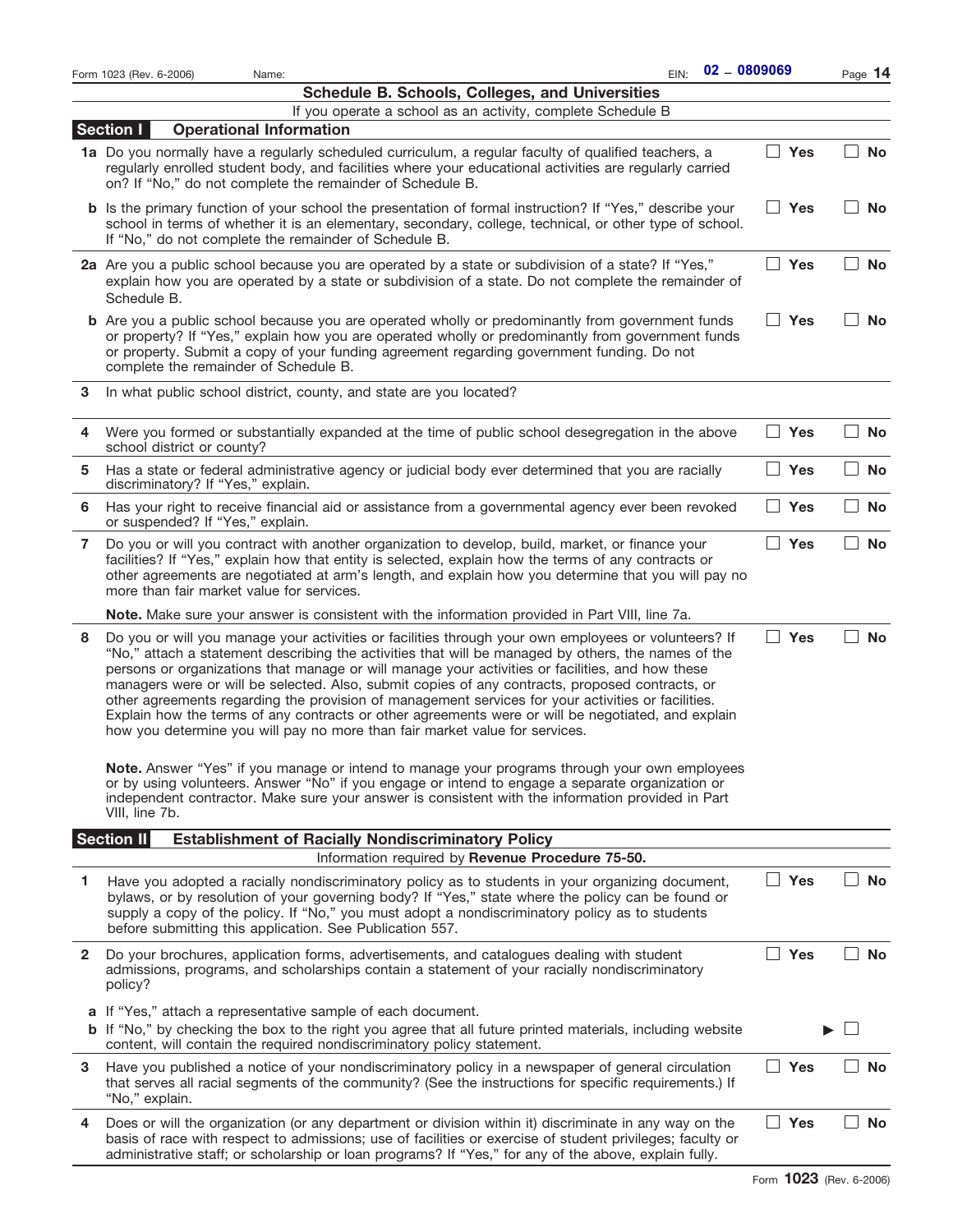#### **Schedule B. Schools, Colleges, and Universities** *(Continued)*

**5** Complete the table below to show the racial composition for the current academic year and projected for the next academic year, of: (a) the student body, (b) the faculty, and (c) the administrative staff. Provide actual numbers rather than percentages for each racial category.

If you are not operational, submit an estimate based on the best information available (such as the racial composition of the community served).

| <b>Racial Category</b> | (a) Student Body    |           |                     | (b) Faculty | (c) Administrative Staff |           |  |
|------------------------|---------------------|-----------|---------------------|-------------|--------------------------|-----------|--|
|                        | <b>Current Year</b> | Next Year | <b>Current Year</b> | Next Year   | <b>Current Year</b>      | Next Year |  |
|                        |                     |           |                     |             |                          |           |  |
|                        |                     |           |                     |             |                          |           |  |
|                        |                     |           |                     |             |                          |           |  |
|                        |                     |           |                     |             |                          |           |  |
|                        |                     |           |                     |             |                          |           |  |
| <b>Total</b>           |                     |           |                     |             |                          |           |  |

**6** In the table below, provide the number and amount of loans and scholarships awarded to students enrolled by racial categories.

| <b>Racial Category</b> | <b>Number of Loans</b> |           | <b>Amount of Loans</b> |           | Number of Scholarships Amount of Scholarships |  |              |           |
|------------------------|------------------------|-----------|------------------------|-----------|-----------------------------------------------|--|--------------|-----------|
|                        | Current Year           | Next Year | Current Year           | Next Year | Current Year   Next Year                      |  | Current Year | Next Year |
|                        |                        |           |                        |           |                                               |  |              |           |
|                        |                        |           |                        |           |                                               |  |              |           |
|                        |                        |           |                        |           |                                               |  |              |           |
|                        |                        |           |                        |           |                                               |  |              |           |
|                        |                        |           |                        |           |                                               |  |              |           |
| <b>Total</b>           |                        |           |                        |           |                                               |  |              |           |

**7a** Attach a list of your incorporators, founders, board members, and donors of land or buildings, whether individuals or organizations.

| <b>b</b> Do any of these individuals or organizations have an objective to maintain segregated public or<br>private school education? If "Yes," explain. | 'Yes                                                                                                | <b>No</b>    |
|----------------------------------------------------------------------------------------------------------------------------------------------------------|-----------------------------------------------------------------------------------------------------|--------------|
| 8 Will vou maintain records according to the non-discrimination provisions contained in Revenue                                                          | $\overline{\phantom{a}}$ $\overline{\phantom{a}}$ $\overline{\phantom{a}}$ $\overline{\phantom{a}}$ | $N_{\Omega}$ |

Will you maintain records according to the non-discrimination provisions contained in Revenue Procedure 75-50? If "No," explain. (See instructions.) **Yes No**

Form **1023** (Rev. 6-2006)

**02 0809069**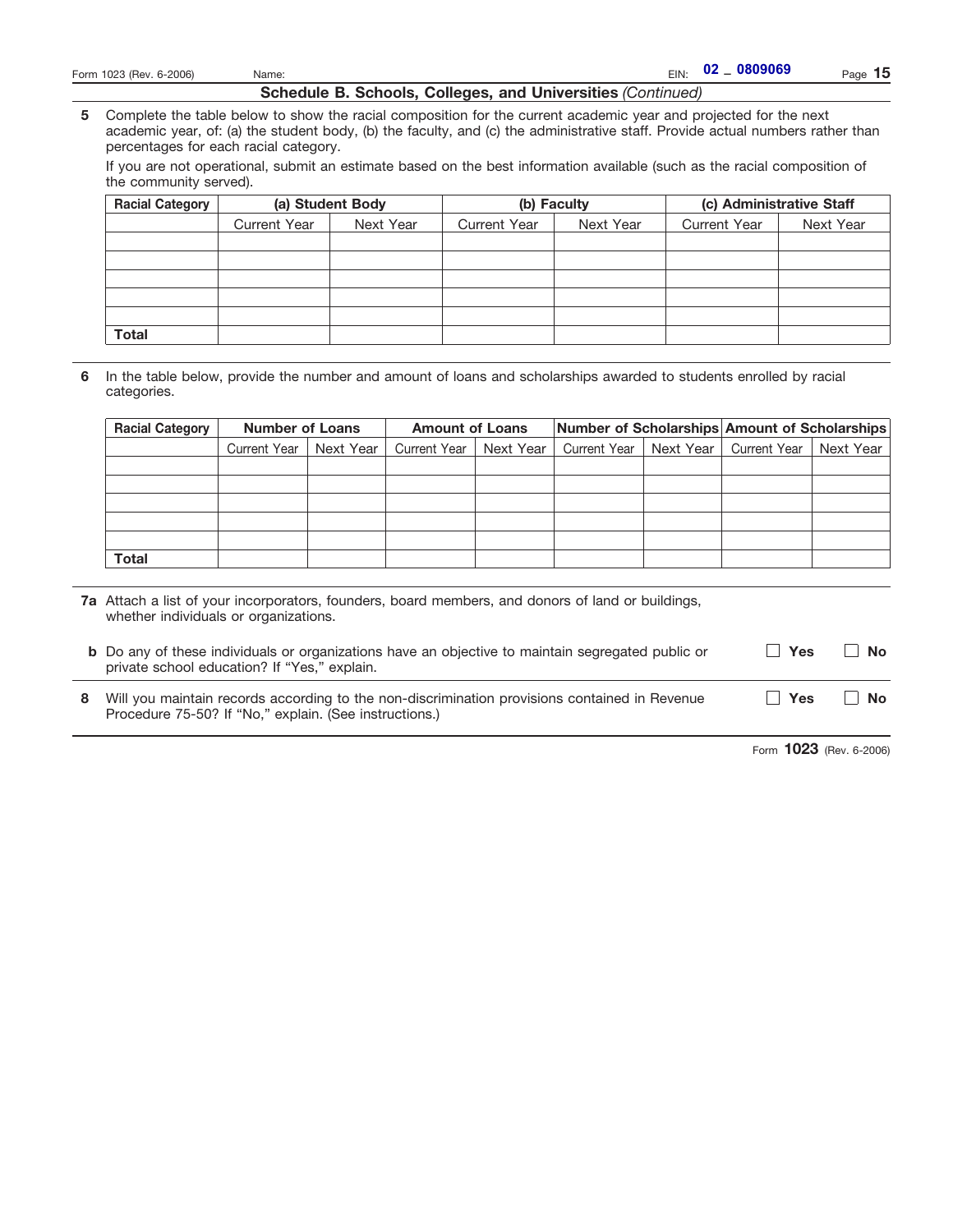|   | $02 - 0809069$<br>EIN:<br>Form 1023 (Rev. 6-2006)<br>Name:                                                                                                                                                                                                                                                                                                                                                                                                                                                                                                                                                                                     |            |                 | Page 16   |
|---|------------------------------------------------------------------------------------------------------------------------------------------------------------------------------------------------------------------------------------------------------------------------------------------------------------------------------------------------------------------------------------------------------------------------------------------------------------------------------------------------------------------------------------------------------------------------------------------------------------------------------------------------|------------|-----------------|-----------|
|   | <b>Schedule C. Hospitals and Medical Research Organizations</b>                                                                                                                                                                                                                                                                                                                                                                                                                                                                                                                                                                                |            |                 |           |
|   | Check the box if you are a <b>hospital</b> . See the instructions for a definition of the term "hospital," which<br>includes an organization whose principal purpose or function is providing hospital or medical care.<br>Complete Section I below.                                                                                                                                                                                                                                                                                                                                                                                           |            |                 |           |
|   | Check the box if you are a <b>medical research organization</b> operated in conjunction with a hospital. See<br>the instructions for a definition of the term "medical research organization," which refers to an<br>organization whose principal purpose or function is medical research and which is directly engaged in the<br>continuous active conduct of medical research in conjunction with a hospital. Complete Section II.                                                                                                                                                                                                           |            |                 |           |
|   | <b>Section I</b><br><b>Hospitals</b>                                                                                                                                                                                                                                                                                                                                                                                                                                                                                                                                                                                                           |            |                 |           |
|   | 1a Are all the doctors in the community eligible for staff privileges? If "No," give the reasons why and<br>explain how the medical staff is selected.                                                                                                                                                                                                                                                                                                                                                                                                                                                                                         | $\Box$ Yes | $\Box$          | <b>No</b> |
|   | 2a Do you or will you provide medical services to all individuals in your community who can pay for<br>themselves or have private health insurance? If "No," explain.                                                                                                                                                                                                                                                                                                                                                                                                                                                                          | Yes        | $\Box$          | <b>No</b> |
|   | <b>b</b> Do you or will you provide medical services to all individuals in your community who participate in<br>Medicare? If "No," explain.                                                                                                                                                                                                                                                                                                                                                                                                                                                                                                    | Yes        |                 | No        |
|   | c Do you or will you provide medical services to all individuals in your community who participate in<br>Medicaid? If "No," explain.                                                                                                                                                                                                                                                                                                                                                                                                                                                                                                           | Yes        |                 | <b>No</b> |
|   | 3a Do you or will you require persons covered by Medicare or Medicaid to pay a deposit before<br>receiving services? If "Yes," explain.                                                                                                                                                                                                                                                                                                                                                                                                                                                                                                        | Yes        |                 | $\Box$ No |
|   | <b>b</b> Does the same deposit requirement, if any, apply to all other patients? If "No," explain.                                                                                                                                                                                                                                                                                                                                                                                                                                                                                                                                             | Yes        | $\Box$          | <b>No</b> |
|   | 4a Do you or will you maintain a full-time emergency room? If "No," explain why you do not maintain a<br>full-time emergency room. Also, describe any emergency services that you provide.                                                                                                                                                                                                                                                                                                                                                                                                                                                     | Yes        | $\perp$         | <b>No</b> |
|   | <b>b</b> Do you have a policy on providing emergency services to persons without apparent means to pay? If<br>"Yes," provide a copy of the policy.                                                                                                                                                                                                                                                                                                                                                                                                                                                                                             | Yes        |                 | No        |
|   | c Do you have any arrangements with police, fire, and voluntary ambulance services for the delivery or<br>admission of emergency cases? If "Yes," describe the arrangements, including whether they are<br>written or oral agreements. If written, submit copies of all such agreements.                                                                                                                                                                                                                                                                                                                                                       | $\Box$ Yes |                 | $\Box$ No |
|   | 5a Do you provide for a portion of your services and facilities to be used for charity patients? If "Yes,"<br>answer 5b through 5e.                                                                                                                                                                                                                                                                                                                                                                                                                                                                                                            | $\Box$ Yes | $\Box$          | <b>No</b> |
|   | <b>b</b> Explain your policy regarding charity cases, including how you distinguish between charity care and<br>bad debts. Submit a copy of your written policy.                                                                                                                                                                                                                                                                                                                                                                                                                                                                               |            |                 |           |
|   | c Provide data on your past experience in admitting charity patients, including amounts you expend for<br>treating charity care patients and types of services you provide to charity care patients.                                                                                                                                                                                                                                                                                                                                                                                                                                           |            |                 |           |
|   | d Describe any arrangements you have with federal, state, or local governments or government<br>agencies for paying for the cost of treating charity care patients. Submit copies of any written<br>agreements.                                                                                                                                                                                                                                                                                                                                                                                                                                |            |                 |           |
|   | e Do you provide services on a sliding fee schedule depending on financial ability to pay? If "Yes,"<br>submit your sliding fee schedule.                                                                                                                                                                                                                                                                                                                                                                                                                                                                                                      | <b>Yes</b> |                 | $\Box$ No |
|   | 6a Do you or will you carry on a formal program of medical training or medical research? If "Yes,"<br>describe such programs, including the type of programs offered, the scope of such programs, and<br>affiliations with other hospitals or medical care providers with which you carry on the medical training<br>or research programs.                                                                                                                                                                                                                                                                                                     | Yes        | $\Box$          | <b>No</b> |
|   | <b>b</b> Do you or will you carry on a formal program of community education? If "Yes," describe such<br>programs, including the type of programs offered, the scope of such programs, and affiliation with<br>other hospitals or medical care providers with which you offer community education programs.                                                                                                                                                                                                                                                                                                                                    | $\Box$ Yes |                 | <b>No</b> |
| 7 | Do you or will you provide office space to physicians carrying on their own medical practices? If<br>"Yes," describe the criteria for who may use the space, explain the means used to determine that<br>you are paid at least fair market value, and submit representative lease agreements.                                                                                                                                                                                                                                                                                                                                                  | $\Box$ Yes | $\perp$         | No        |
| 8 | Is your board of directors comprised of a majority of individuals who are representative of the<br>community you serve? Include a list of each board member's name and business, financial, or<br>professional relationship with the hospital. Also, identify each board member who is representative of<br>the community and describe how that individual is a community representative.                                                                                                                                                                                                                                                      | Yes        | $\perp$         | <b>No</b> |
| 9 | Do you participate in any joint ventures? If "Yes," state your ownership percentage in each joint<br>venture, list your investment in each joint venture, describe the tax status of other participants in<br>each joint venture (including whether they are section 501(c)(3) organizations), describe the activities<br>of each joint venture, describe how you exercise control over the activities of each joint venture, and<br>describe how each joint venture furthers your exempt purposes. Also, submit copies of all<br>agreements.<br>Note. Make sure your answer is consistent with the information provided in Part VIII, line 8. | Yes        | $\vert$ $\vert$ | <b>No</b> |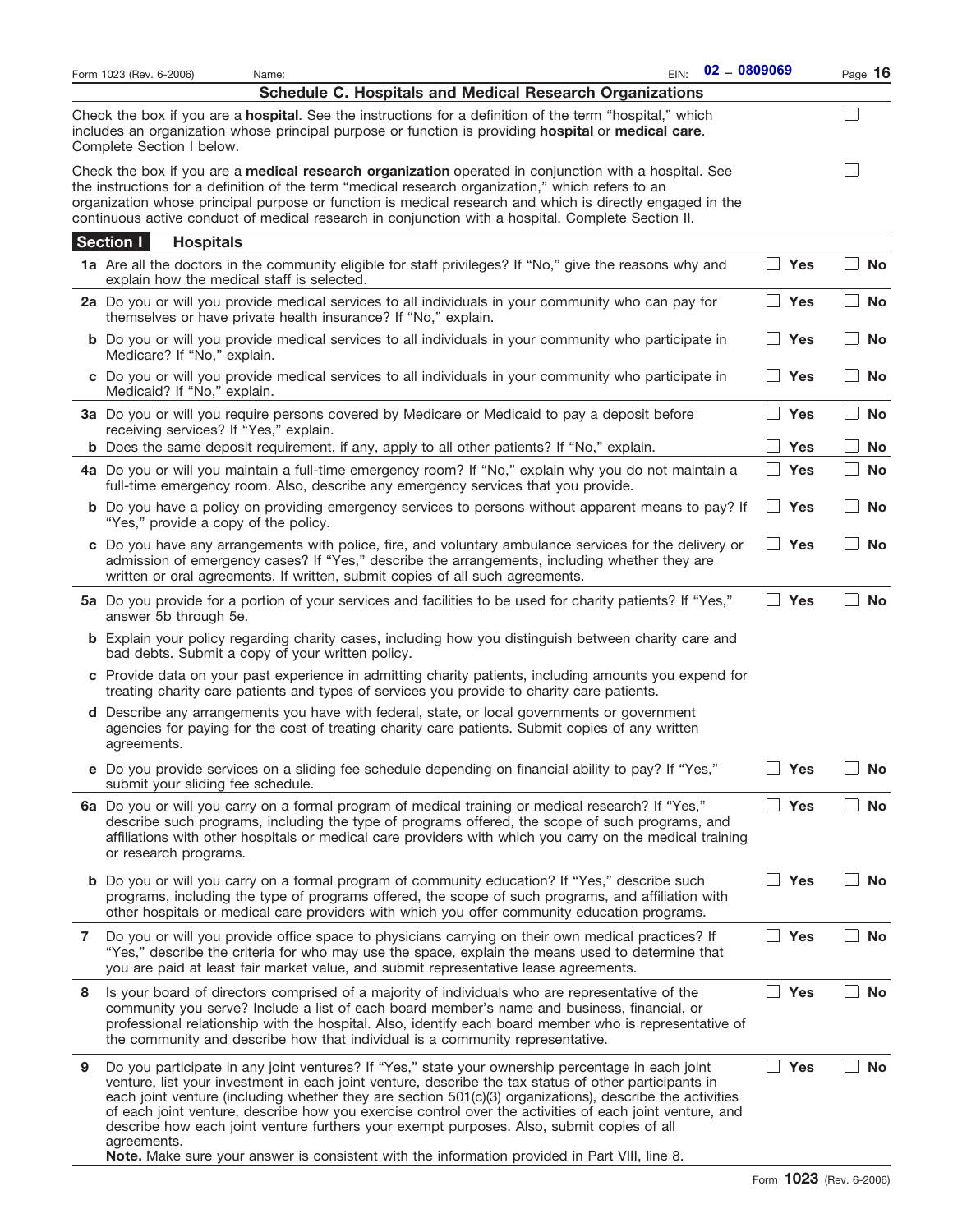|                  | Form 1023 (Rev. 6-2006)                                                                                                                                                                                                                                                                                                                                                                                                                                                                                                                                                                                                                                                                                                                                                                                 |  | Name:                                                                       |                                                                                                                                                                                                                                                                                                                                                                                                       | EIN: | $02 - 0809069$ |                      | Page 17   |
|------------------|---------------------------------------------------------------------------------------------------------------------------------------------------------------------------------------------------------------------------------------------------------------------------------------------------------------------------------------------------------------------------------------------------------------------------------------------------------------------------------------------------------------------------------------------------------------------------------------------------------------------------------------------------------------------------------------------------------------------------------------------------------------------------------------------------------|--|-----------------------------------------------------------------------------|-------------------------------------------------------------------------------------------------------------------------------------------------------------------------------------------------------------------------------------------------------------------------------------------------------------------------------------------------------------------------------------------------------|------|----------------|----------------------|-----------|
|                  |                                                                                                                                                                                                                                                                                                                                                                                                                                                                                                                                                                                                                                                                                                                                                                                                         |  |                                                                             | Schedule C. Hospitals and Medical Research Organizations (Continued)                                                                                                                                                                                                                                                                                                                                  |      |                |                      |           |
|                  | <b>Section I</b>                                                                                                                                                                                                                                                                                                                                                                                                                                                                                                                                                                                                                                                                                                                                                                                        |  | <b>Hospitals (Continued)</b>                                                |                                                                                                                                                                                                                                                                                                                                                                                                       |      |                |                      |           |
| 10               | Do you or will you manage your activities or facilities through your own employees or volunteers? If<br>"No," attach a statement describing the activities that will be managed by others, the names of the<br>persons or organizations that manage or will manage your activities or facilities, and how these<br>managers were or will be selected. Also, submit copies of any contracts, proposed contracts, or<br>other agreements regarding the provision of management services for your activities or facilities.<br>Explain how the terms of any contracts or other agreements were or will be negotiated, and explain<br>how you determine you will pay no more than fair market value for services.<br>Note. Answer "Yes" if you do manage or intend to manage your programs through your own |  |                                                                             |                                                                                                                                                                                                                                                                                                                                                                                                       |      |                | Yes                  | <b>No</b> |
|                  |                                                                                                                                                                                                                                                                                                                                                                                                                                                                                                                                                                                                                                                                                                                                                                                                         |  | provided in Part VIII, line 7b.                                             | employees or by using volunteers. Answer "No" if you engage or intend to engage a separate<br>organization or independent contractor. Make sure your answer is consistent with the information                                                                                                                                                                                                        |      |                |                      |           |
| 11               |                                                                                                                                                                                                                                                                                                                                                                                                                                                                                                                                                                                                                                                                                                                                                                                                         |  | incentives and attach copies of all written recruitment incentive policies. | Do you or will you offer recruitment incentives to physicians? If "Yes," describe your recruitment                                                                                                                                                                                                                                                                                                    |      |                | $\Box$ Yes           | <b>No</b> |
| 12 <sup>12</sup> | lease.                                                                                                                                                                                                                                                                                                                                                                                                                                                                                                                                                                                                                                                                                                                                                                                                  |  |                                                                             | Do you or will you lease equipment, assets, or office space from physicians who have a financial or<br>professional relationship with you? If "Yes," explain how you establish a fair market value for the                                                                                                                                                                                            |      |                | <b>Yes</b>           | <b>No</b> |
| 13               |                                                                                                                                                                                                                                                                                                                                                                                                                                                                                                                                                                                                                                                                                                                                                                                                         |  | market value, including copies of appraisals.                               | Have you purchased medical practices, ambulatory surgery centers, or other business assets from<br>physicians or other persons with whom you have a business relationship, aside from the purchase? If<br>"Yes," submit a copy of each purchase and sales contract and describe how you arrived at fair                                                                                               |      |                | <b>Yes</b><br>$\Box$ | <b>No</b> |
| 14               |                                                                                                                                                                                                                                                                                                                                                                                                                                                                                                                                                                                                                                                                                                                                                                                                         |  |                                                                             | Have you adopted a conflict of interest policy consistent with the sample health care organization<br>conflict of interest policy in Appendix A of the instructions? If "Yes," submit a copy of the policy and<br>explain how the policy has been adopted, such as by resolution of your governing board. If "No,"<br>explain how you will avoid any conflicts of interest in your business dealings. |      |                | $\Box$ Yes           | <b>No</b> |
|                  | <b>Section II</b>                                                                                                                                                                                                                                                                                                                                                                                                                                                                                                                                                                                                                                                                                                                                                                                       |  | <b>Medical Research Organizations</b>                                       |                                                                                                                                                                                                                                                                                                                                                                                                       |      |                |                      |           |
| 1.               | the hospital(s).                                                                                                                                                                                                                                                                                                                                                                                                                                                                                                                                                                                                                                                                                                                                                                                        |  |                                                                             | Name the hospitals with which you have a relationship and describe the relationship. Attach copies<br>of written agreements with each hospital that demonstrate continuing relationships between you and                                                                                                                                                                                              |      |                |                      |           |
| $\mathbf{2}^-$   |                                                                                                                                                                                                                                                                                                                                                                                                                                                                                                                                                                                                                                                                                                                                                                                                         |  | spent in carrying them out.                                                 | Attach a schedule describing your present and proposed activities for the direct conduct of medical<br>research; describe the nature of the activities, and the amount of money that has been or will be                                                                                                                                                                                              |      |                |                      |           |
| 3.               |                                                                                                                                                                                                                                                                                                                                                                                                                                                                                                                                                                                                                                                                                                                                                                                                         |  | devoted to medical research.                                                | Attach a schedule of assets showing their fair market value and the portion of your assets directly                                                                                                                                                                                                                                                                                                   |      |                |                      |           |
|                  |                                                                                                                                                                                                                                                                                                                                                                                                                                                                                                                                                                                                                                                                                                                                                                                                         |  |                                                                             |                                                                                                                                                                                                                                                                                                                                                                                                       |      |                |                      |           |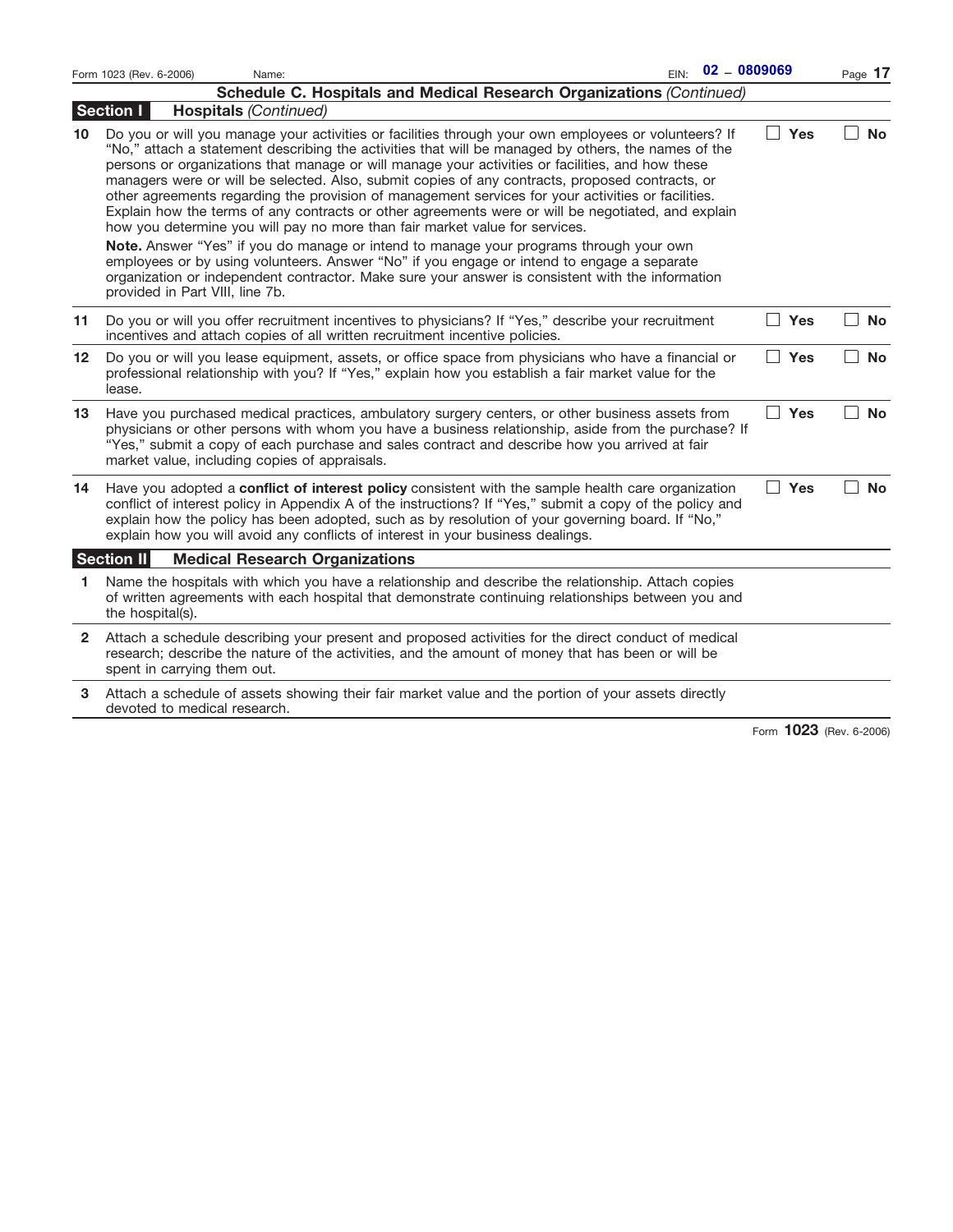|              | <b>Section I</b><br>Identifying Information About the Supported Organization(s)                                                                                                                                                    | Schedule D. Section 509(a)(3) Supporting Organizations                                                                                                                                                                                                                                                                   |                              |                             |
|--------------|------------------------------------------------------------------------------------------------------------------------------------------------------------------------------------------------------------------------------------|--------------------------------------------------------------------------------------------------------------------------------------------------------------------------------------------------------------------------------------------------------------------------------------------------------------------------|------------------------------|-----------------------------|
| 1.           | sheet.                                                                                                                                                                                                                             | State the names, addresses, and EINs of the supported organizations. If additional space is needed, attach a separate                                                                                                                                                                                                    |                              |                             |
|              | <b>Name</b>                                                                                                                                                                                                                        | <b>Address</b>                                                                                                                                                                                                                                                                                                           | <b>EIN</b>                   |                             |
|              |                                                                                                                                                                                                                                    |                                                                                                                                                                                                                                                                                                                          |                              |                             |
|              |                                                                                                                                                                                                                                    |                                                                                                                                                                                                                                                                                                                          |                              |                             |
| $\mathbf{2}$ | go to Section II. If "No," go to line 3.                                                                                                                                                                                           | Are all supported organizations listed in line 1 public charities under section 509(a)(1) or (2)? If "Yes,"                                                                                                                                                                                                              | $\Box$<br><b>Yes</b>         | $\Box$<br><b>No</b>         |
| 3            | Do the supported organizations have tax-exempt status under section $501(c)(4)$ , $501(c)(5)$ , or<br>501(c)(6)?                                                                                                                   |                                                                                                                                                                                                                                                                                                                          | $\Box$ Yes                   | $\Box$<br><b>No</b>         |
|              | If "Yes," for each 501(c)(4), (5), or (6) organization supported, provide the following financial<br>information:                                                                                                                  |                                                                                                                                                                                                                                                                                                                          |                              |                             |
|              | • Part IX-A. Statement of Revenues and Expenses, lines 1-13 and<br>$\bullet$ Part X, lines 6b(ii)(a), 6b(ii)(b), and 7.                                                                                                            | If "No," attach a statement describing how each organization you support is a public charity under                                                                                                                                                                                                                       |                              |                             |
|              | section 509(a)(1) or (2).                                                                                                                                                                                                          |                                                                                                                                                                                                                                                                                                                          |                              |                             |
|              | Section II<br>Relationship with Supported Organization(s)-Three Tests                                                                                                                                                              |                                                                                                                                                                                                                                                                                                                          |                              |                             |
|              | Test 3: "Operated in connection with" one or more publicly supported organizations.                                                                                                                                                | To be classified as a supporting organization, an organization must meet one of three relationship tests:<br>Test 1: "Operated, supervised, or controlled by" one or more publicly supported organizations, or<br>Test 2: "Supervised or controlled in connection with" one or more publicly supported organizations, or |                              |                             |
| $1 \quad$    | Information to establish the "operated, supervised, or controlled by" relationship (Test 1)                                                                                                                                        |                                                                                                                                                                                                                                                                                                                          |                              |                             |
|              | Is a majority of your governing board or officers elected or appointed by the supported<br>elected; go to Section III. If "No," continue to line 2.                                                                                | organization(s)? If "Yes," describe the process by which your governing board is appointed and                                                                                                                                                                                                                           | $\Box$<br><b>Yes</b>         | $\Box$<br><b>No</b>         |
|              | 2 Information to establish the "supervised or controlled in connection with" relationship (Test 2)<br>board is appointed and elected; go to Section III. If "No," go to line 3.                                                    | Does a majority of your governing board consist of individuals who also serve on the governing<br>board of the supported organization(s)? If "Yes," describe the process by which your governing                                                                                                                         | <b>Yes</b><br>$\blacksquare$ | <b>No</b>                   |
| 3            | Information to establish the "operated in connection with" responsiveness test (Test 3)<br>Are you a trust from which the named supported organization(s) can enforce and compel an<br>Section II, line 5. If "No," go to line 4a. | accounting under state law? If "Yes," explain whether you advised the supported organization(s) in<br>writing of these rights and provide a copy of the written communication documenting this; go to                                                                                                                    | $\Box$ Yes                   | $\blacksquare$<br><b>No</b> |
| 4            |                                                                                                                                                                                                                                    | Information to establish the alternative "operated in connection with" responsiveness test (Test 3)                                                                                                                                                                                                                      |                              |                             |
|              | line 4d, below. If "No," go to line 4b.                                                                                                                                                                                            | a Do the officers, directors, trustees, or members of the supported organization(s) elect or appoint one<br>or more of your officers, directors, or trustees? If "Yes," explain and provide documentation; go to                                                                                                         | <b>」Yes</b>                  | <b>No</b>                   |
|              | and provide documentation; go to line 4d, below. If "No," go to line 4c.                                                                                                                                                           | <b>b</b> Do one or more members of the governing body of the supported organization(s) also serve as your<br>officers, directors, or trustees or hold other important offices with respect to you? If "Yes," explain                                                                                                     | $\Box$ Yes                   | <b>No</b>                   |
|              | officers, directors, or trustees of the supported organization(s)? If "Yes," explain and provide<br>documentation.                                                                                                                 | c Do your officers, directors, or trustees maintain a close and continuous working relationship with the                                                                                                                                                                                                                 | $\Box$ Yes                   | <b>No</b>                   |
|              | and provide documentation.                                                                                                                                                                                                         | d Do the supported organization(s) have a significant voice in your investment policies, in the making<br>and timing of grants, and in otherwise directing the use of your income or assets? If "Yes," explain                                                                                                           | $\Box$ Yes                   | <b>No</b>                   |
|              | organization(s) aware of your supporting activities.                                                                                                                                                                               | e Describe and provide copies of written communications documenting how you made the supported                                                                                                                                                                                                                           |                              |                             |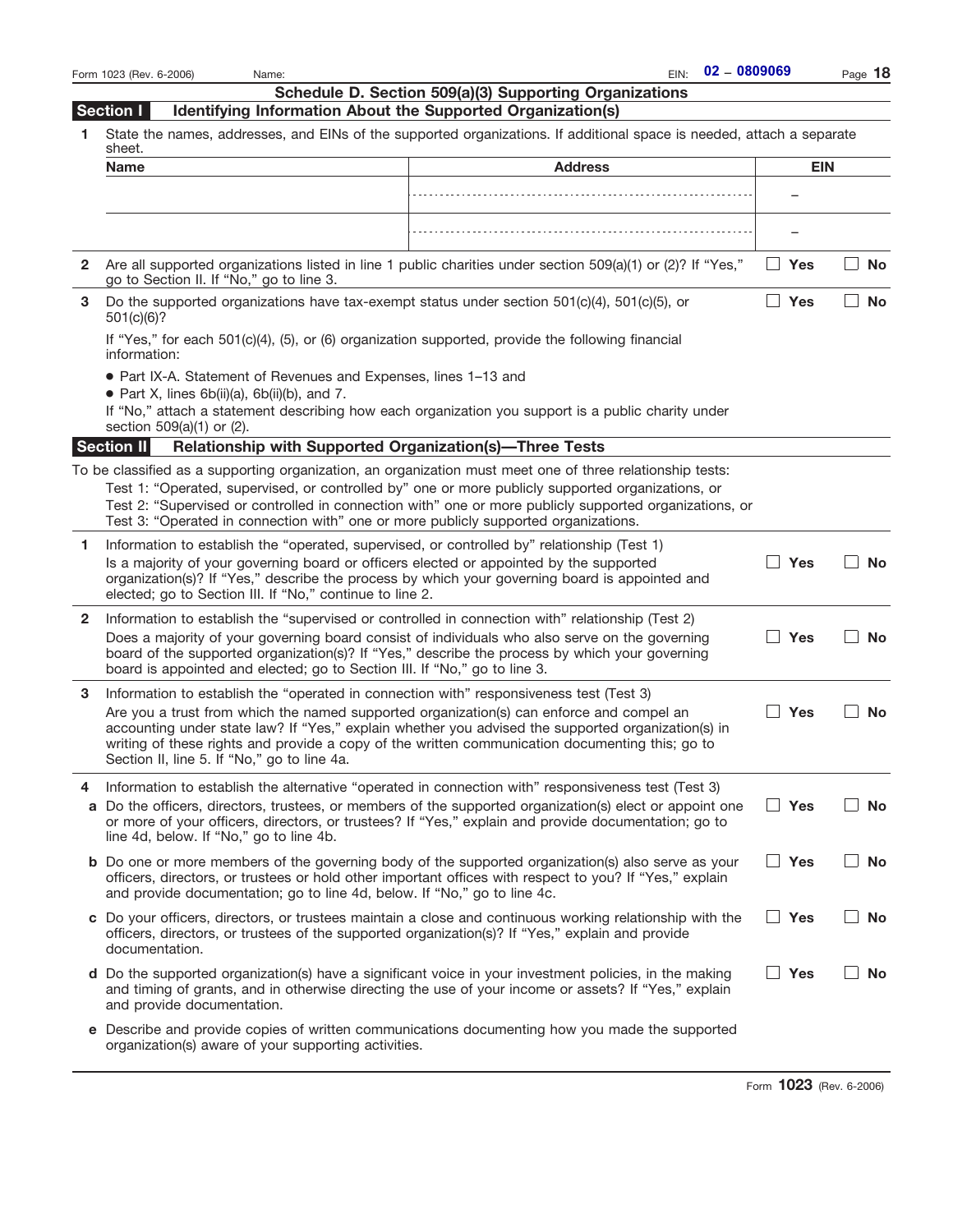|   | Form 1023 (Rev. 6-2006)<br>Name:                                                                                                                                                                                                                                                                                                                                                                                                                                                                                                                                                                                                                                                                                                                                              | $02 - 0809069$<br>EIN: |                    |            | Page 19                  |           |
|---|-------------------------------------------------------------------------------------------------------------------------------------------------------------------------------------------------------------------------------------------------------------------------------------------------------------------------------------------------------------------------------------------------------------------------------------------------------------------------------------------------------------------------------------------------------------------------------------------------------------------------------------------------------------------------------------------------------------------------------------------------------------------------------|------------------------|--------------------|------------|--------------------------|-----------|
|   | Schedule D. Section 509(a)(3) Supporting Organizations (Continued)                                                                                                                                                                                                                                                                                                                                                                                                                                                                                                                                                                                                                                                                                                            |                        |                    |            |                          |           |
|   | Relationship with Supported Organization(s)-Three Tests (Continued)<br><b>Section II</b>                                                                                                                                                                                                                                                                                                                                                                                                                                                                                                                                                                                                                                                                                      |                        |                    |            |                          |           |
| 5 | Information to establish the "operated in connection with" integral part test (Test 3)<br>Do you conduct activities that would otherwise be carried out by the supported organization(s)? If<br>"Yes," explain and go to Section III. If "No," continue to line 6a.                                                                                                                                                                                                                                                                                                                                                                                                                                                                                                           |                        | $\Box$ Yes         |            |                          | No        |
| 6 | Information to establish the alternative "operated in connection with" integral part test (Test 3)<br>a Do you distribute at least 85% of your annual net income to the supported organization(s)? If "Yes,"<br>go to line 6b. (See instructions.)                                                                                                                                                                                                                                                                                                                                                                                                                                                                                                                            |                        |                    | Yes        |                          | No        |
|   | If "No," state the percentage of your income that you distribute to each supported organization. Also<br>explain how you ensure that the supported organization(s) are attentive to your operations.                                                                                                                                                                                                                                                                                                                                                                                                                                                                                                                                                                          |                        |                    |            |                          |           |
|   | <b>b</b> How much do you contribute annually to each supported organization? Attach a schedule.                                                                                                                                                                                                                                                                                                                                                                                                                                                                                                                                                                                                                                                                               |                        |                    |            |                          |           |
|   | c What is the total annual revenue of each supported organization? If you need additional space,<br>attach a list.                                                                                                                                                                                                                                                                                                                                                                                                                                                                                                                                                                                                                                                            |                        |                    |            |                          |           |
|   | d Do you or the supported organization(s) earmark your funds for support of a particular program or<br>activity? If "Yes," explain.                                                                                                                                                                                                                                                                                                                                                                                                                                                                                                                                                                                                                                           |                        | $\Box$ Yes         |            |                          | <b>No</b> |
|   | <b>7a</b> Does your organizing document specify the supported organization(s) by name? If "Yes," state the<br>article and paragraph number and go to Section III. If "No," answer line 7b.                                                                                                                                                                                                                                                                                                                                                                                                                                                                                                                                                                                    |                        | $\blacksquare$ Yes |            | $\Box$                   | No        |
|   | <b>b</b> Attach a statement describing whether there has been an historic and continuing relationship<br>between you and the supported organization(s).                                                                                                                                                                                                                                                                                                                                                                                                                                                                                                                                                                                                                       |                        |                    |            |                          |           |
|   | Section III<br><b>Organizational Test</b>                                                                                                                                                                                                                                                                                                                                                                                                                                                                                                                                                                                                                                                                                                                                     |                        |                    |            |                          |           |
|   | 1a If you met relationship Test 1 or Test 2 in Section II, your organizing document must specify the<br>supported organization(s) by name, or by naming a similar purpose or charitable class of<br>beneficiaries. If your organizing document complies with this requirement, answer "Yes." If your<br>organizing document does not comply with this requirement, answer "No," and see the instructions.                                                                                                                                                                                                                                                                                                                                                                     |                        |                    | Yes        | $\blacksquare$           | <b>No</b> |
|   | <b>b</b> If you met relationship Test 3 in Section II, your organizing document must generally specify the<br>supported organization(s) by name. If your organizing document complies with this requirement,<br>answer "Yes," and go to Section IV. If your organizing document does not comply with this<br>requirement, answer "No," and see the instructions.                                                                                                                                                                                                                                                                                                                                                                                                              |                        |                    | <b>Yes</b> |                          | <b>No</b> |
|   | <b>Section IV</b><br><b>Disqualified Person Test</b>                                                                                                                                                                                                                                                                                                                                                                                                                                                                                                                                                                                                                                                                                                                          |                        |                    |            |                          |           |
|   | You do not qualify as a supporting organization if you are controlled directly or indirectly by one or more disqualified persons<br>(as defined in section 4946) other than <b>foundation managers</b> or one or more organizations that you support. Foundation<br>managers who are also disqualified persons for another reason are disqualified persons with respect to you.                                                                                                                                                                                                                                                                                                                                                                                               |                        |                    |            |                          |           |
|   | 1a Do any persons who are disqualified persons with respect to you, (except individuals who are<br>disqualified persons only because they are foundation managers), appoint any of your foundation<br>managers? If "Yes," (1) describe the process by which disqualified persons appoint any of your<br>foundation managers, (2) provide the names of these disqualified persons and the foundation<br>managers they appoint, and (3) explain how control is vested over your operations (including assets<br>and activities) by persons other than disqualified persons.                                                                                                                                                                                                     |                        | $\Box$ Yes         |            | H                        | No        |
|   | <b>b</b> Do any persons who have a family or business relationship with any disqualified persons with<br>respect to you, (except individuals who are disqualified persons only because they are foundation<br>managers), appoint any of your foundation managers? If "Yes," (1) describe the process by which<br>individuals with a family or business relationship with disqualified persons appoint any of your<br>foundation managers, (2) provide the names of these disqualified persons, the individuals with a<br>family or business relationship with disqualified persons, and the foundation managers appointed,<br>and (3) explain how control is vested over your operations (including assets and activities) in<br>individuals other than disqualified persons. |                        | $\Box$ Yes         |            | $\Box$                   | <b>No</b> |
|   | c Do any persons who are disqualified persons, (except individuals who are disqualified persons only<br>because they are foundation managers), have any influence regarding your operations, including your<br>assets or activities? If "Yes," (1) provide the names of these disqualified persons, (2) explain how<br>influence is exerted over your operations (including assets and activities), and (3) explain how control<br>is vested over your operations (including assets and activities) by individuals other than disqualified<br>persons.                                                                                                                                                                                                                        |                        | $\Box$ Yes         |            | $\overline{\phantom{0}}$ | <b>No</b> |
|   |                                                                                                                                                                                                                                                                                                                                                                                                                                                                                                                                                                                                                                                                                                                                                                               |                        |                    |            |                          |           |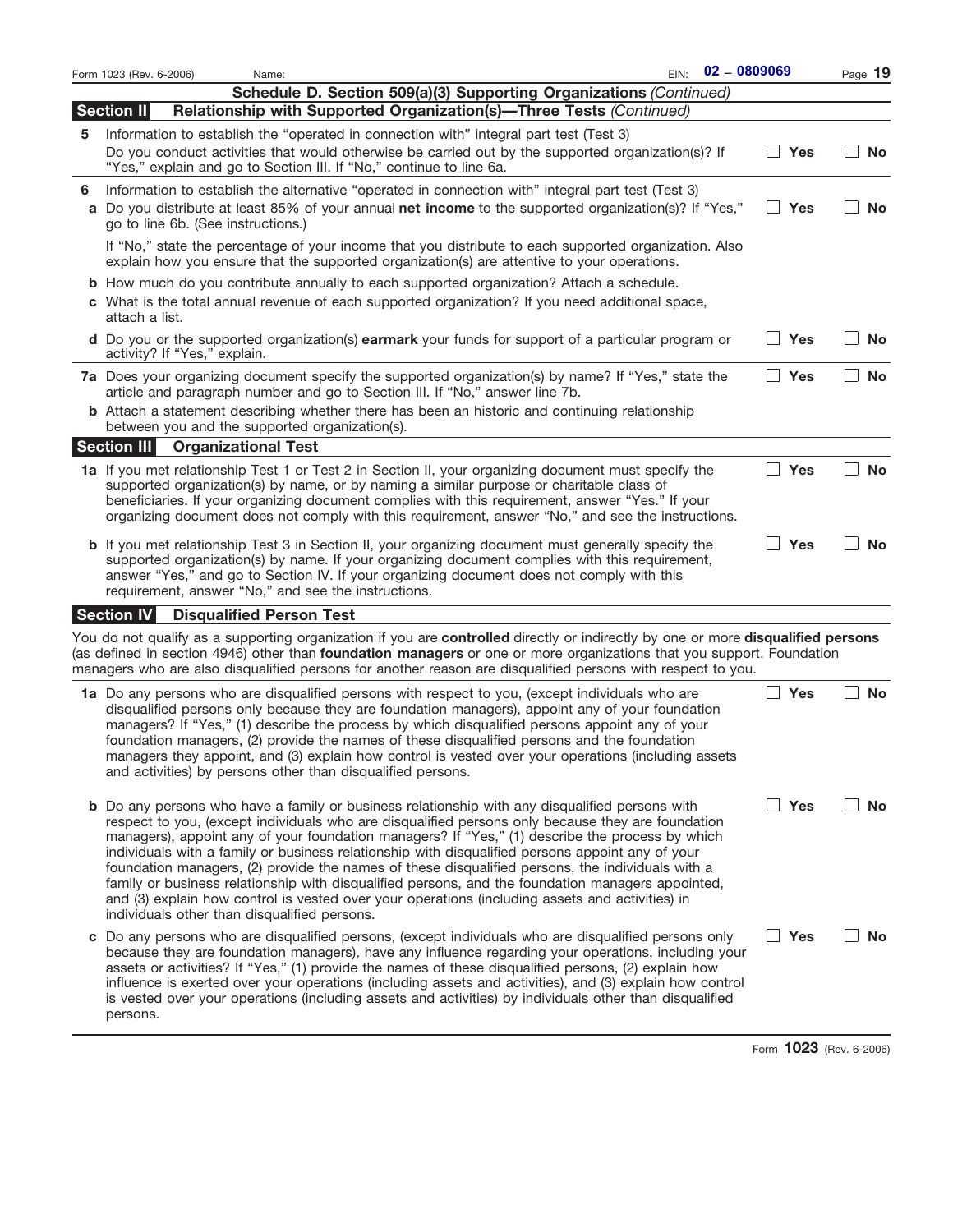|    | EIN:<br>Form 1023 (Rev. 6-2006)<br>Name:                                                                                                                                                                                                                                                                                                                                                                                                                                                                                                                                     | $02 - 0809069$ | Page 20                     |
|----|------------------------------------------------------------------------------------------------------------------------------------------------------------------------------------------------------------------------------------------------------------------------------------------------------------------------------------------------------------------------------------------------------------------------------------------------------------------------------------------------------------------------------------------------------------------------------|----------------|-----------------------------|
|    | Schedule E. Organizations Not Filing Form 1023 Within 27 Months of Formation                                                                                                                                                                                                                                                                                                                                                                                                                                                                                                 |                |                             |
|    | Schedule E is intended to determine whether you are eligible for tax exemption under section 501(c)(3) from the postmark date<br>of your application or from your date of incorporation or formation, whichever is earlier. If you are not eligible for tax exemption<br>under section 501(c)(3) from your date of incorporation or formation, Schedule E is also intended to determine whether you are<br>eligible for tax exemption under section $501(c)(4)$ for the period between your date of incorporation or formation and the<br>postmark date of your application. |                |                             |
| 1. | Are you a church, association of churches, or integrated auxiliary of a church? If "Yes," complete<br>Schedule A and stop here. Do not complete the remainder of Schedule E.                                                                                                                                                                                                                                                                                                                                                                                                 | l l Yes        | $\blacksquare$<br><b>No</b> |
|    | 2a Are you a public charity with annual gross receipts that are normally \$5,000 or less? If "Yes," stop<br>here. Answer "No" if you are a private foundation, regardless of your gross receipts.                                                                                                                                                                                                                                                                                                                                                                            | $\Box$ Yes     | <b>No</b><br>$\perp$        |
|    | <b>b</b> If your gross receipts were normally more than \$5,000, are you filing this application within 90 days<br>from the end of the tax year in which your gross receipts were normally more than \$5,000? If "Yes,"<br>stop here.                                                                                                                                                                                                                                                                                                                                        | $\Box$ Yes     | <b>No</b>                   |
|    | 3a Were you included as a subordinate in a group exemption application or letter? If "No," go to line 4.                                                                                                                                                                                                                                                                                                                                                                                                                                                                     | Yes            | <b>No</b>                   |
|    | <b>b</b> If you were included as a subordinate in a group exemption letter, are you filing this application<br>within 27 months from the date you were notified by the organization holding the group exemption<br>letter or the Internal Revenue Service that you cease to be covered by the group exemption letter? If<br>"Yes," stop here.                                                                                                                                                                                                                                | Yes            | <b>No</b>                   |
|    | c If you were included as a subordinate in a timely filed group exemption request that was denied, are<br>you filing this application within 27 months from the postmark date of the Internal Revenue Service<br>final adverse ruling letter? If "Yes," stop here.                                                                                                                                                                                                                                                                                                           | ∣ ∣ Yes        | <b>No</b>                   |
| 4  | Were you created on or before October 9, 1969? If "Yes," stop here. Do not complete the remainder<br>of this schedule.                                                                                                                                                                                                                                                                                                                                                                                                                                                       | $\Box$ Yes     | <b>No</b><br>$\perp$        |
| 5  | If you answered "No" to lines 1 through 4, we cannot recognize you as tax exempt from your date of<br>formation unless you qualify for an extension of time to apply for exemption. Do you wish to request<br>an extension of time to apply to be recognized as exempt from the date you were formed? If "Yes,"<br>attach a statement explaining why you did not file this application within the 27-month period. Do not<br>answer lines 6, 7, or 8. If "No," go to line 6a.                                                                                                | $\Box$ Yes     | <b>No</b><br>$\Box$         |
|    | 6a If you answered "No" to line 5, you can only be exempt under section $501(c)(3)$ from the postmark<br>date of this application. Therefore, do you want us to treat this application as a request for tax<br>exemption from the postmark date? If "Yes," you are eligible for an advance ruling. Complete Part X,<br>line 6a. If "No," you will be treated as a private foundation.                                                                                                                                                                                        | $\Box$ Yes     | <b>No</b><br>H              |
|    | <b>Note.</b> Be sure your ruling eligibility agrees with your answer to Part X, line 6.<br><b>b</b> Do you anticipate significant changes in your sources of support in the future? If "Yes," complete<br>line 7 below.                                                                                                                                                                                                                                                                                                                                                      | Yes            | <b>No</b>                   |
|    |                                                                                                                                                                                                                                                                                                                                                                                                                                                                                                                                                                              |                |                             |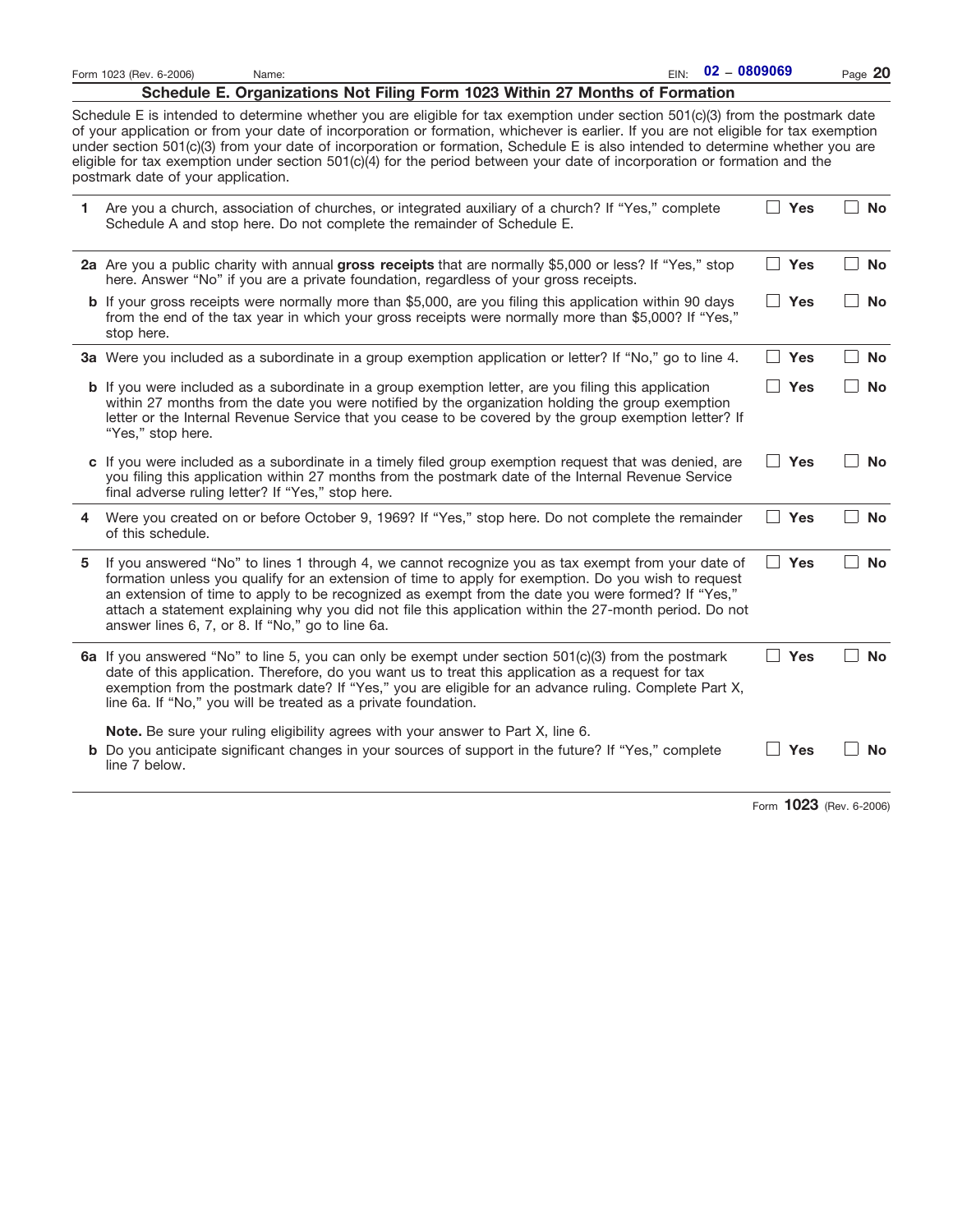#### **Schedule E. Organizations Not Filing Form 1023 Within 27 Months of Formation** *(Continued)*

**7** Complete this item only if you answered "Yes" to line 6b. Include projected revenue for the first two full years following the current tax year.

|    | <b>Type of Revenue</b>                                                                                                                                                                       |                | Projected revenue for 2 years following current tax year |           |
|----|----------------------------------------------------------------------------------------------------------------------------------------------------------------------------------------------|----------------|----------------------------------------------------------|-----------|
|    |                                                                                                                                                                                              | (a) From<br>To | (b) From<br>To                                           | (c) Total |
| 1  | Gifts, grants, and contributions received (do<br>not include unusual grants)                                                                                                                 |                |                                                          |           |
| 2  | Membership fees received                                                                                                                                                                     |                |                                                          |           |
| 3  | Gross investment income                                                                                                                                                                      |                |                                                          |           |
| 4  | Net unrelated business income                                                                                                                                                                |                |                                                          |           |
| 5  | Taxes levied for your benefit                                                                                                                                                                |                |                                                          |           |
| 6  | Value of services or facilities furnished by a<br>governmental unit without charge (not including<br>the value of services generally furnished to the<br>public without charge)              |                |                                                          |           |
|    | 7 Any revenue not otherwise listed above or in<br>lines 9-12 below (attach an itemized list)                                                                                                 |                |                                                          |           |
| 8  | Total of lines 1 through 7                                                                                                                                                                   |                |                                                          |           |
| 9  | Gross receipts from admissions, merchandise<br>sold, or services performed, or furnishing of<br>facilities in any activity that is related to your<br>exempt purposes (attach itemized list) |                |                                                          |           |
| 10 | Total of lines 8 and 9                                                                                                                                                                       |                |                                                          |           |
| 11 | Net gain or loss on sale of capital assets<br>(attach an itemized list)                                                                                                                      |                |                                                          |           |
|    | 12 Unusual grants                                                                                                                                                                            |                |                                                          |           |
| 13 | Total revenue. Add lines 10 through 12                                                                                                                                                       |                |                                                          |           |

**8** According to your answers, you are only eligible for tax exemption under section 501(c)(3) from the postmark date of your application. However, you may be eligible for tax exemption under section 501(c)(4) from your date of formation to the postmark date of the Form 1023. Tax exemption under section 501(c)(4) allows exemption from federal income tax, but generally not deductibility of contributions under Code section 170. Check the box at right if you want us to treat this as a request for exemption under 501(c)(4) from your date of formation to the postmark date.

-

Attach a completed Page 1 of Form 1024, Application for Recognition of Exemption Under Section 501(a), to this application.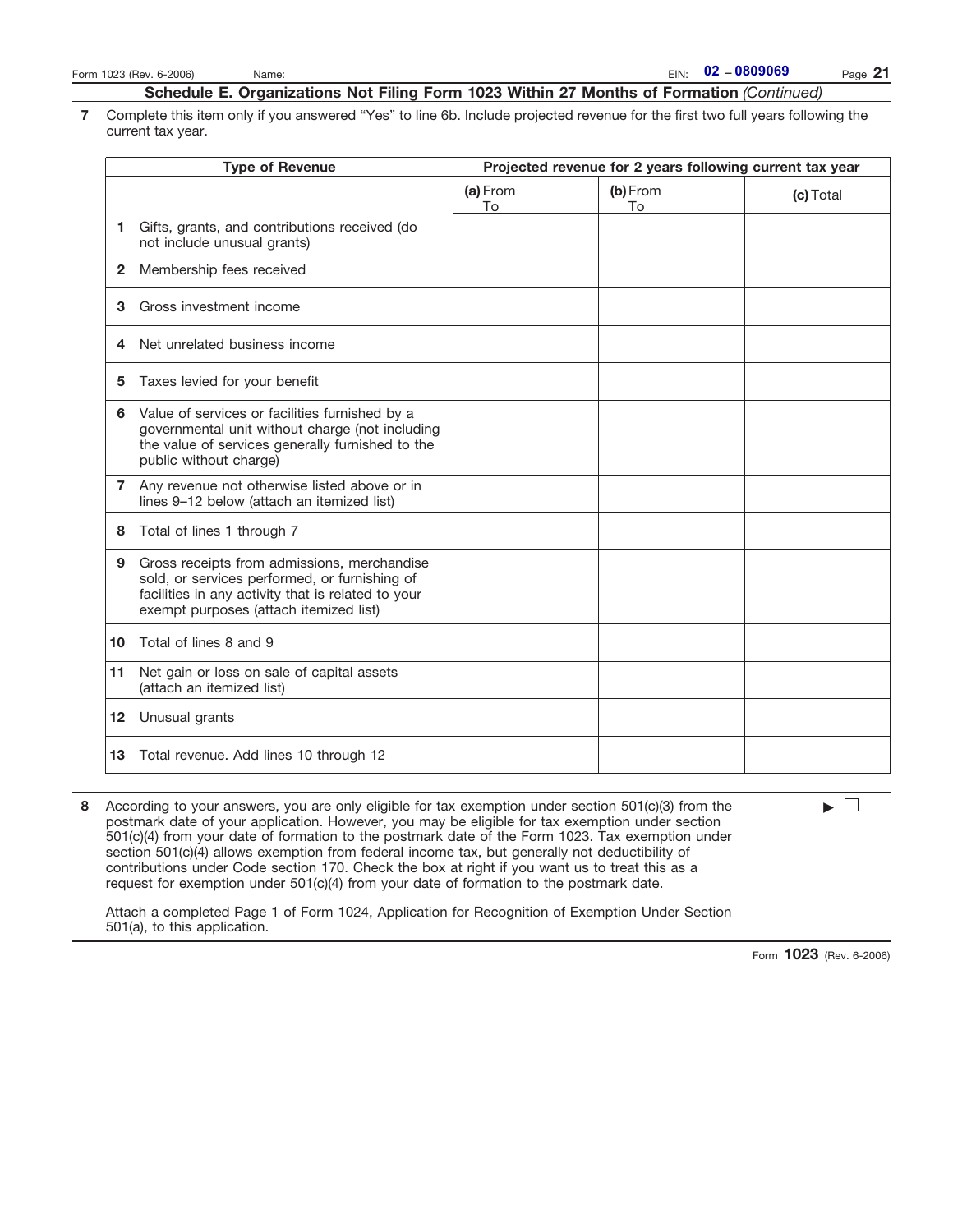|                | $02 - 0809069$<br>EIN:<br>Form 1023 (Rev. 6-2006)<br>Name:                                                                                                                                                                                                                                                                                                                                                                                                                                                                                                                                                                                                                                                                                                                                              |            | Page 22      |
|----------------|---------------------------------------------------------------------------------------------------------------------------------------------------------------------------------------------------------------------------------------------------------------------------------------------------------------------------------------------------------------------------------------------------------------------------------------------------------------------------------------------------------------------------------------------------------------------------------------------------------------------------------------------------------------------------------------------------------------------------------------------------------------------------------------------------------|------------|--------------|
|                | Schedule F. Homes for the Elderly or Handicapped and Low-Income Housing                                                                                                                                                                                                                                                                                                                                                                                                                                                                                                                                                                                                                                                                                                                                 |            |              |
|                | <b>Section I</b><br><b>General Information About Your Housing</b>                                                                                                                                                                                                                                                                                                                                                                                                                                                                                                                                                                                                                                                                                                                                       |            |              |
| 1.             | Describe the type of housing you provide.                                                                                                                                                                                                                                                                                                                                                                                                                                                                                                                                                                                                                                                                                                                                                               |            |              |
| 2              | Provide copies of any application forms you use for admission.                                                                                                                                                                                                                                                                                                                                                                                                                                                                                                                                                                                                                                                                                                                                          |            |              |
| 3              | Explain how the public is made aware of your facility.                                                                                                                                                                                                                                                                                                                                                                                                                                                                                                                                                                                                                                                                                                                                                  |            |              |
|                | 4a Provide a description of each facility.<br><b>b</b> What is the total number of residents each facility can accommodate?<br>c What is your current number of residents in each facility?<br>d Describe each facility in terms of whether residents rent or purchase housing from you.                                                                                                                                                                                                                                                                                                                                                                                                                                                                                                                |            |              |
| 5              | Attach a sample copy of your residency or homeownership contract or agreement.                                                                                                                                                                                                                                                                                                                                                                                                                                                                                                                                                                                                                                                                                                                          |            |              |
| 6              | Do you participate in any joint ventures? If "Yes," state your ownership percentage in each joint<br>venture, list your investment in each joint venture, describe the tax status of other participants in<br>each joint venture (including whether they are section 501(c)(3) organizations), describe the activities<br>of each joint venture, describe how you exercise control over the activities of each joint venture, and<br>describe how each joint venture furthers your exempt purposes. Also, submit copies of all joint<br>venture agreements.                                                                                                                                                                                                                                             | $\Box$ Yes | <b>No</b>    |
|                | Note. Make sure your answer is consistent with the information provided in Part VIII, line 8.                                                                                                                                                                                                                                                                                                                                                                                                                                                                                                                                                                                                                                                                                                           |            |              |
| $\overline{7}$ | Do you or will you contract with another organization to develop, build, market, or finance your<br>housing? If "Yes," explain how that entity is selected, explain how the terms of any contract(s) are<br>negotiated at arm's length, and explain how you determine you will pay no more than fair market<br>value for services.                                                                                                                                                                                                                                                                                                                                                                                                                                                                      | $\Box$ Yes | <b>No</b>    |
|                | Note. Make sure your answer is consistent with the information provided in Part VIII, line 7a.                                                                                                                                                                                                                                                                                                                                                                                                                                                                                                                                                                                                                                                                                                          |            |              |
| 8              | Do you or will you manage your activities or facilities through your own employees or volunteers? If<br>"No," attach a statement describing the activities that will be managed by others, the names of the<br>persons or organizations that manage or will manage your activities or facilities, and how these<br>managers were or will be selected. Also, submit copies of any contracts, proposed contracts, or<br>other agreements regarding the provision of management services for your activities or facilities.<br>Explain how the terms of any contracts or other agreements were or will be negotiated, and explain<br>how you determine you will pay no more than fair market value for services.<br>Note. Answer "Yes" if you do manage or intend to manage your programs through your own | $\Box$ Yes | <b>No</b>    |
|                | employees or by using volunteers. Answer "No" if you engage or intend to engage a separate<br>organization or independent contractor. Make sure your answer is consistent with the information<br>provided in Part VIII, line 7b.                                                                                                                                                                                                                                                                                                                                                                                                                                                                                                                                                                       |            |              |
| 9              | Do you participate in any government housing programs? If "Yes," describe these programs.                                                                                                                                                                                                                                                                                                                                                                                                                                                                                                                                                                                                                                                                                                               | Yes        | <b>No</b>    |
|                | 10a Do you own the facility? If "No," describe any enforceable rights you possess to purchase the facility<br>in the future; go to line 10c. If "Yes," answer line 10b.                                                                                                                                                                                                                                                                                                                                                                                                                                                                                                                                                                                                                                 | $\Box$ Yes | No<br>$\Box$ |
|                | <b>b</b> How did you acquire the facility? For example, did you develop it yourself, purchase a project, etc.<br>Attach all contracts, transfer agreements, or other documents connected with the acquisition of the<br>facility.                                                                                                                                                                                                                                                                                                                                                                                                                                                                                                                                                                       |            |              |
|                | c Do you lease the facility or the land on which it is located? If "Yes," describe the parties to the<br>lease(s) and provide copies of all leases.                                                                                                                                                                                                                                                                                                                                                                                                                                                                                                                                                                                                                                                     | $\Box$ Yes | <b>No</b>    |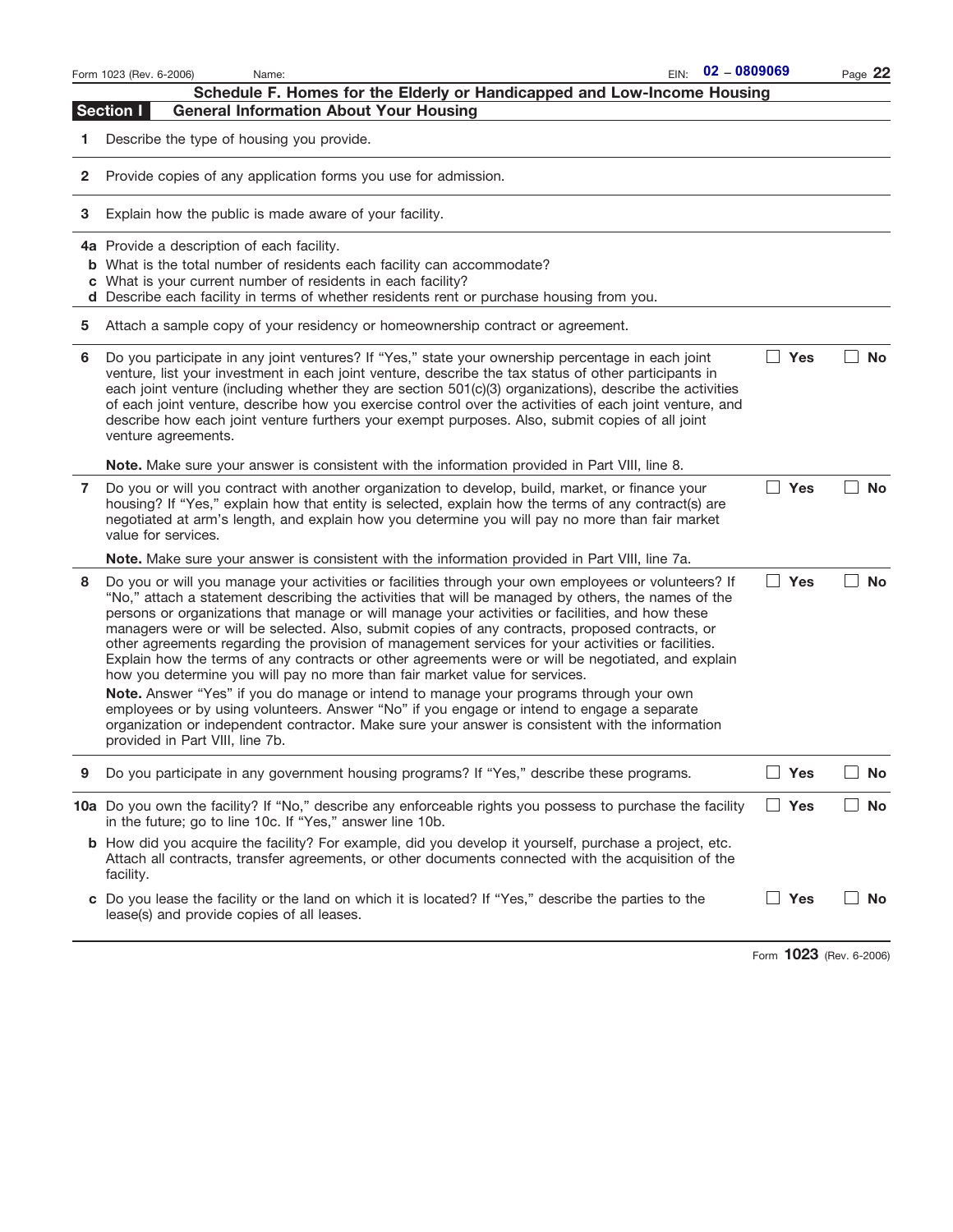|              | Form 1023 (Rev. 6-2006)<br>Name:                                                                                                                                                                                                                                                                                       | $02 - 0809069$<br>EIN: |                    | Page 23             |
|--------------|------------------------------------------------------------------------------------------------------------------------------------------------------------------------------------------------------------------------------------------------------------------------------------------------------------------------|------------------------|--------------------|---------------------|
|              | Schedule F. Homes for the Elderly or Handicapped and Low-Income Housing (Continued)                                                                                                                                                                                                                                    |                        |                    |                     |
|              | <b>Section II</b><br>Homes for the Elderly or Handicapped                                                                                                                                                                                                                                                              |                        |                    |                     |
|              | 1a Do you provide housing for the elderly? If "Yes," describe who qualifies for your housing in terms of<br>age, infirmity, or other criteria and explain how you select persons for your housing.                                                                                                                     |                        | $\Box$ Yes         | <b>No</b>           |
|              | <b>b</b> Do you provide housing for the handicapped? If "Yes," describe who qualifies for your housing in<br>terms of disability, income levels, or other criteria and explain how you select persons for your<br>housing.                                                                                             |                        | Yes                | <b>No</b>           |
|              | 2a Do you charge an entrance or founder's fee? If "Yes," describe what this charge covers, whether it is<br>a one-time fee, how the fee is determined, whether it is payable in a lump sum or on an installment<br>basis, whether it is refundable, and the circumstances, if any, under which it may be waived.       |                        | $\Box$ Yes         | <b>No</b><br>$\Box$ |
|              | <b>b</b> Do you charge periodic fees or maintenance charges? If "Yes," describe what these charges cover<br>and how they are determined.                                                                                                                                                                               |                        | $\blacksquare$ Yes | <b>No</b>           |
|              | c Is your housing affordable to a significant segment of the elderly or handicapped persons in the<br>community? Identify your community. Also, if "Yes," explain how you determine your housing is<br>affordable.                                                                                                     |                        | Yes                | <b>No</b>           |
|              | 3a Do you have an established policy concerning residents who become unable to pay their regular<br>charges? If "Yes," describe your established policy.                                                                                                                                                               |                        | <b>Yes</b>         | <b>No</b>           |
|              | <b>b</b> Do you have any arrangements with government welfare agencies or others to absorb all or part of<br>the cost of maintaining residents who become unable to pay their regular charges? If "Yes," describe<br>these arrangements.                                                                               |                        | $\blacksquare$ Yes | No                  |
| 4            | Do you have arrangements for the healthcare needs of your residents? If "Yes," describe these<br>arrangements.                                                                                                                                                                                                         |                        | Yes                | No                  |
| 5            | Are your facilities designed to meet the physical, emotional, recreational, social, religious, and/or<br>other similar needs of the elderly or handicapped? If "Yes," describe these design features.                                                                                                                  |                        | Yes                | No                  |
|              | <b>Section III</b><br><b>Low-Income Housing</b>                                                                                                                                                                                                                                                                        |                        |                    |                     |
| 1.           | Do you provide low-income housing? If "Yes," describe who qualifies for your housing in terms of<br>income levels or other criteria, and describe how you select persons for your housing.                                                                                                                             |                        | Yes                | No                  |
| $\mathbf{2}$ | In addition to rent or mortgage payments, do residents pay periodic fees or maintenance charges? If<br>"Yes," describe what these charges cover and how they are determined.                                                                                                                                           |                        | Yes                | No                  |
|              | 3a Is your housing affordable to low income residents? If "Yes," describe how your housing is made<br>affordable to low-income residents.                                                                                                                                                                              |                        | Yes                | <b>No</b>           |
|              | Note. Revenue Procedure 96-32, 1996-1 C.B. 717, provides guidelines for providing low-income<br>housing that will be treated as charitable. (At least 75% of the units are occupied by low-income<br>tenants or 40% are occupied by tenants earning not more than 120% of the very low-income levels<br>for the area.) |                        |                    |                     |
|              | <b>b</b> Do you impose any restrictions to make sure that your housing remains affordable to low-income<br>residents? If "Yes," describe these restrictions.                                                                                                                                                           |                        | ⊿ Yes              | <b>No</b>           |
| 4            | Do you provide social services to residents? If "Yes," describe these services.                                                                                                                                                                                                                                        |                        | $\Box$ Yes         | No<br>$\Box$        |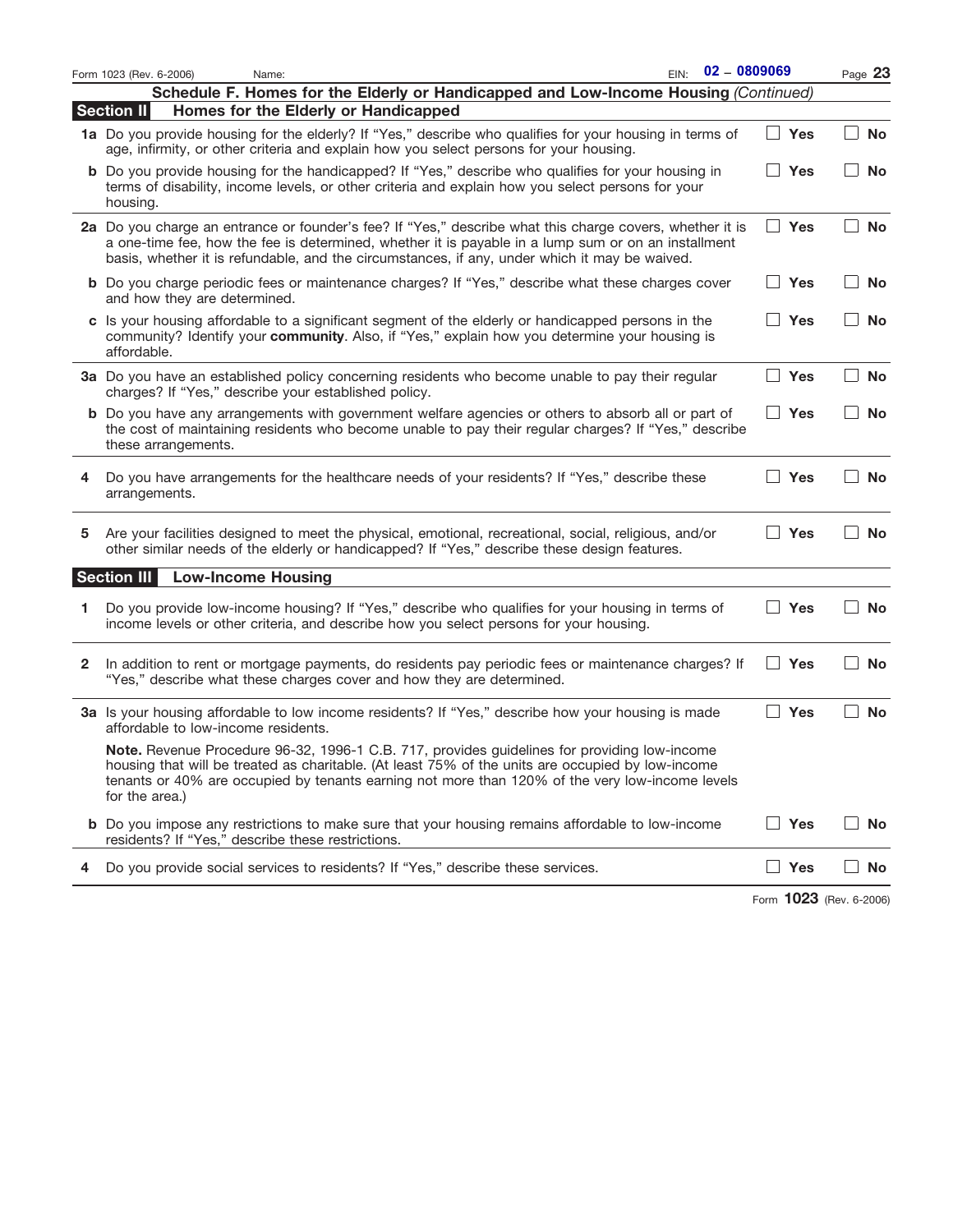|   | EIN:<br>Form 1023 (Rev. 6-2006)<br>Name:                                                                                                                                                                                                                                                                                                                                                                                                                                | $02 - 0809069$ |                | Page 24                             |  |  |
|---|-------------------------------------------------------------------------------------------------------------------------------------------------------------------------------------------------------------------------------------------------------------------------------------------------------------------------------------------------------------------------------------------------------------------------------------------------------------------------|----------------|----------------|-------------------------------------|--|--|
|   | <b>Schedule G. Successors to Other Organizations</b>                                                                                                                                                                                                                                                                                                                                                                                                                    |                |                |                                     |  |  |
|   | <b>1a</b> Are you a <b>successor</b> to a <b>for-profit organization</b> ? If "Yes," explain the relationship with the<br><b>predecessor</b> organization that resulted in your creation and complete line 1b.                                                                                                                                                                                                                                                          |                | <b>Yes</b>     | $\sqrt{}$<br>No                     |  |  |
|   | <b>b</b> Explain why you took over the activities or assets of a for-profit organization or converted from<br>for-profit to nonprofit status.                                                                                                                                                                                                                                                                                                                           |                |                |                                     |  |  |
|   | 2a Are you a successor to an organization other than a for-profit organization? Answer "Yes" if you have<br>taken or will take over the activities of another organization; or you have taken or will take over 25%<br>or more of the fair market value of the net assets of another organization. If "Yes," explain the<br>relationship with the other organzation that resulted in your creation.<br><b>b</b> Provide the tax status of the predecessor organization. |                | $\sqrt{ }$ Yes | <b>No</b><br>$\sqrt{}$<br><b>No</b> |  |  |
|   | c Did you or did an organization to which you are a successor previously apply for tax exemption<br>under section 501(c)(3) or any other section of the Code? If "Yes," explain how the application was<br>resolved.                                                                                                                                                                                                                                                    |                | Yes            |                                     |  |  |
|   | d Was your prior tax exemption or the tax exemption of an organization to which you are a successor<br>revoked or suspended? If "Yes," explain. Include a description of the corrections you made to<br>re-establish tax exemption.                                                                                                                                                                                                                                     |                | <b>Yes</b>     | $\sqrt{}$<br>No                     |  |  |
|   | e Explain why you took over the activities or assets of another organization.                                                                                                                                                                                                                                                                                                                                                                                           |                |                |                                     |  |  |
| 3 | Provide the name, last address, and EIN of the predecessor organization and describe its activities.<br><b>Association of Experimental Rocketry of the Pacific</b><br>Name:<br>Address: NONE - See attachments for description of activities                                                                                                                                                                                                                            | EIN:           |                | <b>NONE</b>                         |  |  |
|   |                                                                                                                                                                                                                                                                                                                                                                                                                                                                         |                |                |                                     |  |  |

**4** List the owners, partners, principal stockholders, officers, and governing board members of the predecessor organization. Attach a separate sheet if additional space is needed.

|              | Name                                                      | <b>Address</b>                                                                                                                                                                                                                                                                                                                                                                                          | Share/Interest (If a for-profit) |               |
|--------------|-----------------------------------------------------------|---------------------------------------------------------------------------------------------------------------------------------------------------------------------------------------------------------------------------------------------------------------------------------------------------------------------------------------------------------------------------------------------------------|----------------------------------|---------------|
|              | See attachment for Schedule G                             |                                                                                                                                                                                                                                                                                                                                                                                                         |                                  |               |
|              |                                                           |                                                                                                                                                                                                                                                                                                                                                                                                         |                                  |               |
|              |                                                           |                                                                                                                                                                                                                                                                                                                                                                                                         |                                  |               |
|              |                                                           |                                                                                                                                                                                                                                                                                                                                                                                                         |                                  |               |
|              |                                                           |                                                                                                                                                                                                                                                                                                                                                                                                         |                                  |               |
| 5            |                                                           | Do or will any of the persons listed in line 4, maintain a working relationship with you? If "Yes,"<br>describe the relationship in detail and include copies of any agreements with any of these persons or<br>with any for-profit organizations in which these persons own more than a 35% interest.                                                                                                  | $\Box$ Yes                       | $\sqrt{ }$ No |
|              | was by gift, sale, or combination thereof.                | 6a Were any assets transferred, whether by gift or sale, from the predecessor organization to you?<br>If "Yes," provide a list of assets, indicate the value of each asset, explain how the value was<br>determined, and attach an appraisal, if available. For each asset listed, also explain if the transfer                                                                                         | $\sqrt{ }$ Yes                   | <b>No</b>     |
|              |                                                           | <b>b</b> Were any restrictions placed on the use or sale of the assets? If "Yes," explain the restrictions.                                                                                                                                                                                                                                                                                             | Yes                              | $\sqrt{ }$ No |
|              | c Provide a copy of the agreement(s) of sale or transfer. |                                                                                                                                                                                                                                                                                                                                                                                                         |                                  |               |
| $\mathbf{7}$ | owed.                                                     | Were any debts or liabilities transferred from the predecessor for-profit organization to you?<br>If "Yes," provide a list of the debts or liabilities that were transferred to you, indicating the amount of<br>each, how the amount was determined, and the name of the person to whom the debt or liability is                                                                                       | <b>Yes</b>                       | $\sqrt{ }$ No |
| 8            |                                                           | Will you lease or rent any property or equipment previously owned or used by the predecessor<br>for-profit organization, or from persons listed in line 4, or from for-profit organizations in which these<br>persons own more than a 35% interest? If "Yes," submit a copy of the lease or rental agreement(s).<br>Indicate how the lease or rental value of the property or equipment was determined. | Yes                              | $\sqrt{ }$ No |
| 9            | value of the property or equipment was determined.        | Will you lease or rent property or equipment to persons listed in line 4, or to for-profit organizations<br>in which these persons own more than a 35% interest? If "Yes," attach a list of the property or<br>equipment, provide a copy of the lease or rental agreement(s), and indicate how the lease or rental                                                                                      | l Yes                            | $\sqrt{ }$ No |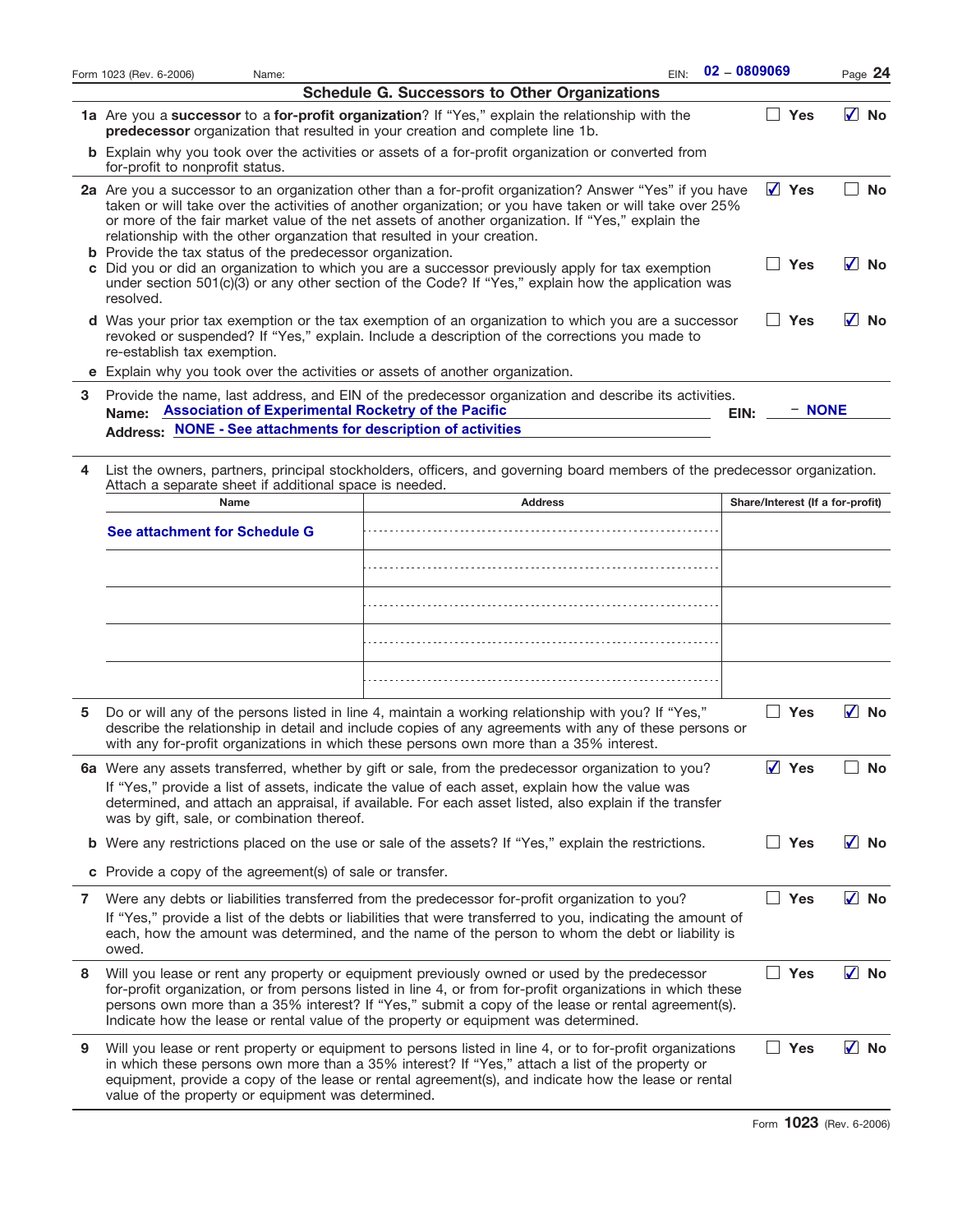|              |                   | Schedule H. Organizations Providing Scholarships, Fellowships, Educational Loans, or Other Educational<br>Grants to Individuals and Private Foundations Requesting Advance Approval of Individual Grant Procedures                                                                                                                                                                                                                                                                                                                                                                                                                       |            |            |     |
|--------------|-------------------|------------------------------------------------------------------------------------------------------------------------------------------------------------------------------------------------------------------------------------------------------------------------------------------------------------------------------------------------------------------------------------------------------------------------------------------------------------------------------------------------------------------------------------------------------------------------------------------------------------------------------------------|------------|------------|-----|
|              | Section I         | Names of individual recipients are not required to be listed in Schedule H.<br>Public charities and private foundations complete lines 1a through 7 of this section. See the<br>instructions to Part X if you are not sure whether you are a public charity or a private<br>foundation.                                                                                                                                                                                                                                                                                                                                                  |            |            |     |
|              | award.            | 1a Describe the types of educational grants you provide to individuals, such as scholarships, fellowships, loans, etc.<br><b>b</b> Describe the purpose and amount of your scholarships, fellowships, and other educational grants and loans that you                                                                                                                                                                                                                                                                                                                                                                                    |            |            |     |
|              |                   | c If you award educational loans, explain the terms of the loans (interest rate, length, forgiveness, etc.).<br>d Specify how your program is publicized.<br>e Provide copies of any solicitation or announcement materials.<br>f Provide a sample copy of the application used.                                                                                                                                                                                                                                                                                                                                                         |            |            |     |
| 2.           |                   | Do you maintain case histories showing recipients of your scholarships, fellowships, educational<br>loans, or other educational grants, including names, addresses, purposes of awards, amount of each<br>grant, manner of selection, and relationship (if any) to officers, trustees, or donors of funds to you? If<br>"No," refer to the instructions.                                                                                                                                                                                                                                                                                 |            | $\Box$ Yes | No  |
| 3            |                   | Describe the specific criteria you use to determine who is eligible for your program. (For example, eligibility selection<br>criteria could consist of graduating high school students from a particular high school who will attend college, writers of<br>scholarly works about American history, etc.)                                                                                                                                                                                                                                                                                                                                |            |            |     |
|              |                   | 4a Describe the specific criteria you use to select recipients. (For example, specific selection criteria could consist of prior<br>academic performance, financial need, etc.)                                                                                                                                                                                                                                                                                                                                                                                                                                                          |            |            |     |
|              |                   | <b>b</b> Describe how you determine the number of grants that will be made annually.                                                                                                                                                                                                                                                                                                                                                                                                                                                                                                                                                     |            |            |     |
|              |                   | c Describe how you determine the amount of each of your grants.                                                                                                                                                                                                                                                                                                                                                                                                                                                                                                                                                                          |            |            |     |
|              |                   | d Describe any requirement or condition that you impose on recipients to obtain, maintain, or qualify for renewal of a grant.<br>(For example, specific requirements or conditions could consist of attendance at a four-year college, maintaining a certain<br>grade point average, teaching in public school after graduation from college, etc.)                                                                                                                                                                                                                                                                                      |            |            |     |
| 5            |                   | Describe your procedures for supervising the scholarships, fellowships, educational loans, or other educational grants.<br>Describe whether you obtain reports and grade transcripts from recipients, or you pay grants directly to a school under<br>an arrangement whereby the school will apply the grant funds only for enrolled students who are in good standing. Also,<br>describe your procedures for taking action if the terms of the award are violated.                                                                                                                                                                      |            |            |     |
| 6            |                   | Who is on the selection committee for the awards made under your program, including names of current committee<br>members, criteria for committee membership, and the method of replacing committee members?                                                                                                                                                                                                                                                                                                                                                                                                                             |            |            |     |
| 7            |                   | Are relatives of members of the selection committee, or of your officers, directors, or substantial<br>contributors eligible for awards made under your program? If "Yes," what measures are taken to<br>ensure unbiased selections?                                                                                                                                                                                                                                                                                                                                                                                                     |            | $\Box$ Yes | No  |
|              |                   | Note. If you are a private foundation, you are not permitted to provide educational grants to disqualified<br>persons. Disqualified persons include your substantial contributors and foundation managers and<br>certain family members of disqualified persons.                                                                                                                                                                                                                                                                                                                                                                         |            |            |     |
|              | <b>Section II</b> | Private foundations complete lines 1a through 4f of this section. Public charities do not<br>complete this section.                                                                                                                                                                                                                                                                                                                                                                                                                                                                                                                      |            |            |     |
|              |                   | 1a If we determine that you are a private foundation, do you want this application to be<br>considered as a request for advance approval of grant making procedures?                                                                                                                                                                                                                                                                                                                                                                                                                                                                     | $\Box$ Yes | <b>No</b>  | N/A |
|              |                   | <b>b</b> For which section(s) do you wish to be considered?<br>4945(g)(1)—Scholarship or fellowship grant to an individual for study at an educational institution<br>• 4945(g)(3)—Other grants, including loans, to an individual for travel, study, or other similar<br>purposes, to enhance a particular skill of the grantee or to produce a specific product                                                                                                                                                                                                                                                                        |            |            |     |
| $\mathbf{2}$ |                   | Do you represent that you will (1) arrange to receive and review grantee reports annually<br>and upon completion of the purpose for which the grant was awarded, (2) investigate<br>diversions of funds from their intended purposes, and (3) take all reasonable and<br>appropriate steps to recover diverted funds, ensure other grant funds held by a grantee<br>are used for their intended purposes, and withhold further payments to grantees until you<br>obtain grantees' assurances that future diversions will not occur and that grantees will<br>take extraordinary precautions to prevent future diversions from occurring? | $\Box$ Yes | No         |     |
| 3            |                   | Do you represent that you will maintain all records relating to individual grants, including<br>information obtained to evaluate grantees, identify whether a grantee is a disqualified<br>person, establish the amount and purpose of each grant, and establish that you<br>undertook the supervision and investigation of grants described in line 2?                                                                                                                                                                                                                                                                                  | $\Box$ Yes | No         |     |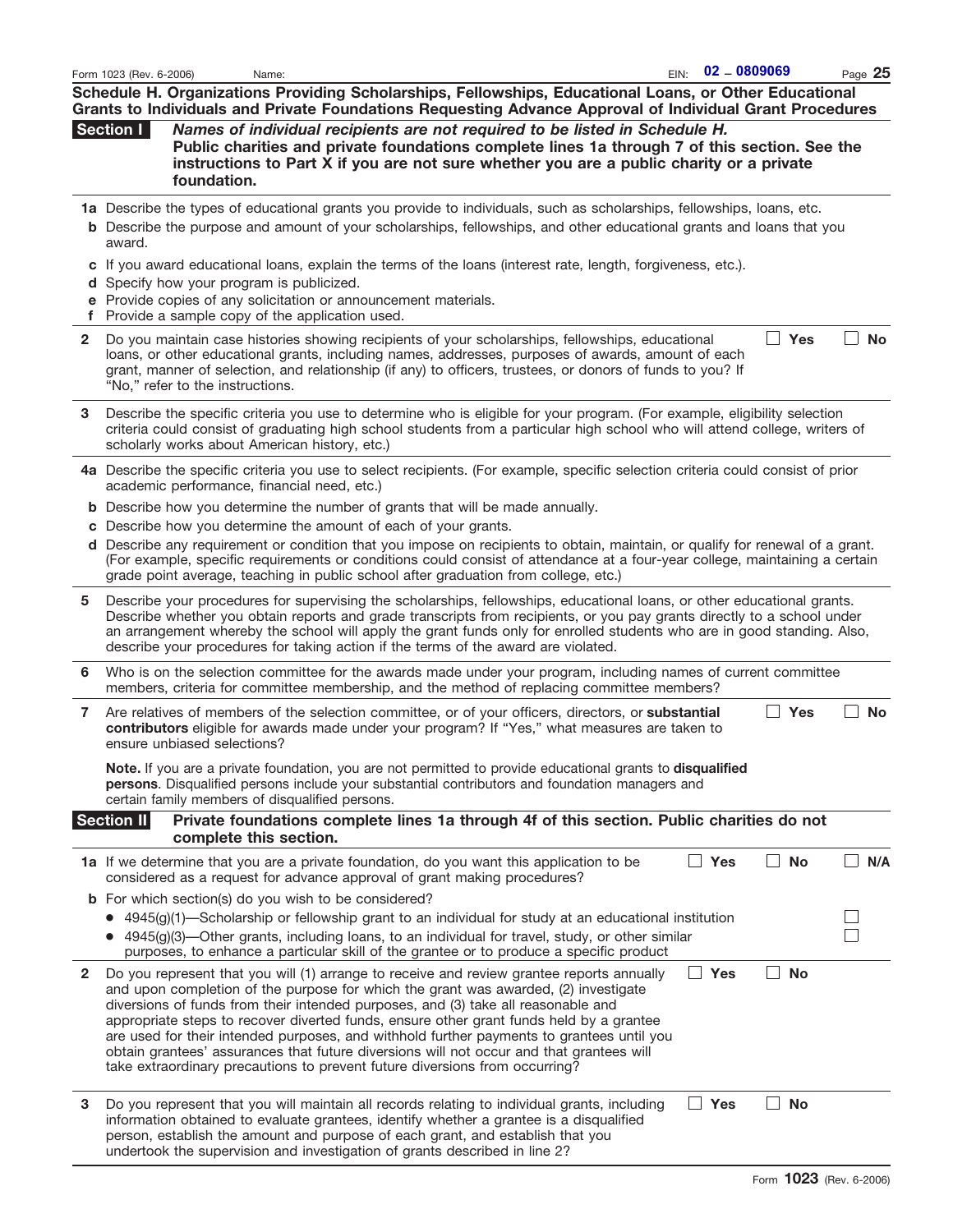| Form 1023 (Rev. 6-2006)<br>Name:                                                                                                                                                                                                                                                                                                                                                                                                                                                                                                          | EIN: |            | $02 - 0809069$ | Page $26$      |
|-------------------------------------------------------------------------------------------------------------------------------------------------------------------------------------------------------------------------------------------------------------------------------------------------------------------------------------------------------------------------------------------------------------------------------------------------------------------------------------------------------------------------------------------|------|------------|----------------|----------------|
| Schedule H. Organizations Providing Scholarships, Fellowships, Educational Loans, or Other Educational<br>Grants to Individuals and Private Foundations Requesting Advance Approval of Individual Grant Procedures<br>(Continued)                                                                                                                                                                                                                                                                                                         |      |            |                |                |
| <b>Section II</b><br>Private foundations complete lines 1a through 4f of this section. Public charities do not<br>complete this section. (Continued)                                                                                                                                                                                                                                                                                                                                                                                      |      |            |                |                |
| 4a Do you or will you award scholarships, fellowships, and educational loans to attend an<br>educational institution based on the status of an individual being an employee of a<br>particular employer? If "Yes," complete lines 4b through 4f.                                                                                                                                                                                                                                                                                          |      | <b>Nes</b> | $\Box$ No      |                |
| <b>b</b> Will you comply with the seven conditions and either the percentage tests or facts and<br>circumstances test for scholarships, fellowships, and educational loans to attend an<br>educational institution as set forth in Revenue Procedures 76-47, 1976-2 C.B. 670, and<br>80-39, 1980-2 C.B. 772, which apply to inducement, selection committee, eligibility<br>requirements, objective basis of selection, employment, course of study, and other<br>objectives? (See lines 4c, 4d, and 4e, regarding the percentage tests.) |      | $\Box$ Yes | No             |                |
| c Do you or will you provide scholarships, fellowships, or educational loans to attend an<br>educational institution to employees of a particular employer?                                                                                                                                                                                                                                                                                                                                                                               |      | $\Box$ Yes | ∣ ∣ No         | $\Box$ N/A     |
| If "Yes," will you award grants to 10% or fewer of the eligible applicants who were<br>actually considered by the selection committee in selecting recipients of grants in that<br>year as provided by Revenue Procedures 76-47 and 80-39?                                                                                                                                                                                                                                                                                                |      | $\Box$ Yes | l I No         |                |
| d Do you provide scholarships, fellowships, or educational loans to attend an educational<br>institution to children of employees of a particular employer?                                                                                                                                                                                                                                                                                                                                                                               |      | $\Box$ Yes | $\Box$ No      | $\perp$<br>N/A |
| If "Yes," will you award grants to 25% or fewer of the eligible applicants who were<br>actually considered by the selection committee in selecting recipients of grants in that<br>year as provided by Revenue Procedures 76-47 and 80-39? If "No," go to line 4e.                                                                                                                                                                                                                                                                        |      | $\Box$ Yes | ∣ ∣ No         |                |
| e If you provide scholarships, fellowships, or educational loans to attend an educational<br>institution to children of employees of a particular employer, will you award grants to 10%<br>or fewer of the number of employees' children who can be shown to be eligible for grants<br>(whether or not they submitted an application) in that year, as provided by Revenue<br>Procedures 76-47 and 80-39?                                                                                                                                |      | Yes        | l I No         | $\Box$ N/A     |
| If "Yes," describe how you will determine who can be shown to be eligible for grants<br>without submitting an application, such as by obtaining written statements or other<br>information about the expectations of employees' children to attend an educational<br>institution. If "No," go to line 4f.                                                                                                                                                                                                                                 |      |            |                |                |
| <b>Note.</b> Statistical or sampling techniques are not acceptable. See Revenue Procedure<br>85-51, 1985-2 C.B. 717, for additional information.                                                                                                                                                                                                                                                                                                                                                                                          |      |            |                |                |
| f If you provide scholarships, fellowships, or educational loans to attend an educational<br>institution to children of employees of a particular employer without regard to either the<br>25% limitation described in line 4d, or the 10% limitation described in line 4e, will you<br>award grants based on facts and circumstances that demonstrate that the grants will not<br>be considered compensation for past, present, or future services or otherwise provide a                                                                |      | Yes        | ∣ ∣ No         |                |

significant benefit to the particular employer? If "Yes," describe the facts and

circumstances that you believe will demonstrate that the grants are neither compensatory nor a significant benefit to the particular employer. In your explanation, describe why you cannot satisfy either the 25% test described in line 4d or the 10% test described in line 4e.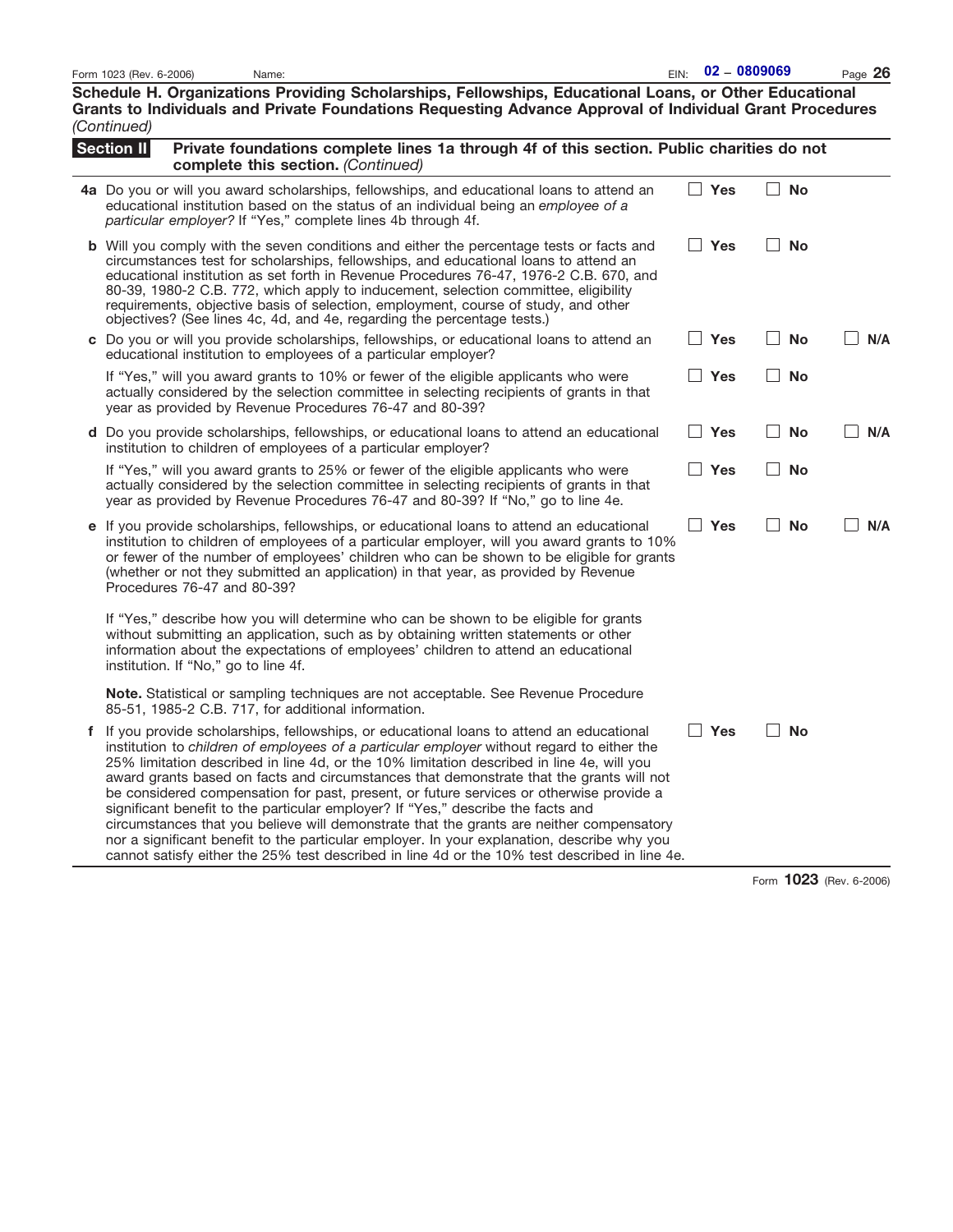# Form 1023 Checklist

## **(Revised June 2006)**

**Application for Recognition of Exemption under Section 501(c)(3) of the Internal Revenue Code**

**Note.** *Retain a copy of the completed Form 1023 in your permanent records. Refer to the* General Instructions *regarding Public Inspection of approved applications.*

**Check each box to finish your application (Form 1023). Send this completed Checklist with your filled-in application. If you have not answered all the items below, your application may be returned to you as incomplete.**

- $\blacktriangleright$  Assemble the application and materials in this order:
	- Form 1023 Checklist
	- Form 2848, *Power of Attorney and Declaration of Representative* (if filing)
	- Form 8821, *Tax Information Authorization* (if filing)
	- Expedite request (if requesting)
	- Application (Form 1023 and Schedules A through H, as required)
	- Articles of organization
	- Amendments to articles of organization in chronological order
	- Bylaws or other rules of operation and amendments
	- Documentation of nondiscriminatory policy for schools, as required by Schedule B
	- Form 5768, Election/Revocation of Election by an Eligible Section 501(c)(3) Organization To Make Expenditures To Influence Legislation (if filing)
	- All other attachments, including explanations, financial data, and printed materials or publications. Label each page with name and EIN.
- $\blacktriangledown$  User fee payment placed in envelope on top of checklist. DO NOT STAPLE or otherwise attach your check or money order to your application. Instead, just place it in the envelope.
- Employer Identification Number (EIN) ✔
- Completed Parts I through XI of the application, including any requested information and any required Schedules A through H. ✔
	- You must provide specific details about your past, present, and planned activities.
	- Generalizations or failure to answer questions in the Form 1023 application will prevent us from recognizing you as tax exempt.
	- Describe your purposes and proposed activities in specific easily understood terms.
	- Financial information should correspond with proposed activities.
- Schedules. Submit only those schedules that apply to you and check either "Yes" or "No" below.

| Schedule A Yes $\_\_\$ No $\checkmark$ | Schedule E $Yes$ No $\checkmark$     |
|----------------------------------------|--------------------------------------|
| Schedule B Yes $\_\_\$ No $\checkmark$ | Schedule F Yes $\_\$ No $\checkmark$ |
| Schedule C Yes ___ No <u>V</u>         | Schedule G Yes <u>V</u> No ____      |
| Schedule D Yes $\_\$ No $\checkmark$   | Schedule H $Yes$ No $\checkmark$     |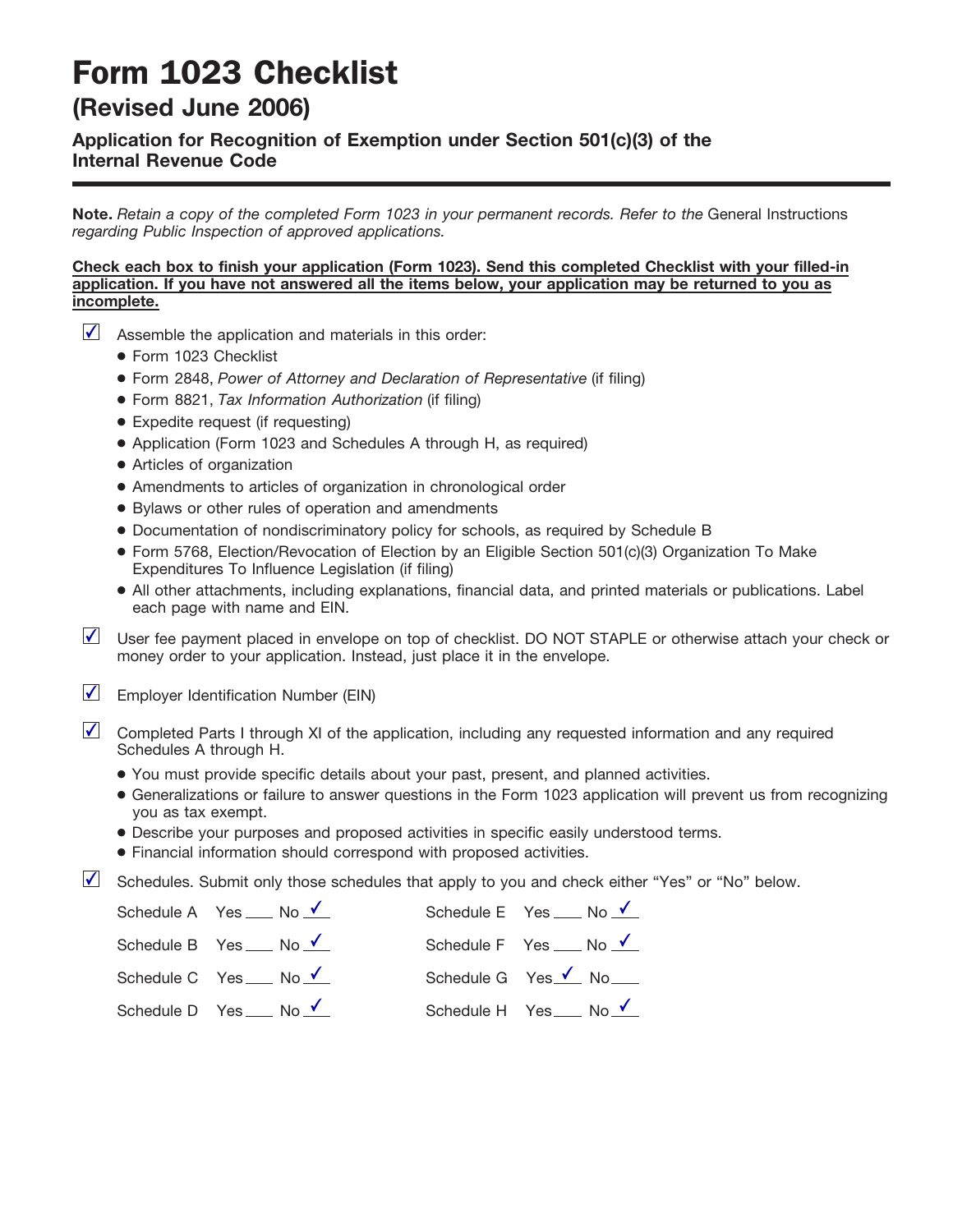- $\blacktriangledown$  An exact copy of your complete articles of organization (creating document). Absence of the proper purpose and dissolution clauses is the number one reason for delays in the issuance of determination letters.
	- Location of Purpose Clause from Part III, line 1 (Page, Article and Paragraph Number) Pg 2, Art. 2, Sect 1
	- Location of Dissolution Clause from Part III, line 2b or 2c (Page, Article and Paragraph Number) or by operation of state law **Pg 3, Art. 2, Sect. 4**

 $\blacktriangledown$  Signature of an officer, director, trustee, or other official who is authorized to sign the application. ● Signature at Part XI of Form 1023.

 $\blacktriangledown$  Your name on the application must be the same as your legal name as it appears in your articles of organization.

Send completed Form 1023, user fee payment, and all other required information, to:

Internal Revenue Service P.O. Box 192 Covington, KY 41012-0192

If you are using express mail or a delivery service, send Form 1023, user fee payment, and attachments to:

Internal Revenue Service 201 West Rivercenter Blvd. Attn: Extracting Stop 312 Covington, KY 41011

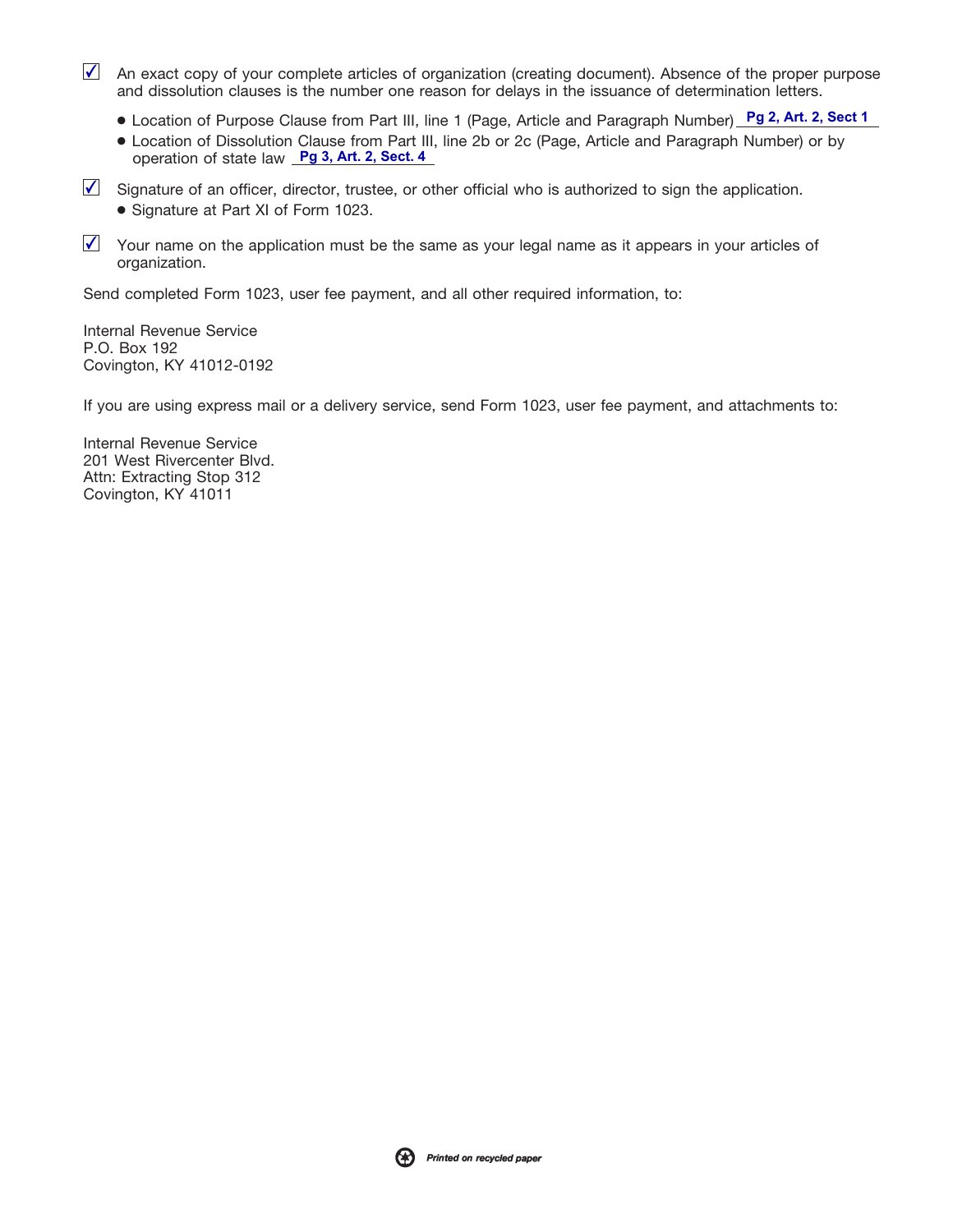Association of Experimental Rocketry

Of the Pacific aka: AERO-PAC

EIN# 02-0809069

# **Part VI** - Line 1b

In carrying out our exempt purposes we provide services to education organizations. Our core program is what we call ARLISS, an acronym meaning:

**A R**ocket **L**aunch for **I**nternational **S**tudent **S**atellites The ARLISS program is the crown jewel of our organization. In this program we provide a place, facilities, administrative overhead and governmental interfaces to operate a rocket launch service to educational institutions from across the United States and around the world.

Specifically our organization publishes a standard for payload physical standards to participating scientific and educational institutions so that they may introduce their students to the real world challenges faced by their specific science, physics, electronics or other education study programs that fit their particular curriculum. We secure a safe location, obtaining all required permits, regulatory approvals, FAA clearances, equipment and volunteers to staff, coordinate and operate the ARLISS events. We plan for and monitor safety at the events to minimize distractions from the educational aspect of the operations in the field. We coordinate the acquisition of controlled materials and ensure proper handling by qualified persons.

Our members build launch vehicles at their own expense to deliver the student payloads to a predetermined altitude in support of the program. The members, also at their own expense, obtain required user permits from the Bureau of Alcohol Tobacco and Firearms for handling the energetic fuel and other controlled materials required for rocketry activities.

We hold other events that support the ARLISS program by fostering and encouraging participation in private rocketry. Through these events we develop new members interested in and capable of moving up into supporting roles and flyer roles for the ARLISS program.

We charge regular event participants as well as ARLISS participating institutions fees only to cover operating costs, equipment maintenance and regulatory fees such as that imposed by the Bureau of Land Management, and to provide lavatory facilities, consumables (where applicable), and other directly related expenses.

\* \* \* \* \*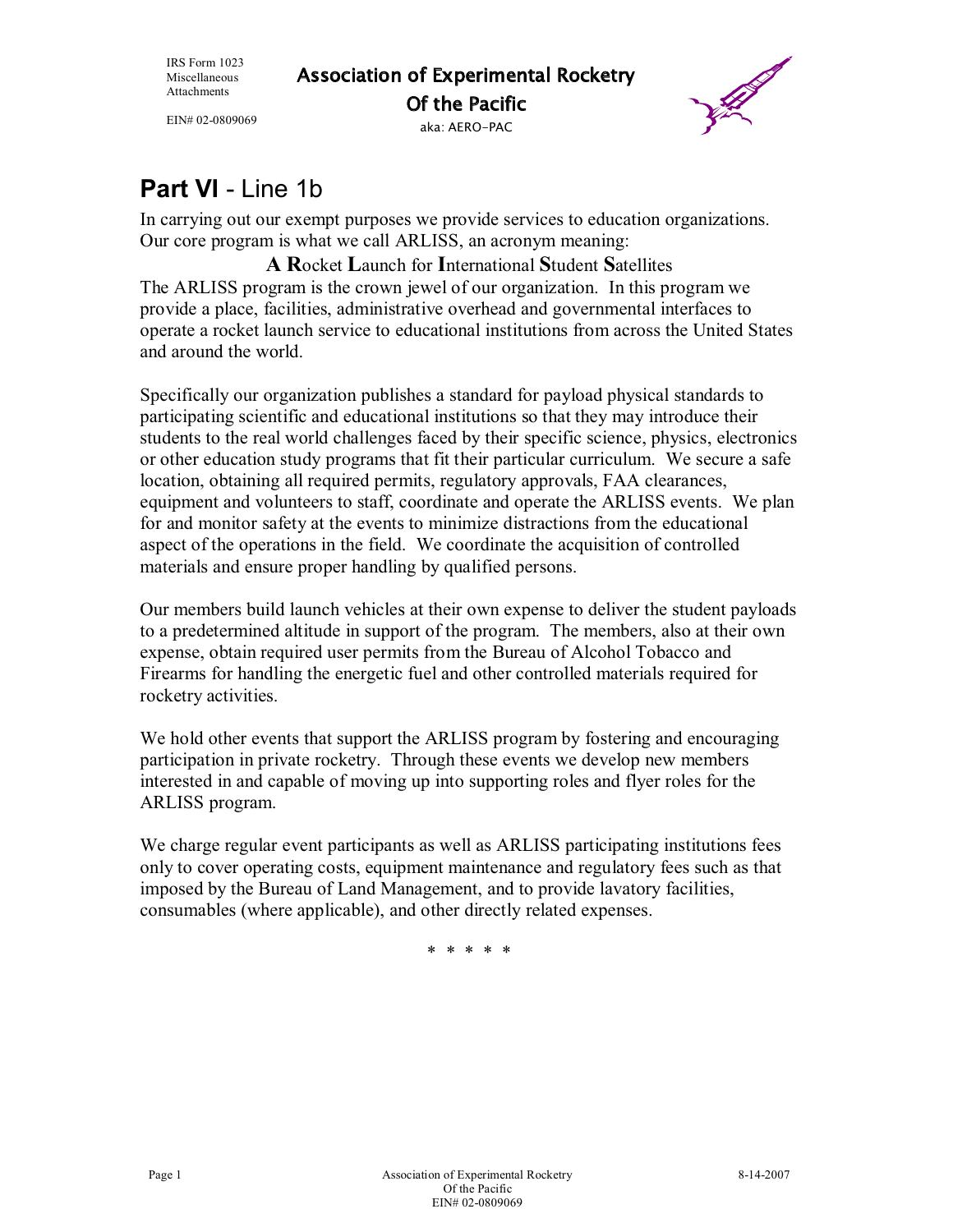Association of Experimental Rocketry

EIN# 02-0809069

Of the Pacific aka: AERO-PAC



### **Part IX – A. Statement of Revenues and Expenses**

### **Line 9 – Gross Receipts, itemized list:**

- \$29,784.00 ARLISS Student Launch Fees
	- \$3,395.00 Regular Event Admissions Fees
		- \$40.00 Motor Hardware Rental
		- \$842.50 Merchandise Sales
- **\$24,061.50 Total**

#### **Line 23 – Expenses not Otherwise Classified, itemized list:**

- \$1,125.00 Portable Toilet Rental
- \$900.00 Portable Toilet Towing
- \$4,636.00 BLM Fees (4\$ per person per day)
- \$16,110.00 ARLISS Motors
	- \$479.00 Raffle Prizes
	- \$539.81 Miscellaneous Expenses
- **\$23,789.81 Total**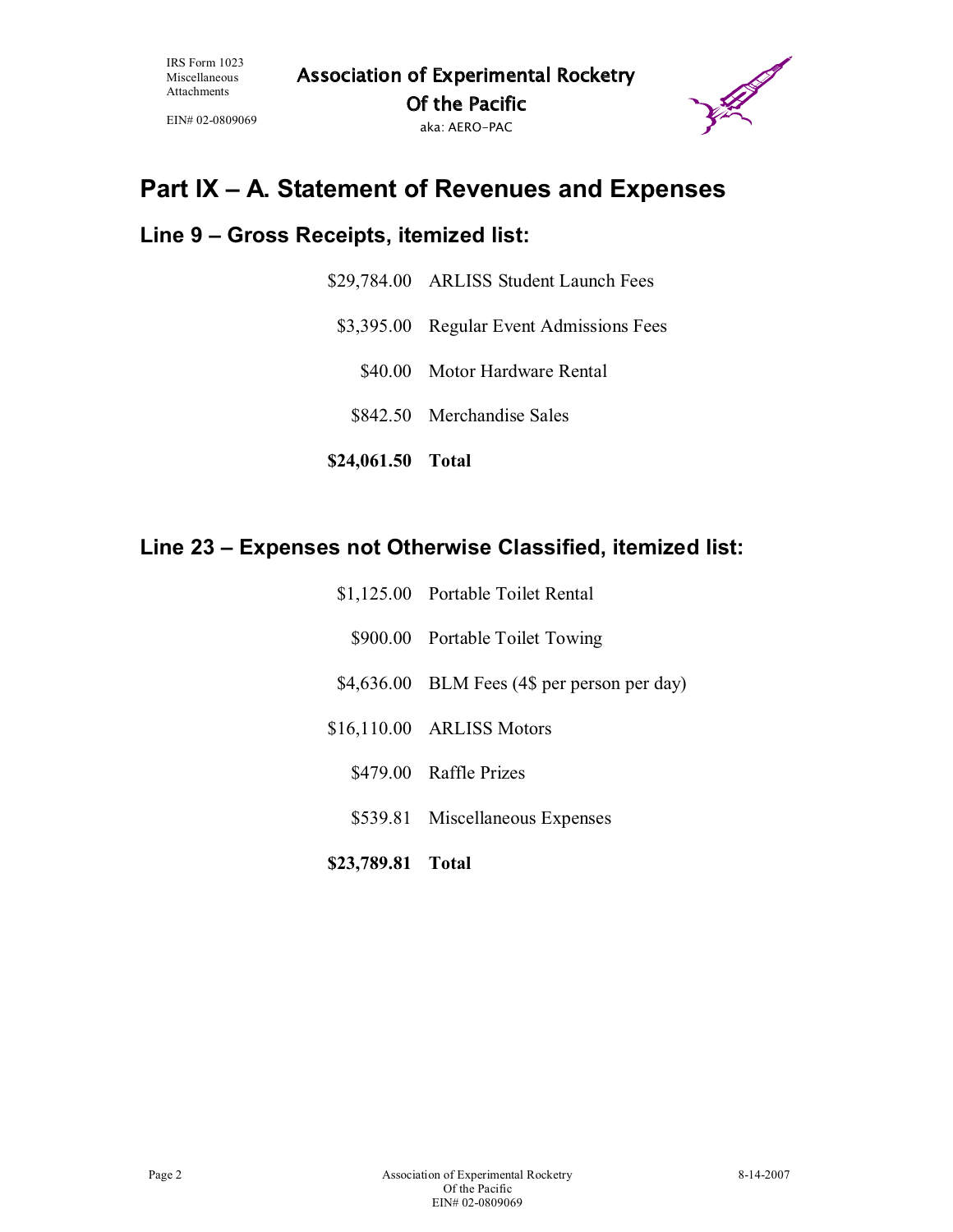Association of Experimental Rocketry

aka: AERO-PAC

Of the Pacific

EIN# 02-0809069

# **Schedule G** - Lines 2a, 2b, 2e, 3

2a) AERO-PAC is the successor to the organization of the same name. In fact we are the same organization that started out many years ago as just a small informal group of friends that liked to fly rockets. We recently realized that we are no longer just a small group, and informal group, or just people that like to fly rockets. We found that we had developed into an organization that provides a valuable service to many institutions of higher learning, and there is more demand for our services then an informal institution can deliver. We are now who we were then; we simply need the formal status and official standing in order to continue to provide and grow our service to handle the demand of all the institutions that whish to use our service. As such we are taking over 100% of our own assets, which organizationally speaking isn't much. Please see the attached statement of asset transfer.

2b) We were not previously formally organized so we had no previous tax status. We were simply a group of people working together using what each other possessed for equipment.

2e) The reasons why we took over the assets and activities of our own organization (which may not be an appropriate term for our informal group) are reasonably described in 2a above. To bring it to a point, we now need to become an organization with a formal structure. We need to be able to operate as a corporation, with all it's advantages and overhead effort and expenses, because we need to expand the ARLISS program to accommodate the science and technology based educational programs and institutions. Government has its place, but it can't provide these kinds of services for next to nothing like we can.

3) No previous address or EIN number existed.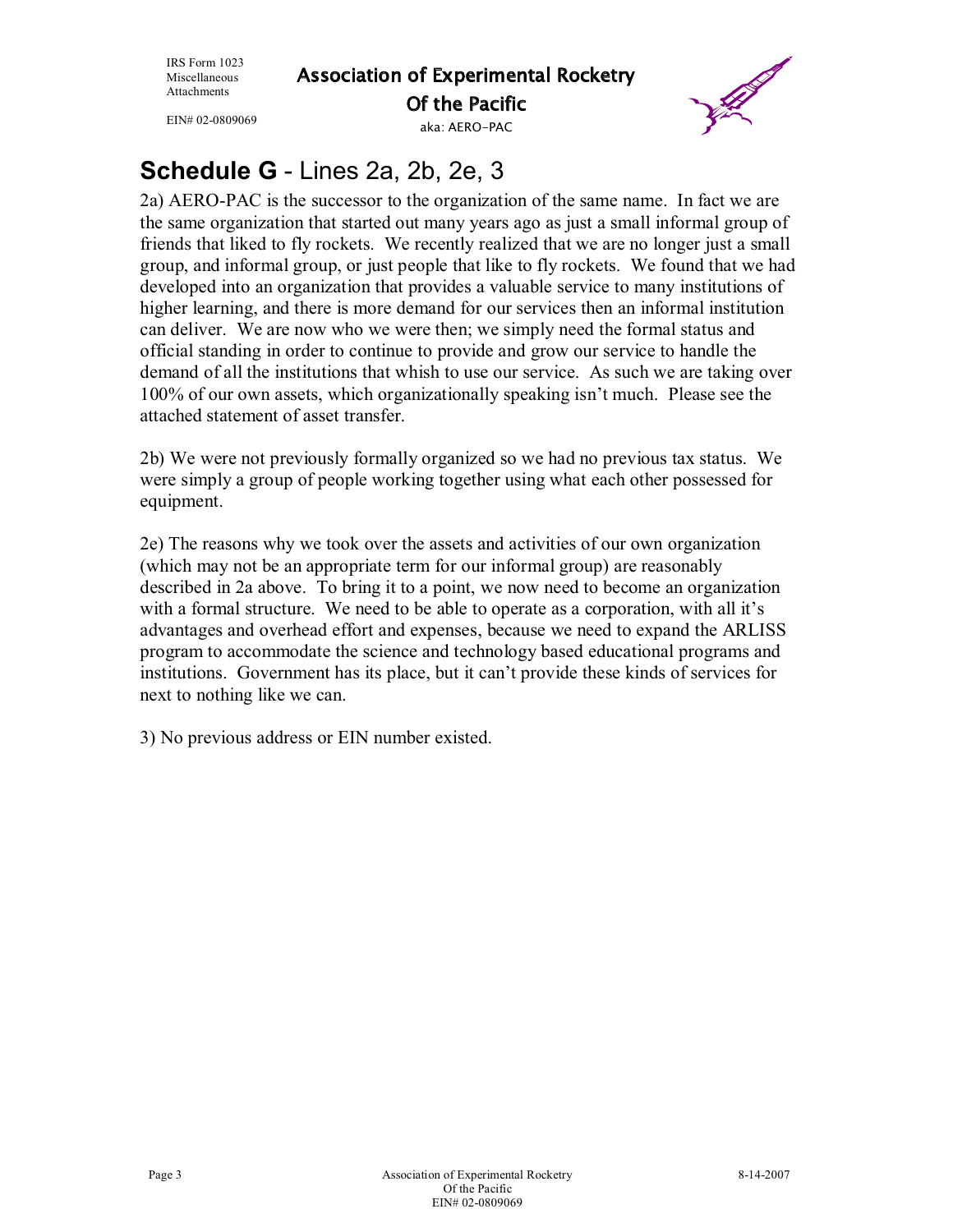Association of Experimental Rocketry

Of the Pacific

EIN# 02-0809069

aka: AERO-PAC



## **Schedule G (cont.)** – Lines 4, 5

4) There were no previous Owners, Partners, Stock Holders or Officers. The group of individuals that were running the organization made the decision to incorporate. They were referred to as the *Board,* as follows:

| * Peter Clay, First Commissioner      | 1191 Leafwood Heights<br>Novato, CA 94947                                       |
|---------------------------------------|---------------------------------------------------------------------------------|
| * Tony Alcocer, Second Commissioner   | 1117 Monroe Ct<br>Santa Rosa, CA 95404                                          |
| * Ken Biba, Education Director        | 1157 Stanyan Street<br>San Francisco, CA 94117                                  |
| * Paul Hopkins, Secretary             | 4242 Brentwood Cr<br>Concord, CA 94521                                          |
| * Eric Kleinschmidt, Treasurer        | 1589 Elm St<br>Livermore, CA 94551                                              |
| James Marino, Launch Director         | 1260 Dronero Way<br>Tracy, CA 95376                                             |
| Gabe Bilek, Assistant Launch Director | 1082 Huntington Dr.<br>San Jose, CA 95129                                       |
| Stan Hemphill, Newsletter Editor      | 15F, 205, Peishin Rd. Section 3<br>Taipei County<br>Hsintien City 231<br>Taiwan |
| * Mike Brest, Member at Large         | 41245 SE Wildcat Mountain Dr<br>Eagle Creek, OR 97022                           |

5) All these individuals will remain members of the corporation. Those denoted with an asterisk (\*) remain as Directors. All Officers, Directors, and other functional supervisors, coordinators, and assistants, and those holding any other role aside from member, do so as volunteers with no expectation of compensation. There are no agreements with any for-profit organizations to which any of the above listed individuals hold more then 35% interest.